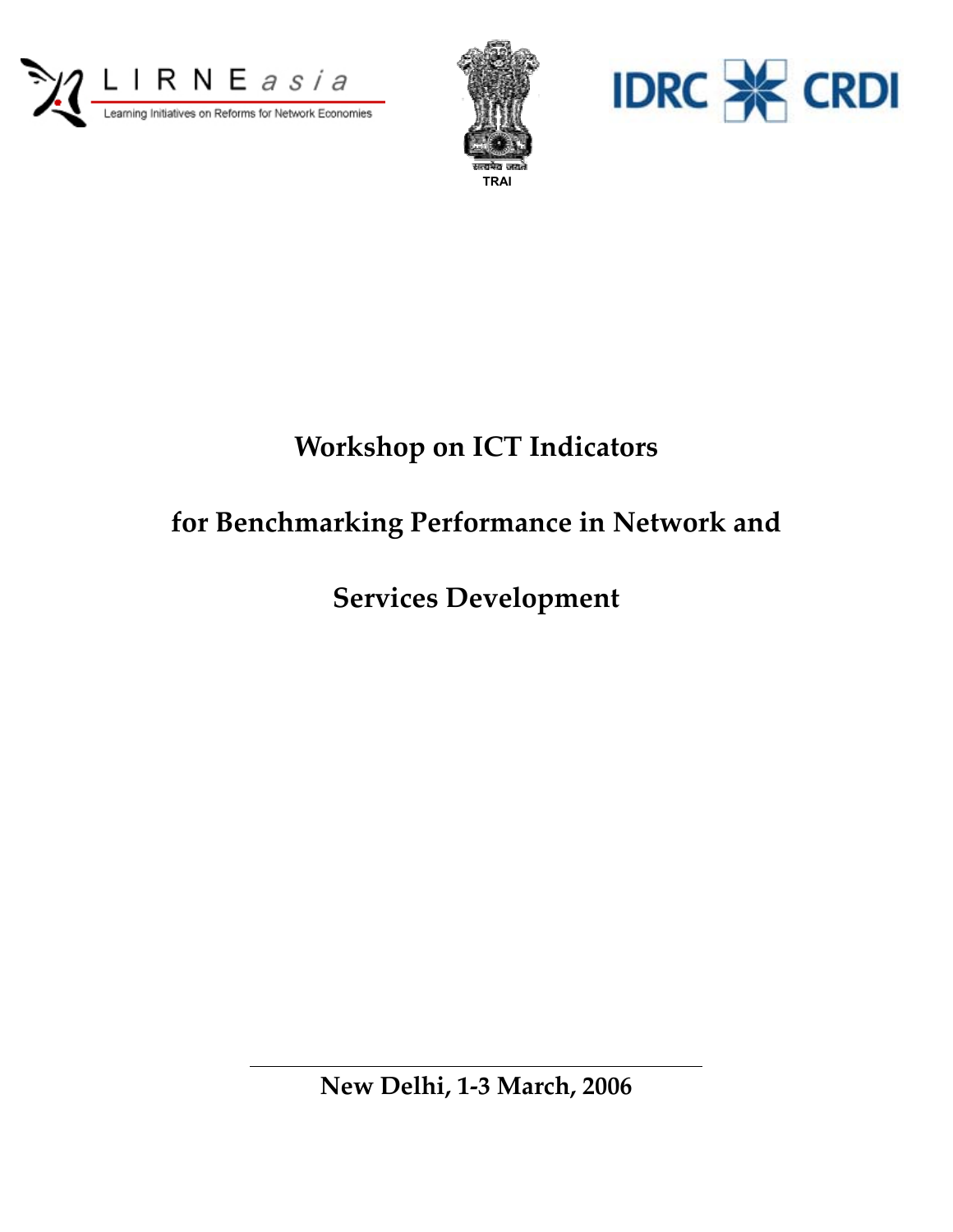The background material presented in this document has been prepared by LIRNE*asia* for the Workshop on ICT Indicators for Benchmarking Performance in Network and Services Development, held in New Delhi from 1-3 March 2006.

For further information please contact:

Sriganesh Lokanathan Senior Researcher LIRNE*asia* 12 Balcombe Place, Colombo 8, Sri Lanka (v) +94 11 493 9992 (f) +94 11 494 0290 lokanathan[at]lirne.net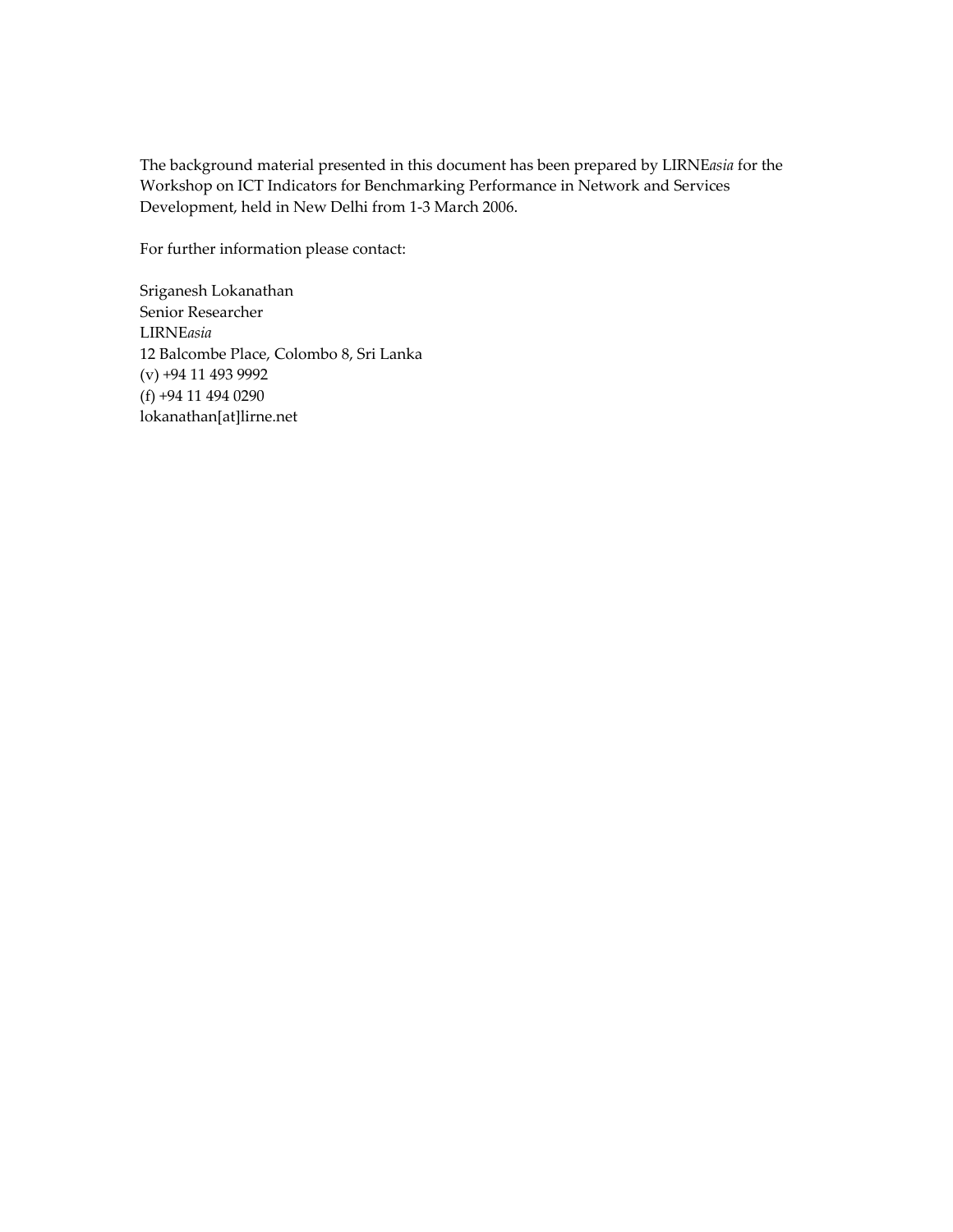## **Table of Contents**

| 1.        |                   | Introduction                                             |                |  |  |
|-----------|-------------------|----------------------------------------------------------|----------------|--|--|
|           | 1.1               | Background                                               | $\overline{2}$ |  |  |
|           | 1.2               | Relevance of Workshop                                    | $\overline{2}$ |  |  |
|           | 1.3               | Objectives of the Workshop                               | 3              |  |  |
| 2.        |                   | Defining the ICT Sector                                  | 5              |  |  |
| 3.        |                   | <b>Supply Side Indicators</b>                            | 6              |  |  |
| 4.        |                   | Demand Side Indicators                                   | 11             |  |  |
| 5.        |                   | <b>Measuring Value Chain Benefits</b>                    | 12             |  |  |
| 6.        |                   | <b>Measuring Regulatory Performance</b>                  | 14             |  |  |
| 7.        | <b>Next Steps</b> |                                                          |                |  |  |
|           |                   | TRAI's Measures of Quality of Service for Basic Service  | 18             |  |  |
| Annex 1:  |                   | Operators (BSOs), Mobile Operators and Internet Services |                |  |  |
|           |                   | Providers (ISPs)                                         |                |  |  |
| Annex 2a: |                   | Partnership on Measuring ICT for Development             |                |  |  |
| Annex 2b: |                   | Core ICT Indicators                                      |                |  |  |
|           | Annex 2c:         | Digital Opportunity Index (DOI)                          |                |  |  |
| Annex 3:  |                   | ITU Key Indicators of the telecommunications/ICT sector  |                |  |  |

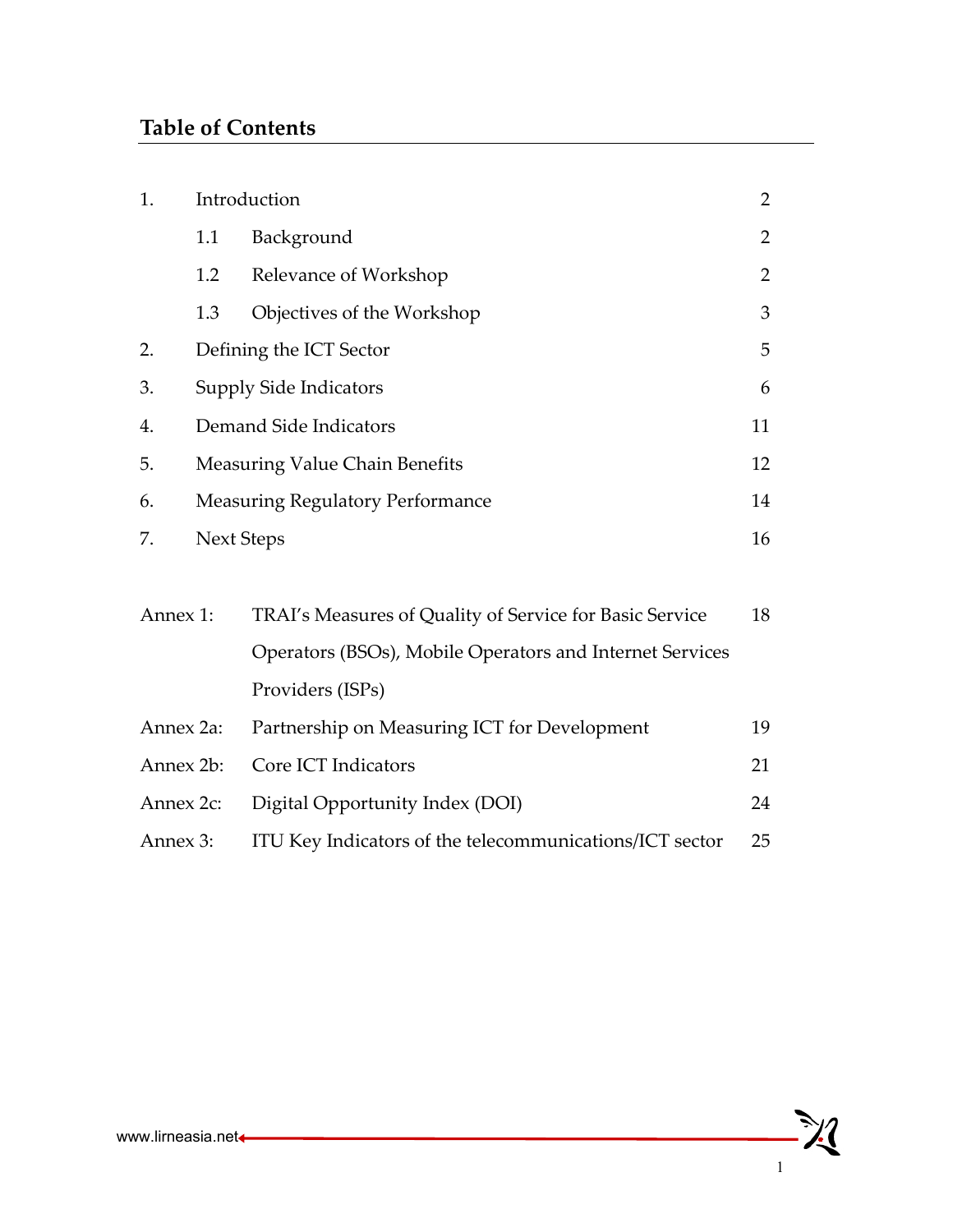## **1. Introduction**

The rapid development of Information and Communication Technologies (ICTs) and the pervasive impacts of its deployment in many areas of society, emphasizes the need to develop new, improved and, most importantly, standardized indicators to measure performance of the ICT sector.

Standardization of such indicators both on a national and international level is a necessary to make comparisons accurate and meaningful. This includes more traditional indicators to measure the investment climate, utilization (via the use of basic indicators such as tele-densities), as well as indicators to gauge the value chain benefits of ICT diffusion. While the ITU, and the UN have identified many indicators, it is necessary that these be contextualized within the developing world so that the indicators are adopted in a systematic and phased manner to address the most relevant and pressing issues.

### **1.1 Background**

There are numerous efforts to quantify the effects of the ICT sector on individuals, businesses and at a national level, household and business surveys and e-indices. These include traditional telecommunication indicators derived from administrative sources which measure access and infrastructure and household and business surveys which give a more comprehensive assessment of access levels; and composite e-Indices and e-readiness assessments which aim to give a holistic view of the status of ICT use and impact. Such initiatives have been led by international organizations such as United Nations (UNCTAD and UNDP), World Bank, International Telecommunications Union (ITU) and the Organization for Economic Cooperation and Development (OECD), now all working through the Partnership on Measuring ICT for Development.<sup>1</sup>

### **1.2 Relevance of the Workshop**

The Partnership on Measuring ICT for Development has initiated a process of collecting relevant indicators in a systematic and standardized manner to enable more meaningful and accurate international comparisons. However it is important to realize that the policy interventions required for network expansion and enhanced access vary from country to country.

In the context of developing countries and specifically South Asia, the exercise of collecting relevant and standardized indicators needs to be undertaken with a prioritized and systematic approach so as to give policy makers the tools to target the most pressing needs in a specific region or country. Within this regional context there is also a need to go beyond baseline indicators and measure the direct and indirect value chain benefits of the ICT sector, for example the growth of the ITES sector (BPO/KPO). At the same time it can be argued that the very nature of policy interventions required for developing countries necessitates effective indicators to measure regulatory performance.

 $\overline{a}$ 



<sup>&</sup>lt;sup>1</sup> Refer to Annex 2a: Partnership on Measuring ICT for Development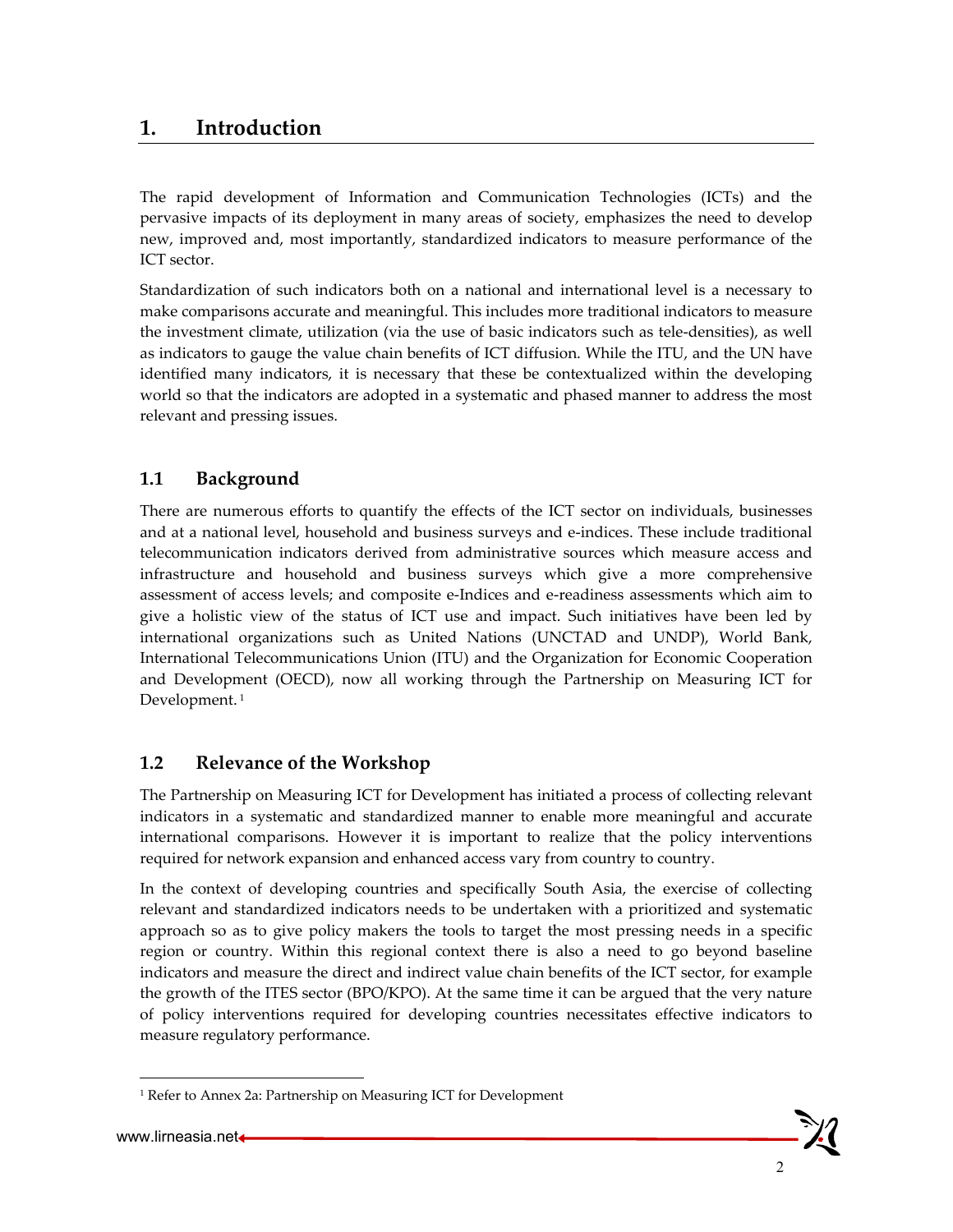In the context of South Asia, we can prioritize the list of indicators classified as:

- Supply-side indicators
- Demand-side indicators
- Indicators to measure value chain benefits
- Regulatory Performance Indicators

It is essential that these indicators be developed through a participatory process with various stakeholders, both national and international, to ensure that a representative set of indicators is identified and adopted for the current ICT sector environment in South Asia. These stakeholders include national regulatory authorities, national statistical organizations, operators and ICT sector related associations. These indicators must be harmonized within the region so that accurate and meaningful comparisons are possible.

This document intends to introduce some indicators and especially supply side indicators necessary for the region. This list is not comprehensive, but is intended to serve as a reasonable starting point as we think about the subject.

## **1.3 Objectives of the workshop**

LIRNE*asia* and the Telecommunications Regulatory Authority of India, with the assistance of the International Development Research Centre (IDRC) of Canada, are co-sponsoring the Workshop on ICT Indicators for Benchmarking Performance in Network and Services Development in New Delhi from March 1-3, 2006 to highlight the need for accurate, standardized and comparable indicators for the region and to initiate action to develop good indicators.

The workshop is intended to elicit the cooperation of representatives from National Regulatory Authorities (NRAs), National Statistical Organizations (NSOs) and network operators from Afghanistan, Bangladesh, Bhutan, India, Maldives, Nepal, Pakistan and Sri Lanka, in the collection of standardized and comparable indicators.

#### **Long term Objectives:**

Establish a sustainable system for measuring and benchmarking ICT sector input and output indicators for South Asia that can be extended to developing Asia.

#### **Short-term Objectives (6-9 months**):

(a) Prepare a draft comprehensive report and indicators manual similar to the European Commission Methodological Manual for Telecommunication Services [http://forum.europa.eu.int/irc/dsis/bmethods/info/data/new/embs/telecommunications1439.doc] that will provide a coherent framework for the producers of telecommunications statistics;

(b) Facilitate the application of indicators and concepts developed under (a) in six country studies conducted with IDRC and other support that will inform the work of (a); and

(c) Finalize the outputs of (a) and (b) at a WDR expert forum attended by regulators, stakeholders and experts, to be held in late 2006.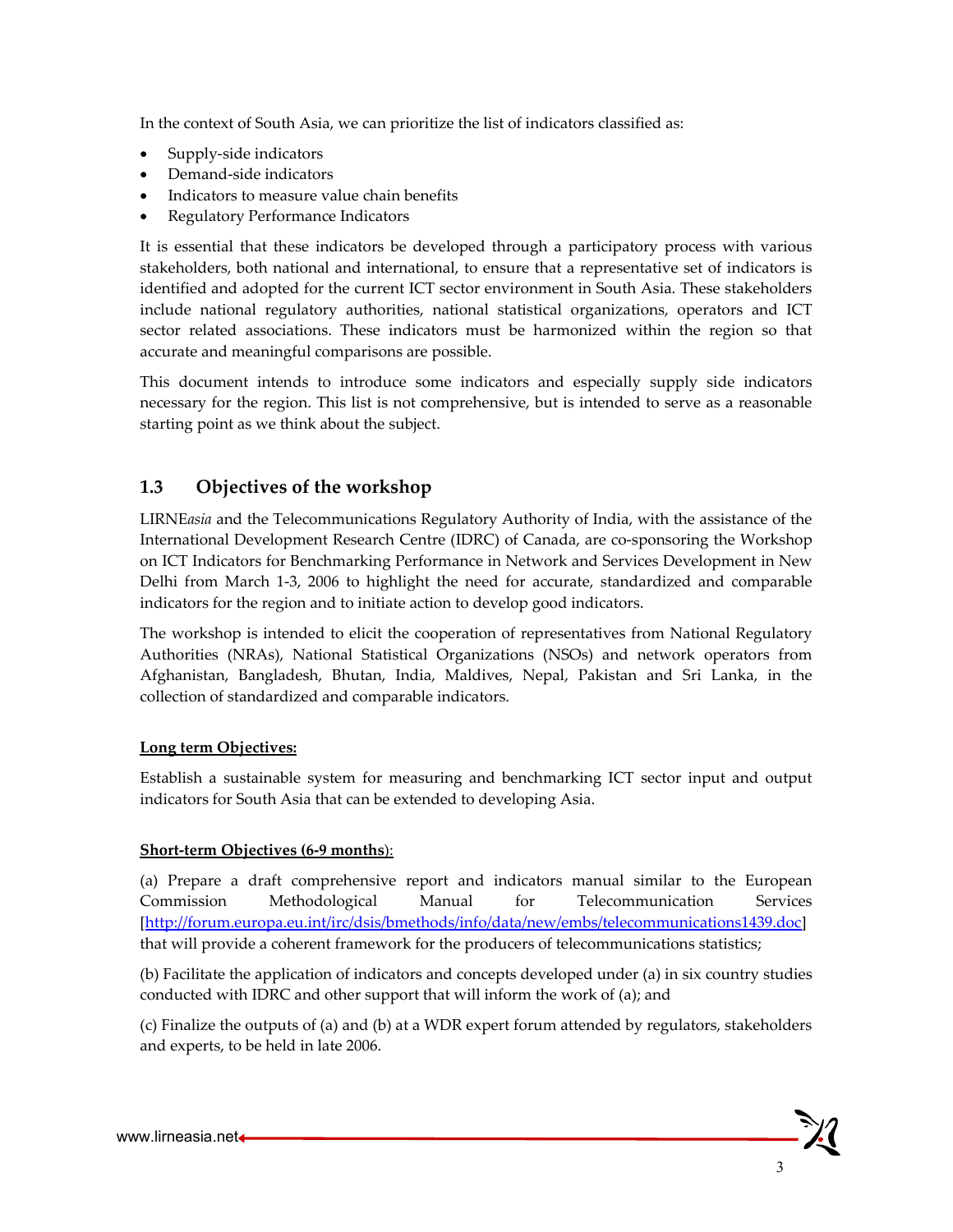This first meeting is intended to agree on a set of actions to be undertaken by attendees of the meeting to achieve the short and long-term objectives of LIRNEasia with regards to the creation of a sustainable system of data collection with standardized and comparable methodologies within the region.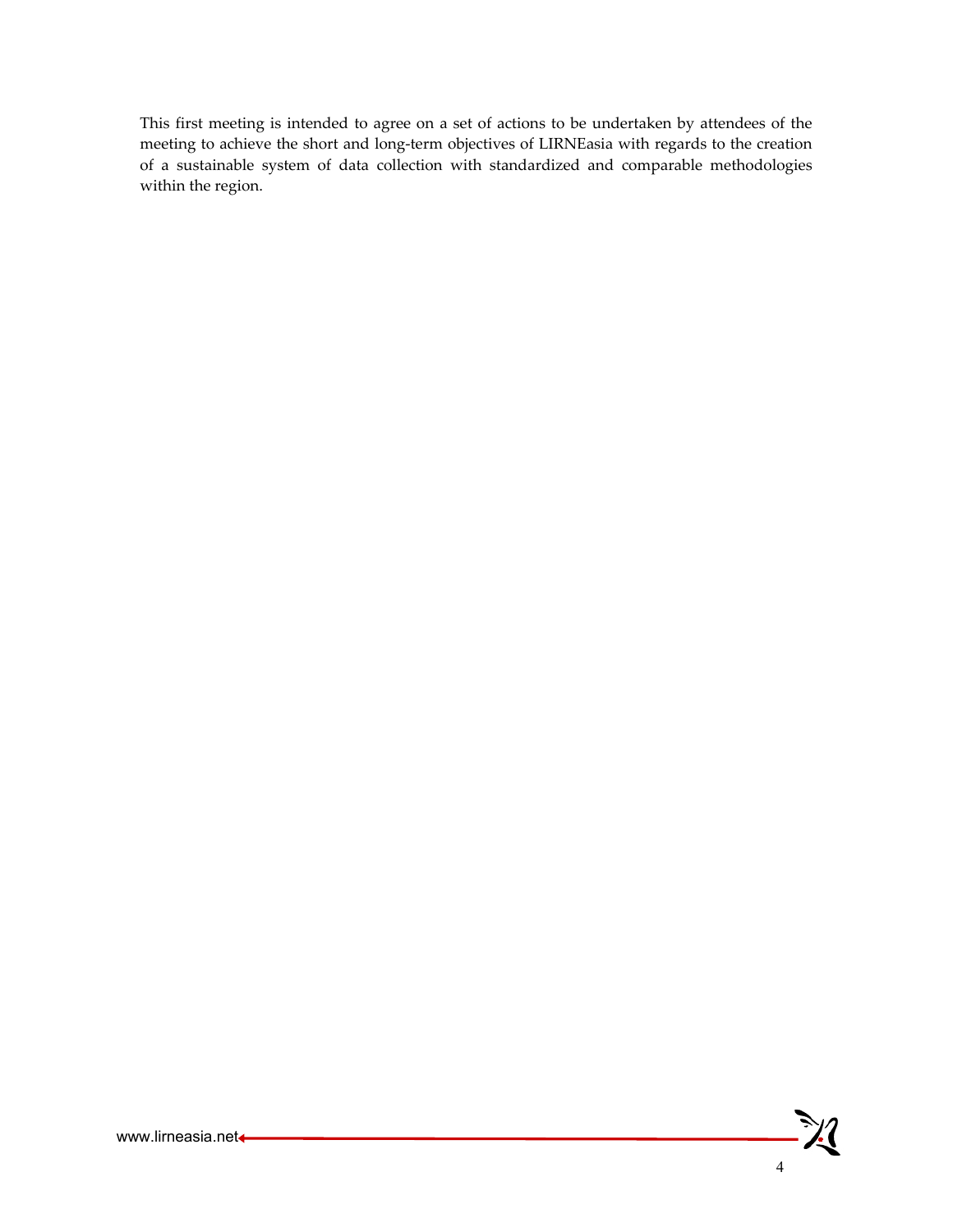## **2. Defining the ICT Sector**

The definition and relevance of ICT indicators is a challenging task, especially against the background of a rapidly changing industry with frequent technological advances that is converging products, services and delivery channels.

Much work has been done in incorporating the ICT sector into international classification systems such as the UN's International Standard Industrial Classification (ISIC)<sup>2</sup> and the World Customs Organization's Harmonized Commodity Description and Coding System, commonly referred to as Harmonized System (HS). The OECD's Working Party on Indicators for the Information Society (WPIIS) has sought to promote incorporation of relevant ICT classifications. WPIIS has itself produced definitions of ICT goods, services and industry which been used as input into the primary classifications systems mentioned above. An overview of these classification systems is beyond the scope of this document. However, a brief overview of OECD's efforts in this defining the sector is given below. The OECD publication, "Guide to Measuring the Information Society<sup>3"</sup> gives a more detailed overview.

### **OECD ICT Goods and Services Classification4**

The OECD's classification of ICT goods was finalized in December 2003, and is grouped into the broad categories of telecommunications equipment, computer and related equipment, audio and video equipment, and other ICT goods. It is based on the World Customs Organization's Harmonized System (HS) 1996 classification. Due to limitations in the HS categories, like limited recognition of to software a key component of the Information Society, WPIIS had incorporated classifications for software as well.

### **OECD ICT Sector Definition5.**

The OECD's Working Party on Indicators for the Information Society (WPIIS), has produced definitions for the ICT sector based on the UN's International Standard Industrial Classification (ISIC) Revision 3.16. These industrial classifications are related to the manufacture of ICT goods and the services industry selling or renting ICT related goods. As such it does not encapsulate the entire ICT sector. The OECD is currently reviewing the definitions to move towards an activity based definition from the current institutional based definition.

 $\overline{a}$ 



<sup>2</sup> http://unstats.un.org/unsd/cr/registry/regct.asp?Lg=1

<sup>3</sup> http://www.oecd.org/dataoecd/41/12/35654126.pdf

<sup>4</sup> OECD (2005), Guide to Measuring the Information Society, DSTI/ICCP/IIS(2005)6/FINAL, pp15-23, 88-97, http://www.oecd.org/dataoecd/41/12/35654126.pdf

<sup>5</sup> OECD (2005), Guide to Measuring the Information Society, DSTI/ICCP/IIS(2005)6/FINAL, pp98-103, http://www.oecd.org/dataoecd/41/12/35654126.pdf

<sup>6</sup> The complete ISIC Revision 3.1 document can be found at

http://unstats.un.org/unsd/cr/registry/regcst.asp?Cl=17&Lg=1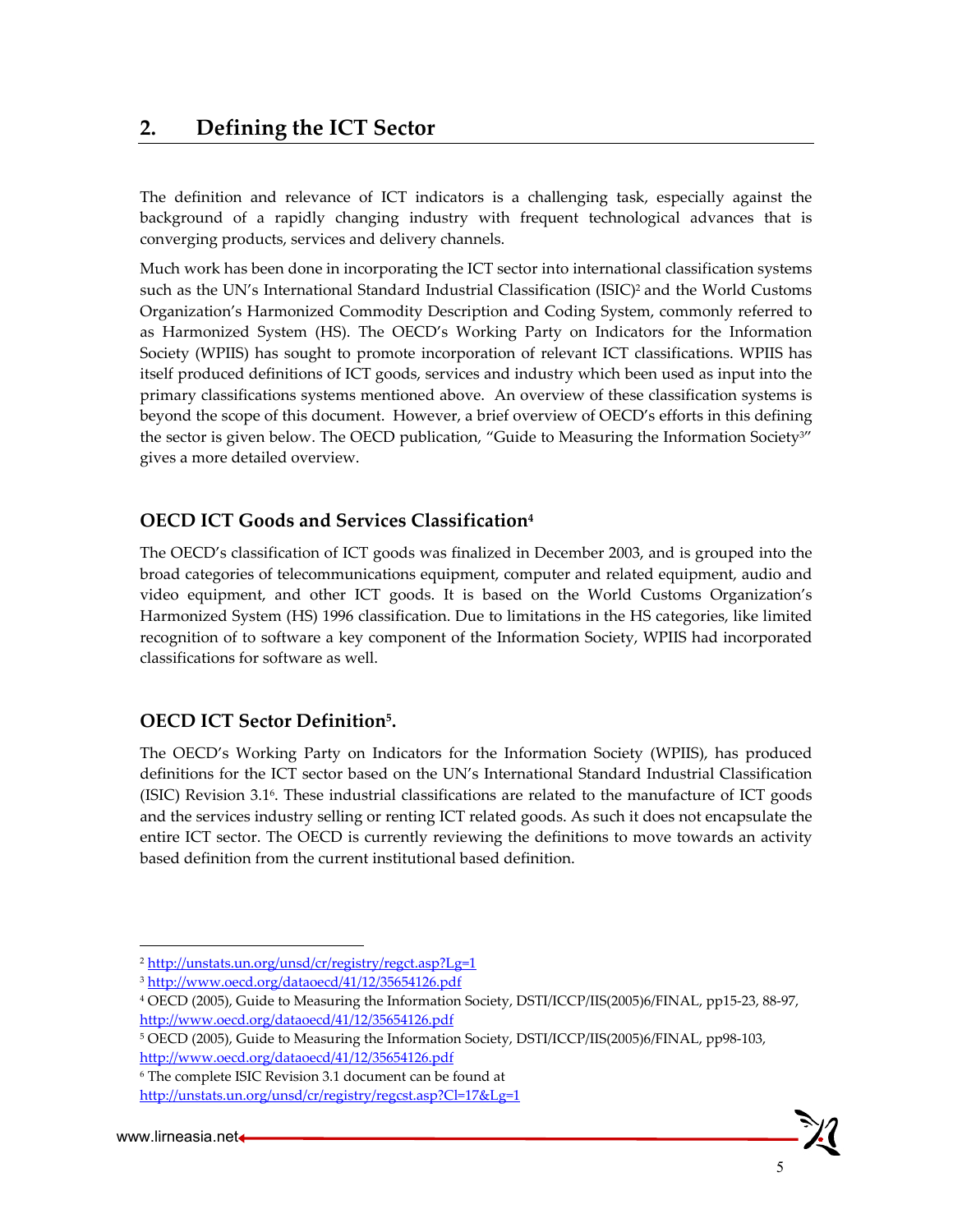## **3. Supply Side Indicators**

Supply side indicators describe the supply of ICT infrastructure and services. The following list includes some indicators that are already available; however, it is necessary to improve the nature of some of these indicators. In other cases they are mentioned to underscore the importance of regular reporting. This list is not exhaustive and constitutes a starting point for the discussion of relevant supply side indicators for developing countries.

### **Investment Indicators**

Telecommunication infrastructure investment figures (absolute and as a percentage of GDP) help to reflect the growing importance of the sector for national economic growth. While such measures are already in existence, they need to be reported in a regular and transparent manner.

### **Market Share Indicators**

Market share indicators for fixed, mobile and leased line operators are an important measure of the level of competition in a market. While such information is annually reported in developed countries, it is not easily available in developing countries where incumbents are still traditionally partially if not fully state-owned and private operators have adopted expansive definitions of confidentiality. Irrespective of the individual economic polices within the country, market share indicators are essential tools for regulators and policy-makers and need to be reported in a regular (annual) and transparent manner. In large countries with fragmented markets, it is necessary to achieve consensus on the appropriate definitions of markets for market share data to be of optimal value.

The publicly available European Electronic Communications Regulation and Markets report<sup>7</sup>, published annually by reported Commission of the European Communities (also known as the EU Implementation Reports) provides market share information in the fixed market as well as the mobile (including providers of 2G and 3G services) and also includes information on public ownership in the incumbent fixed operator.

#### **Tele-densities**

- Fixed (Rural, Urban, Household and Total)
- Mobile (Rural, Urban and Total)

The phenomenal growth of telecom usage, especially mobile penetration is beginning to shift to rural areas. Separate indicators for urban and rural tele-density are hence necessary to identify the gap between urban and rural penetration levels, and thus the level of intervention necessary to increase telecom usage in rural areas where rollout by operators is usually deficient.

 $\overline{a}$ 

<sup>7</sup> The 11th report on the implementation of telecommunications regulatory package for 2005 is available at: http://europa.eu.int/information\_society/policy/ecomm/implementation\_enforcement/annualreports/11thre port/index\_en.htm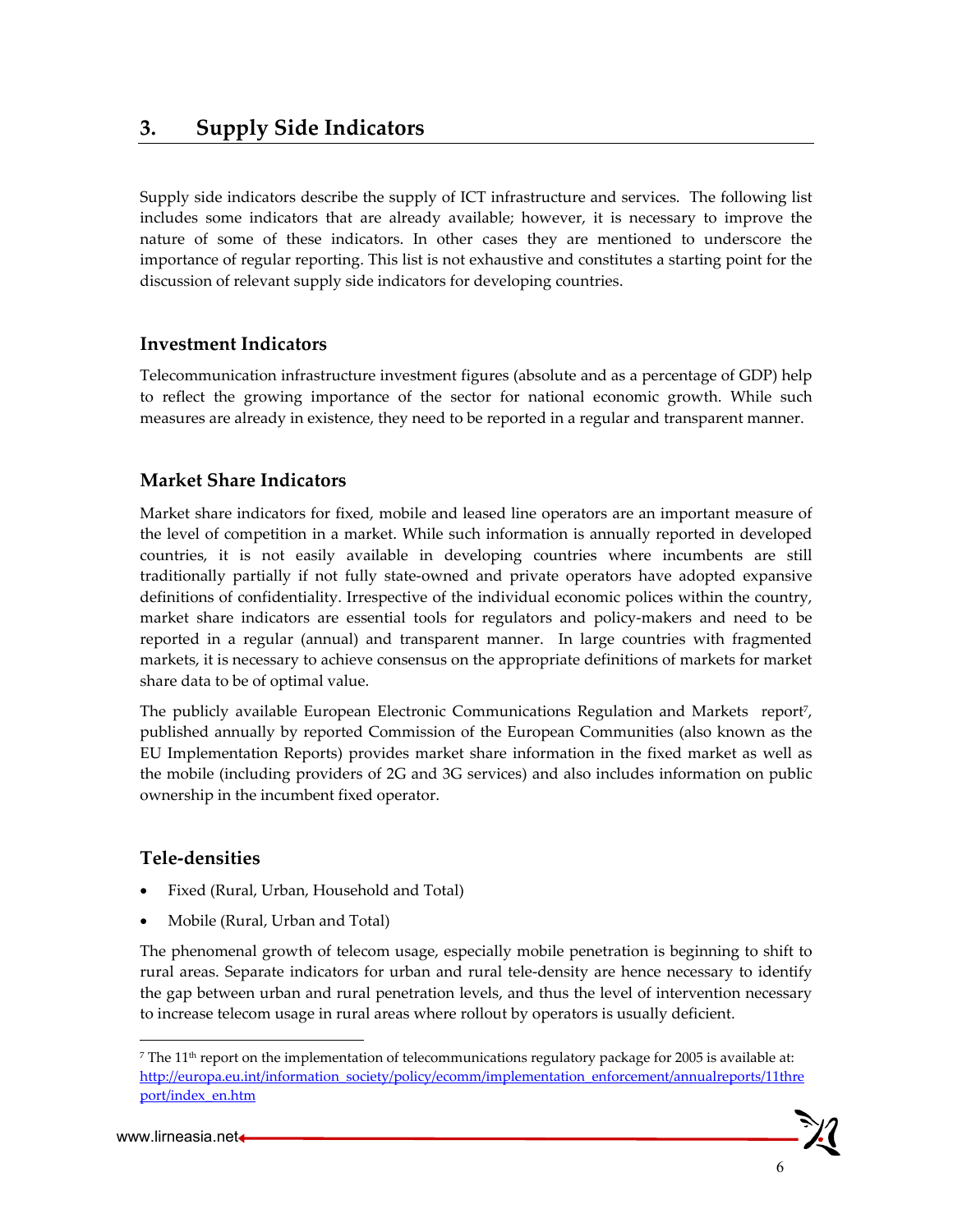Because tele-densities in developing countries currently lag behind those in developed countries, utilization of measures such as household tele-density will help accurately reflect the level of access by users.

At a more basic level there is a requirement for a standardized definition of "mobile subscriber", "fixed subscriber", etc. With prepaid being the market driver in voice, measuring subscribers is a difficult task since many countries do not require registration. Counting the number of SIM cards sold introduces errors due to individuals possessing multiple SIM cards as well as inactive accounts. Such problems require a transparent and standardized definition and a common methodology which will reduce the relative errors in comparing subscriber volumes. Usage of statistical sampling techniques may complement simple counting methods to give a more accurate estimate of actual subscribers. For example mobile subscribers can potentially be gauged by measuring the average loads on a base station. A similar technique was utilized in Sri Lanka to gauge mobile penetration in a study to extend rural connectivity<sup>8</sup>.

### **Public access points**

A recent study9 has revealed that around 60 percent of telecom users with monthly income less than USD 100 in India and Sri Lanka do not own the phones that they use. Sixty six per cent of the 3,199 respondents reported that they used public access, with 37 per cent solely relying on public access. This suggests that greater emphasis needs to be placed on collecting data on different forms of public access such as number of payphones, Public Call Offices (PCOs) and internet-cafes, as well as on equivalent average tariffs charged by each type.

## **Internet penetration (dialup, broadband) & Internet Tariffs (dialup, broadband; based on basket methodologies)**

Statistics on internet usage are limited at present; greater prominence needs to be given to these indicators as more countries formulate internet and broadband policies to stimulate usage. Measuring internet penetration using dialup is difficult due to the usage of prepaid internet cards which makes obtaining exact figures difficult, if not impossible. However usage of standardized statistical sampling techniques in conjunction with more traditional census techniques can minimize the error rate.

Utilization of basket methodologies for measuring internet tariffs helps to capture the actual cost of internet access. This is especially relevant in the context of dialup tariffs where a user may have to bear line rental charges and phone charges in addition to an internet access charge. The Core ICT Indicators<sup>10</sup> include an internet tariffs indicator which measures the cost for 20 hours of

 $\overline{a}$ 

7

<sup>&</sup>lt;sup>8</sup> Network Strategies. (2004). Proposed Measures for Rural Connectivity: Recommendations for subsidy payments. Consultancy report for Ministry for Economic Reforms, Science and Technology, Sri Lanka. report number 23035, 10 January 2004.

<sup>9</sup> Zainudeen, A., Samarajiva, R. & Abeysuriya, A. (2006) Telecom Use on a Shoestring: Strategic Use of Telecom Services by the Financially Constrained in South Asia. WDR Dialogue Theme 3rd cycle Discussion Paper WDR0604, Version2.0. Available at: http://www.lirneasia.net/wp-

content/uploads/2006/02/Zainudeen%20Samarajiva%20Abeysuriya%202006%20teleuse%20strategies.pdf <sup>10</sup> Partnership on Measuring ICT for Development (2005), Core ICT Indicators. Available at: http://www.itu.int/ITU-D/ict/partnership/material/CoreICTIndicators.pdf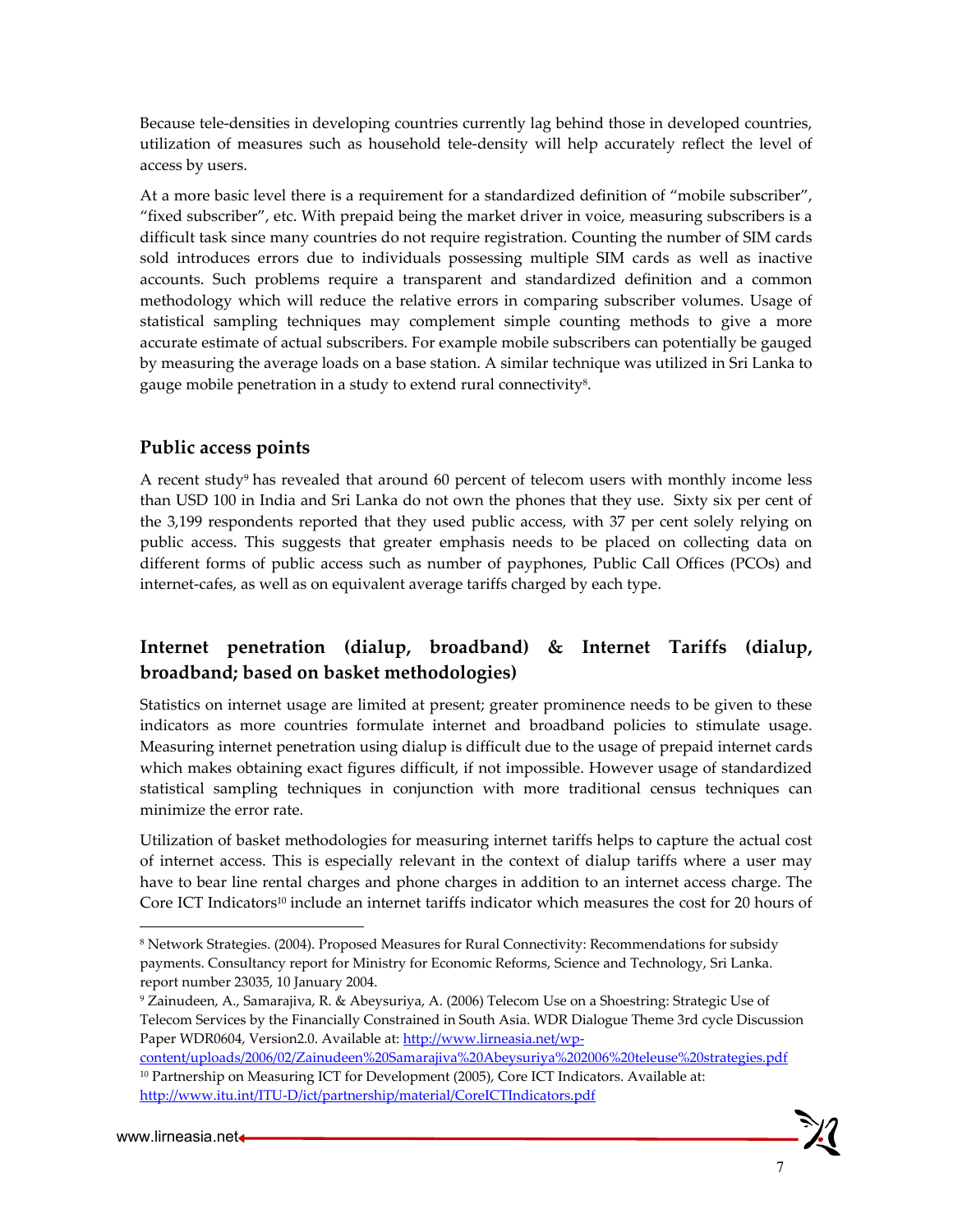use per month and accounts for monthly line rental, line usage charge and internet access charge. Such basket methodologies are already utilized by OECD.

## **Tariffs (Mobile and Fixed) using basket methodologies**

The limitation of the commonly used ITU indicators for fixed and mobile tariffs is that they do not provide an accurate picture of all the costs associated with using the service. The OECD basket methodology<sup>11</sup> provides a more holistic view by accounting for connection and rental charges as well as taking into account the disparate tariffs that exist for calls between mobilefixed, mobile-mobile and fixed-fixed networks.

The methodology not only incorporates the above components into its calculations, but also differentiates between the low user, medium user and high user to give a more realistic view of the costs incurred by various user groups (based on calling volume). A recent preliminary study of Indian, Pakistani and Sri Lankan mobile tariff packages has produced surprising results, revealing that prepaid is relatively cheaper than post-paid in Sri Lanka and India<sup>12</sup>.

In addition it may be useful to consider composite baskets for residential and business users separately to gauge telecom usage, similar to those reported by OECD.

## **Number of Leased Lines & Leased Line Tariffs (Domestic & International)**

Measuring the number of domestic and international leased lines as well as the respective available bandwidths provides a measure of the existing supply of this important infrastructure element. Leased lines are important not just for operators (for the purposes of interconnection) but also for large and small businesses and for ISPs and hence indirectly, the general public.

By the same logic the associated costs for the provision of leased lines are important. Separate tariff indicators are required for different bandwidths for different standardized distances. The short-distance tariffs constitute the costs associated with local tail circuits. At present such statistics are limited and in most cases not publicly available. The findings from a preliminary study on measuring domestic leased line tariffs in India, Pakistan and Sri Lanka<sup>13</sup> using the OECD basket methodology has shown the disproportionately high costs of tail circuits in Sri Lanka

-

<sup>11</sup> OECD (2000), OECD Telecommunications Basket definitions. Available at http://www.oecd.org/dataoecd/52/33/1914445.pdf

<sup>12</sup> Lokanathan, S., Iqbal, T. (2006), A Preliminary Methodology for Comparisons of Mobile Tariffs. Available at: http://www.lirneasia.net/2006/03/where-is-talk-cheap/

<sup>13</sup> Lokanathan, S. (2005), A Preliminary Methodology for the Comparative Analysis of Domestic Leased Line Tariffs in the South Asian region. Available at: http://www.lirneasia.net/2005/08/comparative-analysis-ofleased-line-tariffs/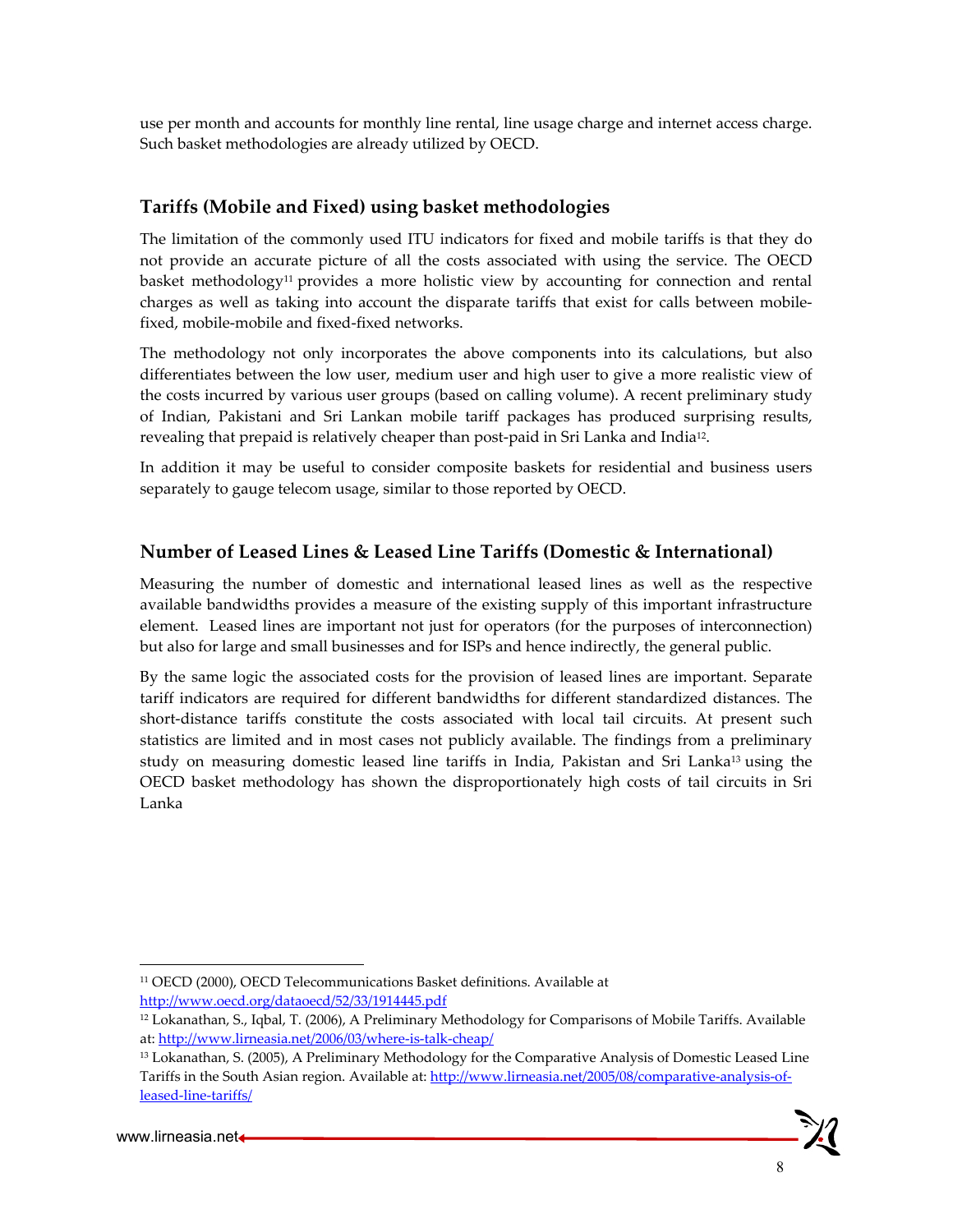## **Interconnection charges (Fixed-Fixed, Fixed-Mobile, Leased Line interconnection charges)**

Again such information is virtually non-existent but can be easily collected. Interconnection charges present a huge hurdle in the expansion of the telecom sector and the collection of such data will help formulate benchmarked cost-based prices with supporting non-discriminatory practices.

The EU Implementation reports<sup>14</sup> annually publish interconnection charges for fixed-fixed, fixedmobile and leased lines, with average prices for each showing a downward trend from year to year.

## **Quality of Service related to Network Congestion at the Point of Interconnection**

Network congestion at the point of interconnection can occur due to limitations in the provided interconnection bandwidth and may indicate anti-competitive practices. To ensure that interconnection is provided in a transparent and non-discriminatory basis and to measure the quality of services, it is important that measures of such congestion are available. TRAI already requires such measures with a congestion benchmark of less than 0.5%.15

## **Quality of Service Indicators related to fixed, mobile & data**

The high demand for telecommunication services and the rapid expansion of infrastructure to cater to this increased demand, has meant that at times the quality of services provided have degraded with increased demand. Quality of Service (QoS) indicators are essential in such an environment. QoS indicators are required not just to measure the performance of the mobile and fixed voice networks but also of data circuits (dial-up, broadband and leased lines).

TRAI already reports quality of service indicators<sup>16</sup> for fixed, mobile and internet on a quarterly basis. On the other hand, similar reporting in Sri Lanka occurs infrequently. A regular (preferably on a per quarter basis) reporting schedule of standardized quality of services indicators ensure that consumers are properly informed, in a timely and transparent manner, of the quality of services.

-

9

<sup>&</sup>lt;sup>14</sup> The 11<sup>th</sup> report on the implementation of telecommunications regulatory package for 2005 is available at: http://europa.eu.int/information\_society/policy/ecomm/implementation\_enforcement/annualreports/11thre port/index\_en.htm

<sup>15</sup> TRAI. (2005). Report on QoS Parameters related to Congestion on Point of Interconnections (POIs) of CMSPs. Available at: http://www.trai.gov.in/report1dec.pdf

<sup>&</sup>lt;sup>16</sup> Refer to Annex 1 for a complete list of QoS indicators utilized by TRAI for fixed and mobile operators and ISPs.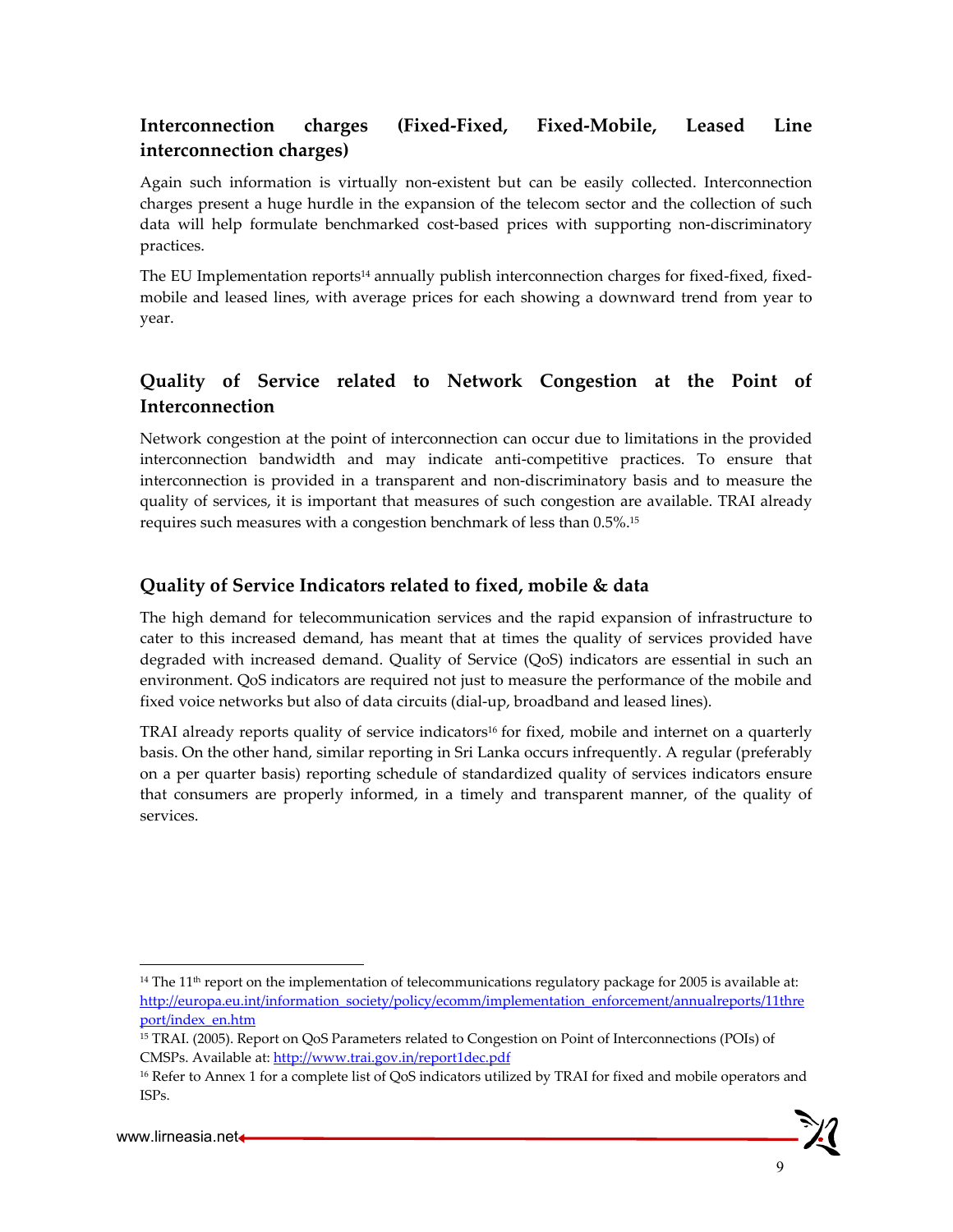## **Employment Indicators<sup>17</sup>**

The explosive growth of ICTs has beneficial side effects such as increased employment in the ICT value chain both upstream and downstream. While it may be the case that employment in incumbents may have remained static, or even fallen due to liberalization and privatization of the sector, this is more than compensated for by increased employment provided in the sector as a whole. Such growth occurs not just by the direct employment creation in new operators by also by the creation of indirect employment in the form of vendors, distributors, franchisees etc. of telecom companies. The Pakistan Telecom Authority (PTA) for example estimates that the telecommunications sector growth in Pakistan will create a further 370,000 new jobs (both direct and indirect) by 2008.18 This employment growth, though visible throughout the South Asian region, has not yet been documented in a standardized and systematic manner.

Measures to quantify the direct and indirect employment created by sector growth need to be implemented, as they can help to gauge the socio-economic benefits of sector growth.

 $\overline{a}$ 



<sup>&</sup>lt;sup>17</sup> Also refer to Section 5

<sup>&</sup>lt;sup>18</sup> PTA. (2005). PTA & Telecom Sector Growth. Available at www.pta.gov.pk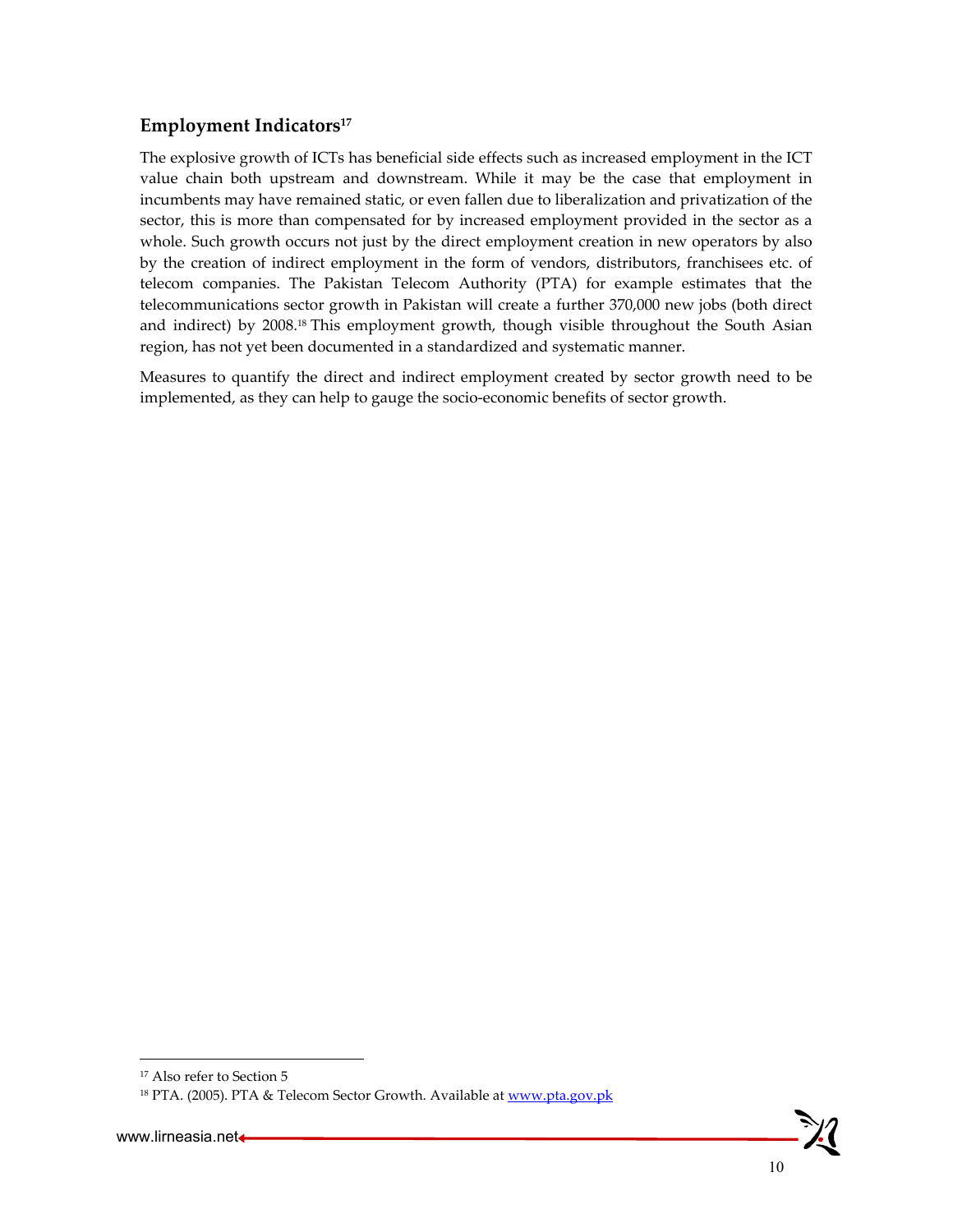## **4. Demand side indicators**

While supply-side indicators can help estimate the level of "supply" of ICT services, the measurement of the demand and usage levels of ICT goods and services is also a required prerequisite step in tailoring effective policies and actions geared towards improving ICT access for all.

Indicators need to be captured to gauge the demand level of usage of ICTs by business and residential users. Captured primarily through surveys, these demand side indicators are necessary to find out the actual utilization of ICTs and identify the actual needs that can be addressed by regulation and improved supply. It is foreseen that National Statistical Organizations will play a key role in this process possibly by modifying existing household income and expenditure surveys to incorporate questions to answer the following:

- Household telecom penetration
- Household internet penetration
- ICT usage patterns (location and frequency).

For businesses too we can identify some useful indicators to gauge business demand for ICTs. Surveys will be required to answer the following:

- Business telecom penetration
- Business internet penetration
- ICT usage patterns
- Level and frequency of utilization of e-commerce

OECD's Guide to Measuring the Information Society<sup>19</sup>, provides sample household and business surveys, which can be adapted for use in developing countries.

11

-

<sup>19</sup> OECD (2005), Guide to Measuring the Information Society, DSTI/ICCP/IIS(2005)6/FINAL, pp106-142, http://www.oecd.org/dataoecd/41/12/35654126.pdf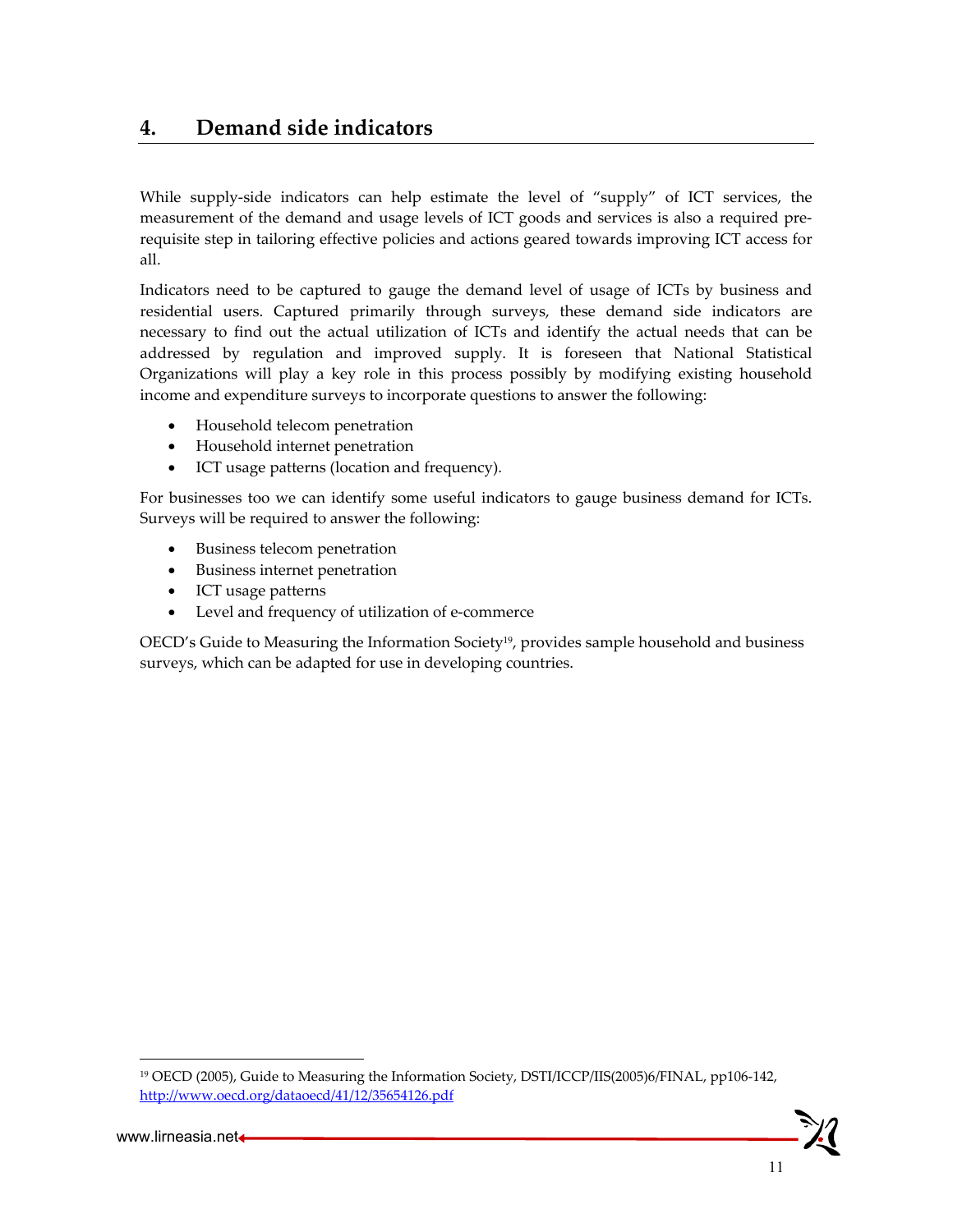The growth of the telecommunications sector and the accompanying economic growth through increased investment has generated derivative benefits along the value chain, which need to be measured in a systematic manner. This means that traditional investment measures<sup>20</sup> need to be supplemented with indicators that measure employment directly related to the telecommunications sector<sup>21</sup> as well as indicators that measure the derivate impacts of sector growth. Two such examples are the rapidly growing IT Enabled Services (ITES) sector and the burgeoning tax revenues generated for the government by the ICT sector.

### **Indicators to Measure Growth in the ITES Sector**

Telecommunications is an essential input for ITES. The rise of South Asia, especially India, as one of the major Business Process Outsourcing (BPO) centres in the world, necessitates the utilization of indicators to document this impact.

For example India's National Association of Software and Services Companies (NASSCOM) estimates that the ITES sector in India will exceed USD 36 billion by the end of 2006 and account for 4.8% of GDP. Furthermore employment is estimated to grow to 1.28 million with BPOs accounting for 409,000 jobs<sup>22</sup>.

The following self-explanatory indicators are proposed:

- Investment in the ITES sector
- Revenues in the ITES sector
- Employment in the ITES sector

The adoption of the above indicators will help capture the impacts of ICT sector growth, and help tailor relevant policy measures, which can either broadly target ITES sector growth or specifically target improved telecommunication services, a key ITES sector input.

#### **Taxes**

The ICT sector is fast becoming one of the major sources of tax revenue for the government. Some countries have resorted to taxing this sector heavily through direct and indirect means,. High taxes on handsets and other equipment, license fees, usage, etc can have a negative impact on adoption of ICT products and services

In order to comprehensively study the effects of taxes and to develop a useful tax model, it is necessary to collect data on the amounts of taxes that are generated by the sector as well as the amounts that are levied for licenses, etc.

 $\overline{\phantom{a}}$ 

<sup>20</sup> Refer to Section 3

<sup>21</sup> Refer to Section 3

<sup>22</sup> http://www.nasscom.org/artdisplay.asp?Art\_id=4989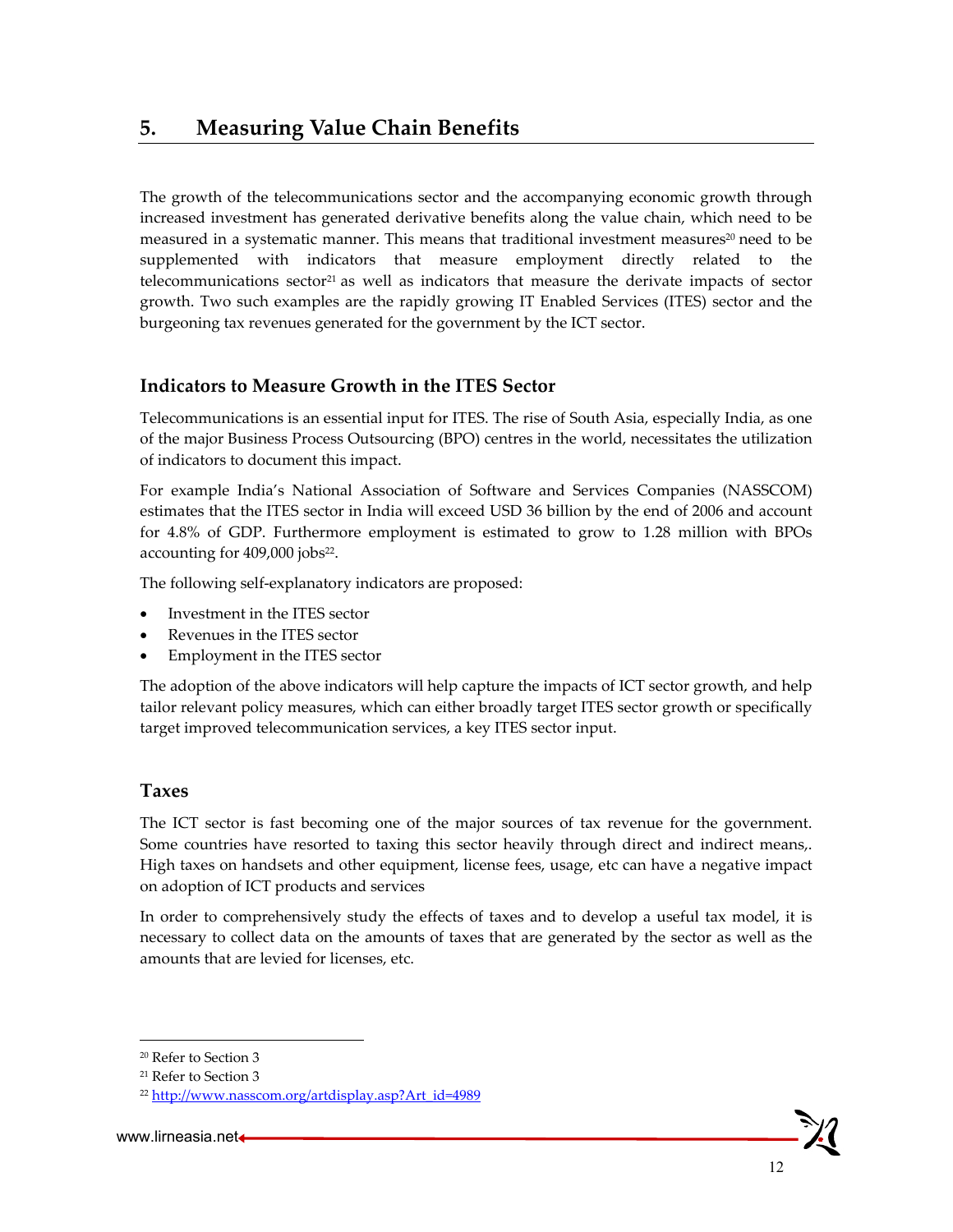A recent study of the effects of taxes on the mobile industry, commissioned by the GSM Association,<sup>23</sup> calls for the reformation of mobile taxes; this, it argues will improve accessibility of mobile phones, whilst improving tax revenues for the government. The study, based on taxes and the digital divide, looks at tax regimes in emerging markets across the world and studies the economic impacts of a tax change in these markets. It finds taxes to be disproportionately high in some countries,with resultant perverse effects such as black markets in handsets. It also suggests that cuts in taxes on mobile handsets and services will attract new users, meaning greater tax revenues for governments in the long run.

Measuring the annual tax revenues can contribute to documenting the impacts of the sector in the creation of government funds. Supplemented by appropriate and accurate demand analysis these indicators can help tailor policies that not only increase ICT access but also improve tax revenues for governments.

<sup>&</sup>lt;sup>23</sup> GSMA. (2005). Tax and the digital divide: How new approaches to mobile taxation can connect the unconnected, Mobile Tax Report, September 2005. Available at: www.gsmworld.com/documents/tax\_report.pdf



-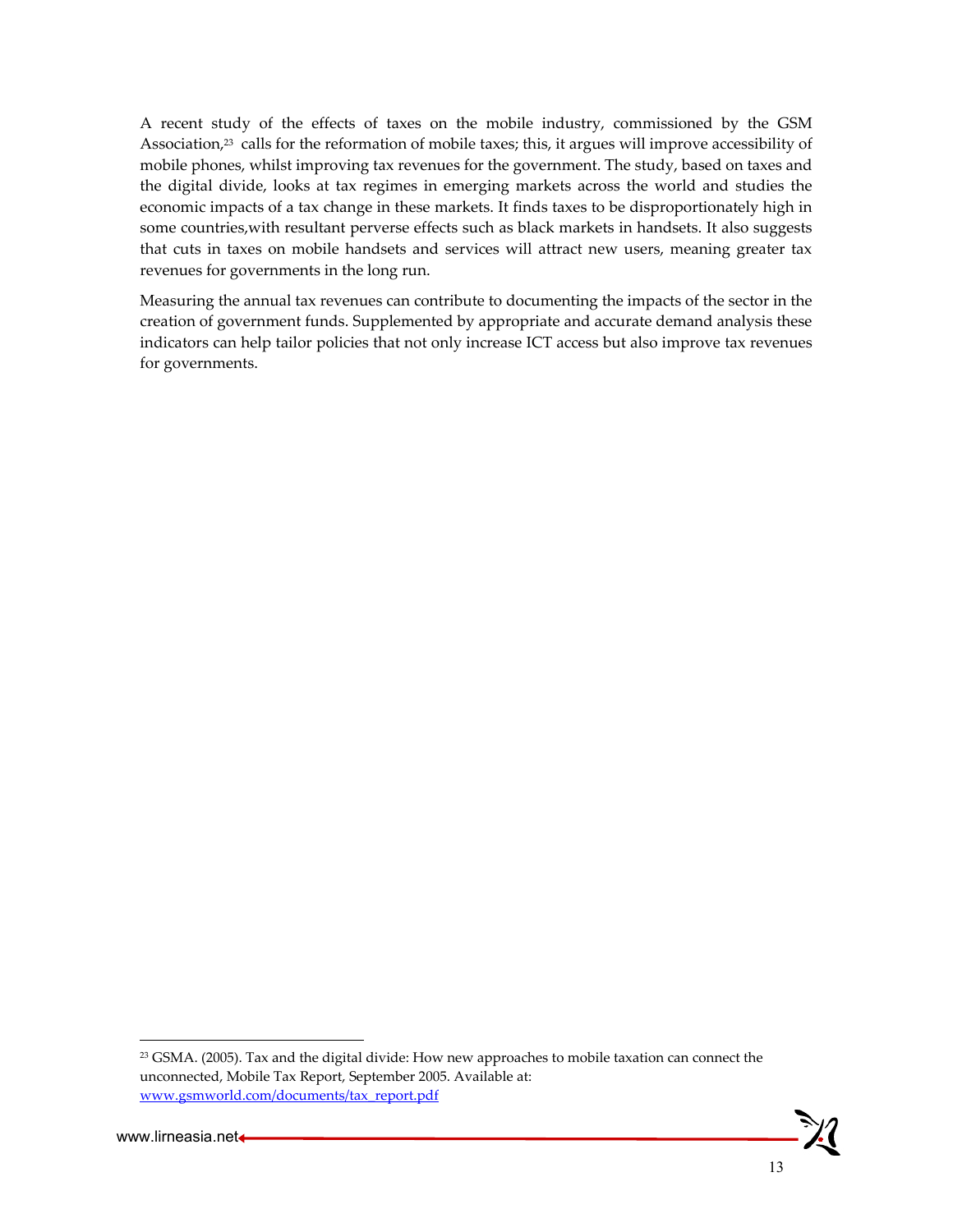Increasing ICT usage and expanding the reach of the network depend heavily on policies and regulations that are implemented by the National Regulatory Authority (NRA). The regulatory authority plays a key role in providing incentives for businesses and operators to expand the network and hence increase uptake of ICTs by the public.

Providing qualitative and/or quantitative assessments of the performance of the NRA helps stakeholders identify adequacies and deficiencies in regulatory practices. This stimulates evidence based regulation that allows NRAs to tailor their processes to improve their functioning and effectively deliver services. The examples mentioned below can be considered as external evaluations of the regulatory process (which can compliment internal indicators within the NRA) to measure the NRA's progress towards desired outcomes as per its mandate.

## **The Telecom Regulatory Environment**

Telecom Regulatory Environment (TRE) developed by LIRNE*asia* and already piloted in Sri Lanka, is a perceptual index which gauges the state of the regulatory regime.24 The TRE is based on the perceptions of efficacy, by key groups, i.e., a set of *representative* and *informed* group of respondents. This group would include top-level management of operators, journalists, financial institutions and generally any organization or individuals with direct or indirect knowledge of the sector for the entire period of the study. The TRE is based on the elements of regulation identified by the Reference Paper of the GATS Protocol 4. The TRE has 5 dimensions to capture regulatory efficiency in the following areas:

- Providing competitive safeguards,
- Ease of Market entry,
- Tariff regulation,
- Allocation of scare resources, and
- Interconnection.

## European Competitive Telecommunications Association<sup>25</sup> (ECTA) Regulatory **Scorecard**

First reported in 2003, the ECTA Regulatory Scorecard<sup>26</sup> evaluates the effectiveness of regulatory regimes in inducing competition and investment in the telecommunications sector by

1

**<sup>24</sup>** Samarajiva, R. & Dokeniya, A. (2005) Regulation and investment: Sri Lanka case study, with Sabina Fernando, Shan Manikkalingam & Amal Sanderatne, in *Stimulating investment in network development: Roles for regulators*, eds. A.K Mahan and W.H. Melody, pp. 141-76. Monte Video: World Dialogue on Regulation. http://www.regulateonline.org/content/view/435/31/

 $25$  ECTA was founded in 1998 to look after the regulatory and commercial interests of new entrant telecom operators and their suppliers. It currently has over 150 members from 16 European countries, including operators, service providers, suppliers and National Associations; see: http://www.ectaportal.com/en/ <sup>26</sup> See: http://www.ectaportal.com/en/basic276.html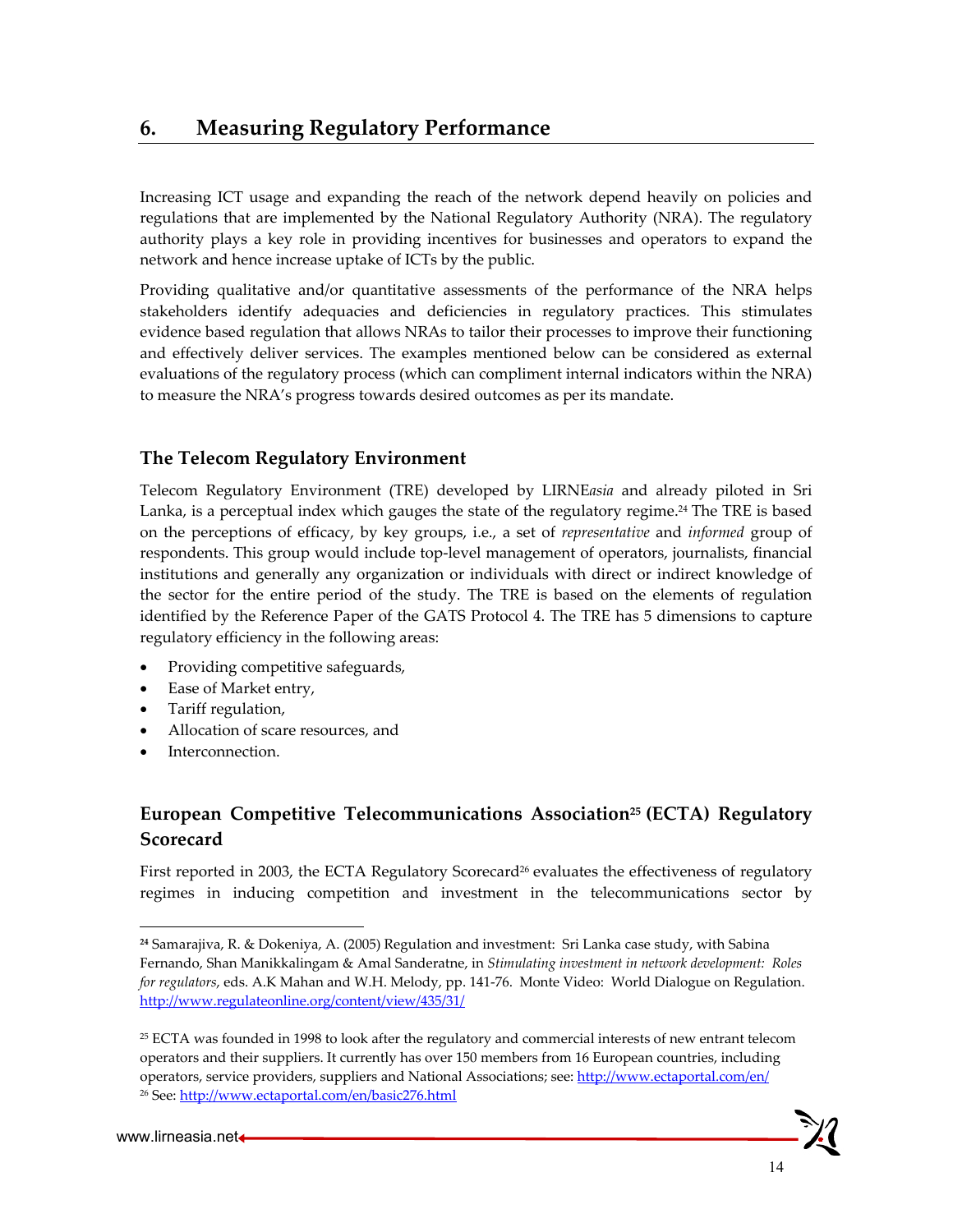systematically quantifying and measuring the powers and performance of NRAs and their overall regulatory processes. The latest scorecard (2005) assesses 16 EU states, with an addendum assessing the relative performance of USA against these 16 states.

The assessment is carried out by a performing a comparative analysis of the responses of ECTA's members to the questionnaire developed for scorecard. The latest iteration of the scorecard allocated 106 variables across 4 main categories:

- General NRA powers,
- Effectiveness of the dispute settlement body,
- General market access conditions, and
- Availability of key access products.

The underlying methodology was created using various inputs including Directives under the New Regulatory Framework<sup>27</sup> (NRF), the World Trade Organization (WTO) reference paper on telecommunications, the OECD, as well as inputs from carriers, economic experts, and third parties. The latest report assesses 16 EU member states

### **Benchmarking National Regulatory Authority (NRA) websites**

The World Wide Web has already demonstrated the ability to bridge the communication gap between government and citizen via various e-government initiatives. The web can play a similar role in allowing NRAs to effectively deliver services in a transparent and open manner to all its key stakeholders.

In 2005, LIRNE*asia* conducted a survey to benchmark the websites of NRAs of countries in the Asia-Pacific region, using a transparent methodology and with countries clustered and compared like with like. The report is publicly available. More information about the survey can be found at http://www.lirneasia.net/projects/regulatory-web-survey/.

 $27$  The New Regulatory Framework governing the 25 EU Member States, went into effect from July 2003 and aims to stimulate competition and improve functioning in the electronic communications sector, reduce regulation in developed and competitive markets, while at the same time ensuring that a minimum set of services are available to all users at an affordable price. See:

http://europa.eu.int/information\_society/policy/ecomm/todays\_framework/index\_en.htm

 $\overline{\phantom{a}}$ 

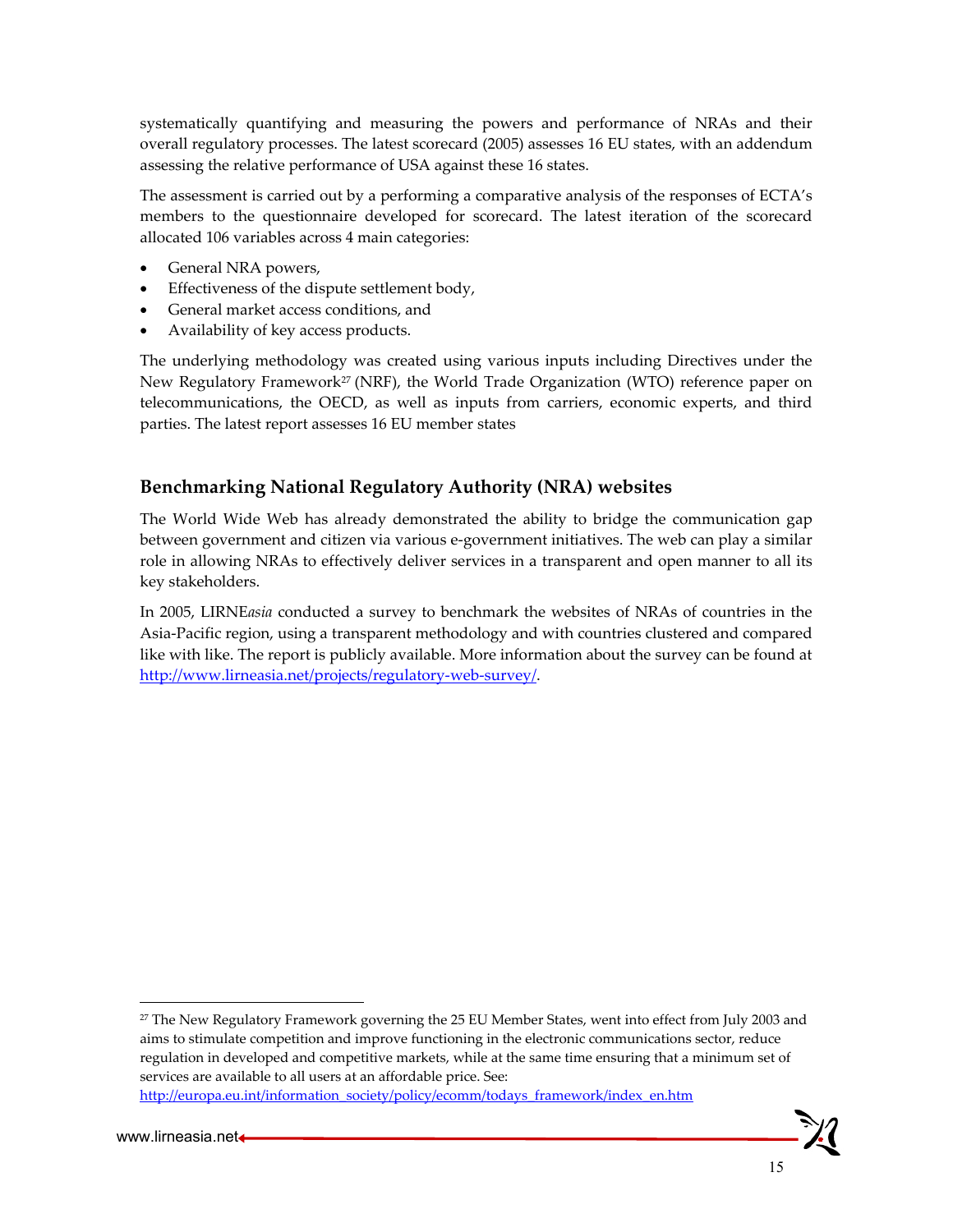## **7. Next Steps**

The background material mentioned in this document is intended to introduce participants of the workshop to the work currently being done around the world in relation to measuring the ICT sector. The workshop is also intended to underscore the importance of standardization of definitions and methodologies and the increased emphasis being given to this at an international level to measuring the information society in an accurate and comparable manner.

The indicators mentioned in this document form a starting point for building a prioritized and relevant set of indicators for emerging Asia.

LIRNE*asia*, as a regional, non-profit, ICT policy and regulation research and capacity building organization, intends to facilitate the discussion on relevant capacity building activities, amongst the regional stakeholders in adopting a comparable set of indicators. The New Delhi ICT Indicators Workshop<sup>28</sup>, and the subsequent follow-up workshop, which will be convened towards the end of 2006 to consider and approve the draft indicators methodological manual, underscore LIRNE*asia*'s commitment to building sustainable supply- and demand-side data collection procedures via a multi-stakeholder, participatory process. Through this process it is hoped that NRAs and NSOs from the region will adopt relevant indicators to ensure comparability and accuracy.

The centrepiece of LIRNE*asia*'s 2006-07 research cycle will be an integrated package of comparative research, including a thematic study on ICT sector and regulatory performance indicators; the New Delhi ICT Indicators Workshop constitutes the starting point for this work.

The New Delhi ICT Indicators Workshop also constitutes the first step in building a sustainable system for measuring and benchmarking ICT sector input and output indicators for South Asia that can be extended to developing Asia. As an integral part of this exercise, LIRNE*asia* will conduct 6 country studies that apply the conceptual work on indicators in 3 South Asian countries (India, Pakistan and Sri Lanka) and three South-East Asian countries (Indonesia, the Philippines and Thailand). These studies are not simply applications of the indicators work, but will extend and consolidate the regulation and reform-focused work completed in the 2004 cycle of WDR research on regulation and investment (Bangladesh, India, Sri Lanka)29 as well as the shoestrings work<sup>30</sup> completed in the 2005 cycle.

 $\overline{\phantom{a}}$ 

16

<sup>28</sup> *Workshop on ICT Indicators for Benchmarking Performance in Network and Services Development*, convened in New Delhi from March 1-3, 2006 by LIRNE*asia* and TRAI

<sup>29</sup> Mahan, A.K. & Melody, W.H., (Eds). (2005) *Stimulating Investment in Network Development: Roles for Regulators. Report on the World Dialogue on Regulation*. Uruguay: WDR. Available at: http://www.regulateonline.org/content/view/435/31/

<sup>30</sup> Zainudeen, A., Samarajiva, R. & Abeysuriya, A. (2006) Telecom Use on a Shoestring: Strategic Use of Telecom Services by the Financially Constrained in South Asia. WDR Dialogue Theme 3rd cycle Discussion Paper WDR0604, Version2.0. Available at: http://www.lirneasia.net/wp-

content/uploads/2006/02/Zainudeen%20Samarajiva%20Abeysuriya%202006%20teleuse%20strategies.pdf and Zainudeen, A. (2006) Telecom use on a shoestring: The case of Bangladesh. Available at: http://www.lirneasia.net/wp-

content/uploads/2006/02/Zainudeen%202006%20teleuse%20on%20a%20shoestring\_bangladesh%20meta%20 2.0.pdf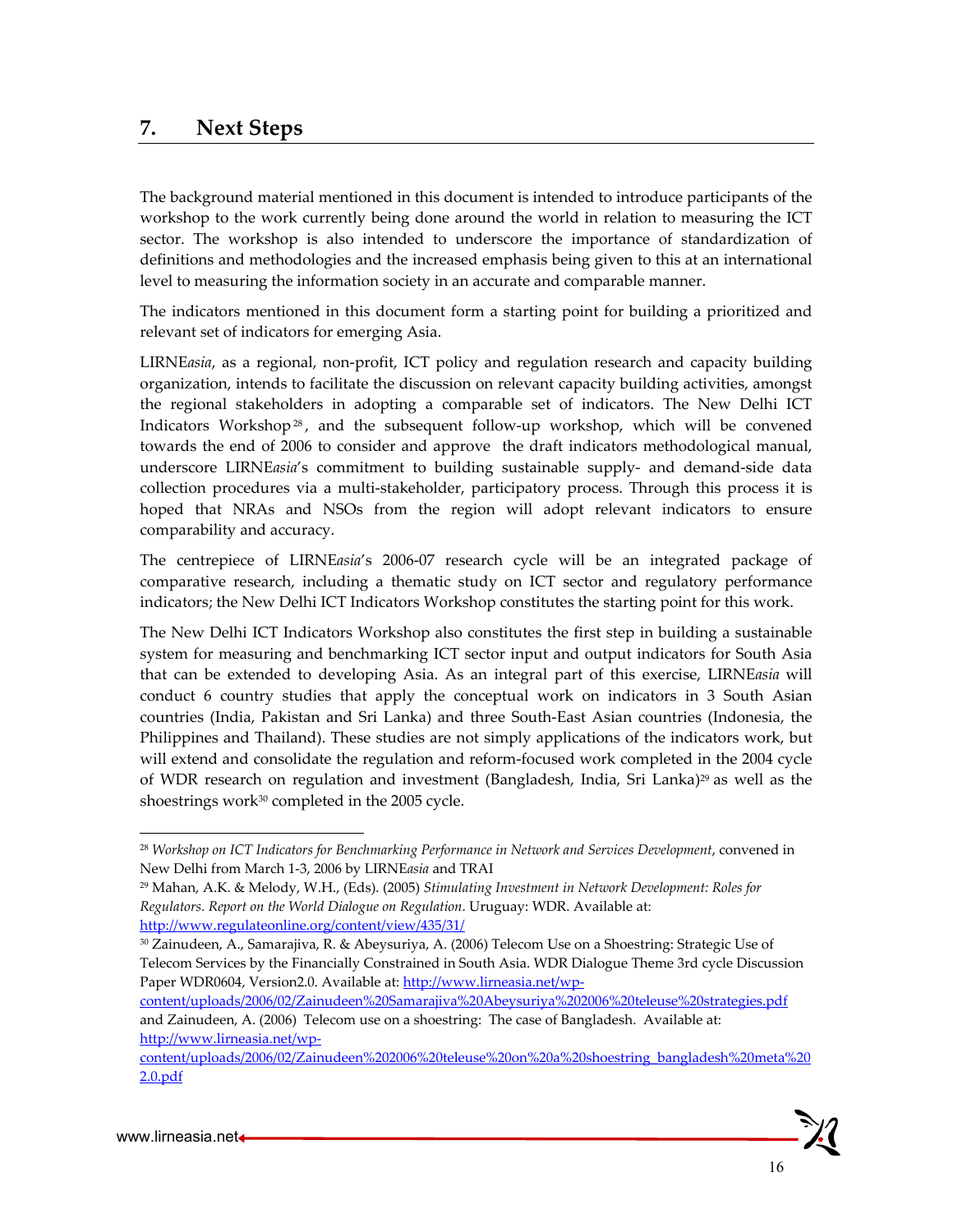The input obtained at the New Delhi ICT Indicators Workshop, will be an integral part of LIRNE*asia*'s activities after this workshop, culminating in the presentation of the draft methodological manual for approval at the follow-up workshop towards the latter part of 2006.

- Obtaining input from individual NRAs and NSOs to identify regional data sources and statistical capacities to complement the work done by the Partnership on ICT Indicators for Development.
- Development of an online prototype database for stakeholders from South Asia to input indicators data and obtain relevant and comparable statistics for the South Asian region.
- Development of a comprehensive draft indicators manual with concepts, definitions and methodologies that will be presented for approval at the follow-up workshop
- Carrying out of in-depth baseline studies of relevant supply side indicators data as part of the South Asian country studies (India, Pakistan and Sri Lanka). The findings will be presented at the follow-up workshop.

LIRNE*asia* recognizes the importance of participation in developing and adopting a sustainable system for data collection with accurate and comparable indicator methodologies. In this regard, LIRNE*asia* hopes that NRAs and NSOs from the region will contribute by:

- 1. Actively providing input for the methodological manual. This input would potentially be in the forms:
	- a. Input on the statistical capacity of the individual NRAs and NSOs
	- b. Input on national definitions and methodologies for indicators as well as primary data sources for each indicator.
- 2. Actively participating in the utilization of a prototype website to provide indicators data at regular time intervals.
- 3. Initiating relevant capacity building activities within individual NRAs and NSOs that prioritize the formulation and utilization of standardized and comparable indicators.
- 4. Adopting basket methodologies for tariff indicators.
- 5. Promoting the collection of indicators to gauge the value-chain benefits of telecommunications growth, specifically employment generation (direct and indirect), investment and economic growth both upstream and downstream of the telecommunications value chain.
- 6. Adopting the methodological manual (once adopted at the follow-up workshop) as a reference document within individual NRAs and NSOs working towards standardized and comparable indicators.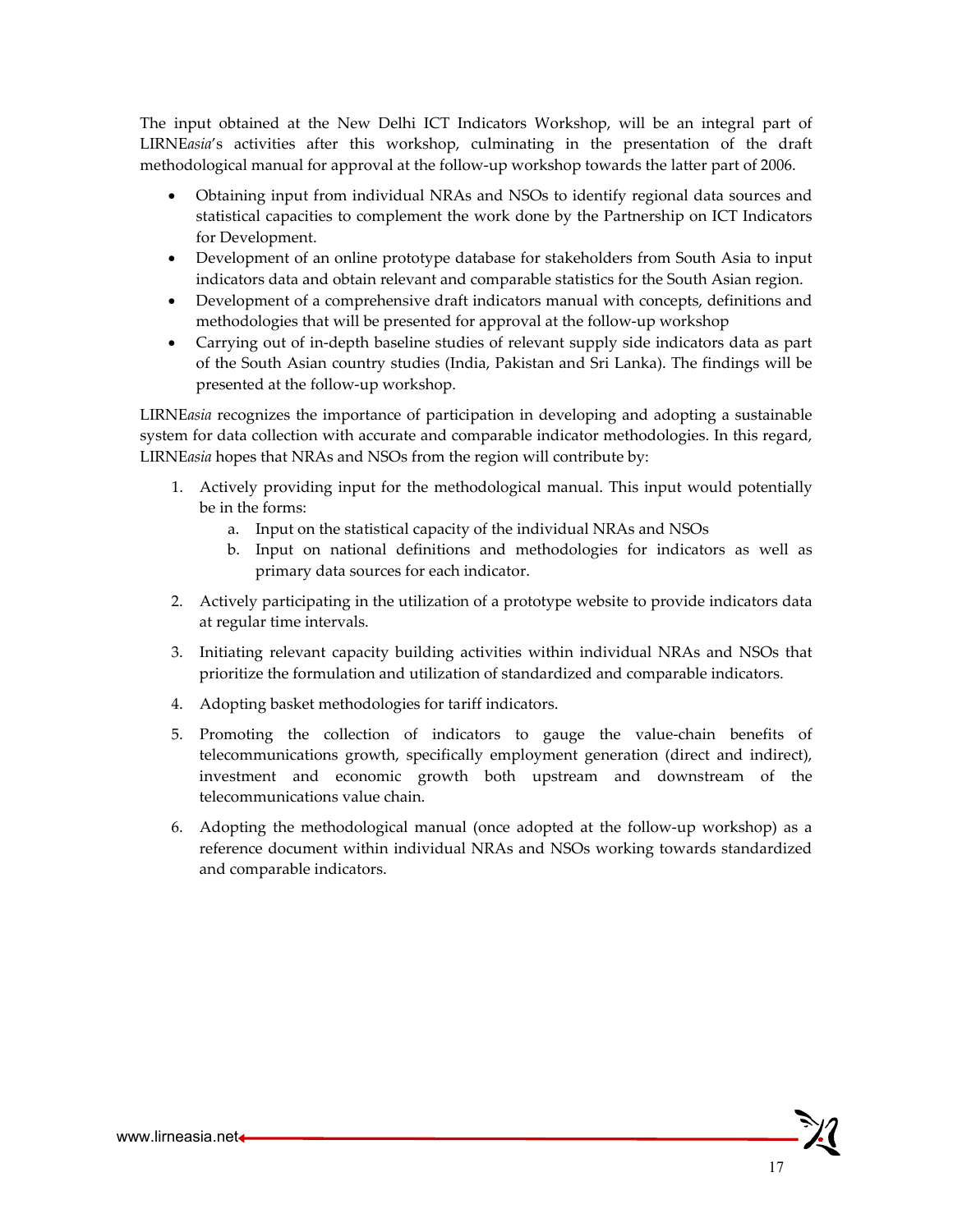## **Annex 1: TRAI's Measures of Quality of Service for Basic Service Operators (BSOs), Mobile Operators and Internet Services Providers (ISPs)**

The latest report for the quarter ending September 2005, can be found at http://www.trai.gov.in/report27dec05part1.pdf

#### **Quality of Services performance of Basic Service Operators**

- Provision of telephone within 7 days for exchange areas declared "On Demand" (100% in <7 days).
- Fault incidences per month per 100 telephones (should be less than 5 Faults per 100 phones per month)
- Percentage of faults repaired by next working day (should be >90%)
- Mean Time to repair (MTTR) (should be <8hrs.)
- Call Completion Rate in local network (should be >55%)
- Metering and Billing credibility (Not more than 0.1% of bills should be disputed over a billing cycle)
- Customer Care: Promptness in attending 95% of customers requests (Benchmarks for Shifts, Closures and providing additional facilities are <3 days, <24 hours and <24hours respectively)

#### **Quality of Service performance of Cellular Mobile Service Providers**

- Accumulated down time of community isolation (benchmark is <24 hours)
- Call Set-up Rate within licensee's own network (benchmark is >95%)
- Service Access Delay (benchmark is 9-20s)
- Blocked Call Rate SDDCH Paging Channel Congestion (benchmark is <1%)
- Blocked Call Rate TCH Congestion (benchmark is <2%)
- Call Drop Rate (benchmark is <3%)
- % of connection with good voice quality (benchmark is >95%)
- Response Time to the customer for assistance
- Complaints per 100 bills issued (benchmark is <0.1%)
- % of complaints resolved with 4 weeks (benchmark is 100%)
- Period of all refunds/payment due to customers from the date of resolution of complaints (benchmark is <4 weeks)

#### **Quality of Service Performance of Internet Services Providers**

- Services activation time (benchmark is 6hours)
- Time to access (benchmark is 30sec)
- Probability of Accessing the ISP Node (benchmark is  $80\%$ )
- ISP Node Unavailability (benchmark is <30 minutes a month)
- Grade of Service:
- Mean Time to Restore (MTTR)

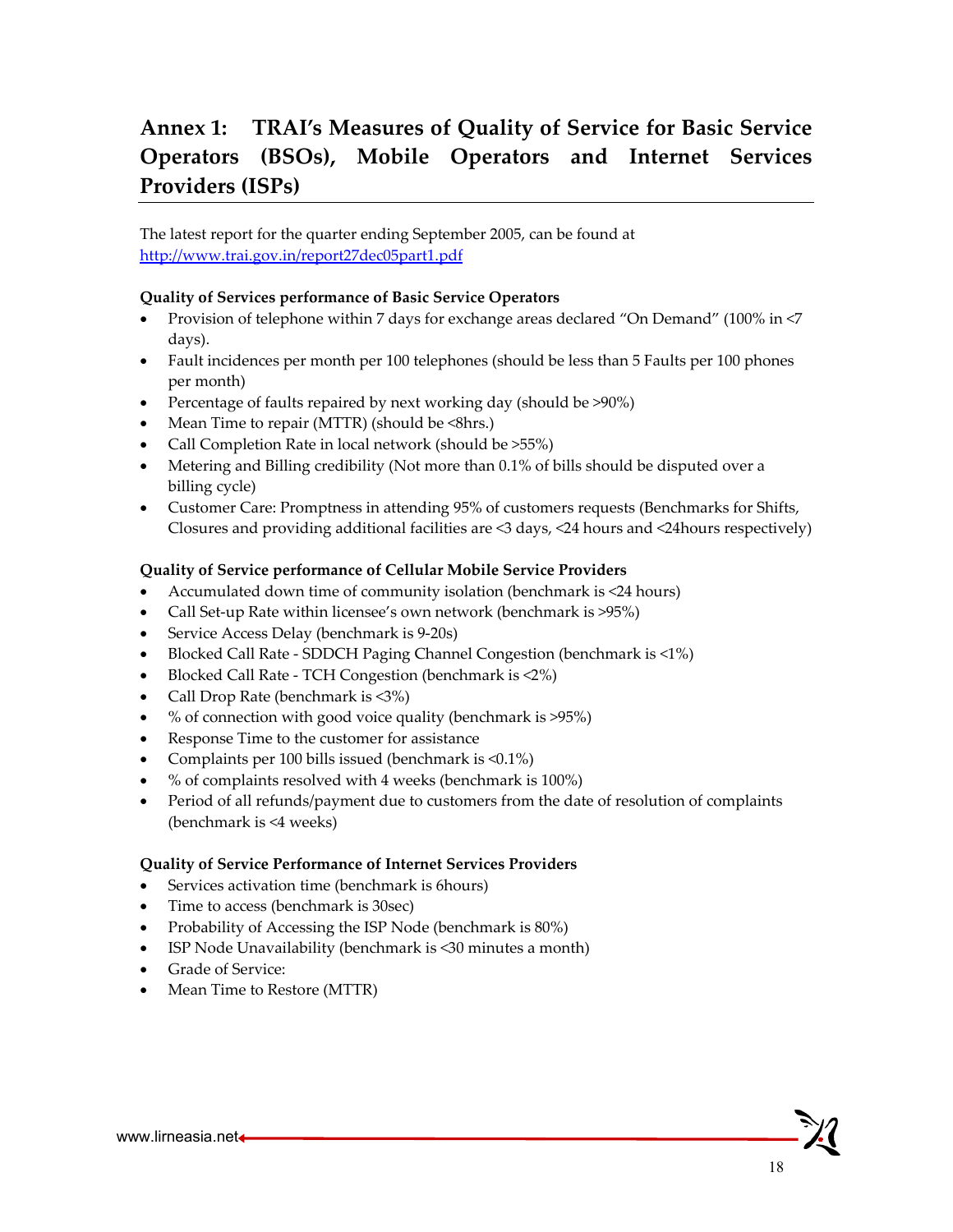## **Annex 2a: Partnership on Measuring ICT for Development**

The first phase of the World Summit on Information Society (WSIS) held in Geneva in December 2003 underlined the importance of comparable and standardized benchmark indicators for the ICT sector. This resulted in the formation of global collaborative alliance called Partnership on Measuring ICT for Development<sup>31</sup>, between the ITU, OECD, Eurostat, World Bank and various UN organizations inter alia UNCTAD and UNESCO. The core objectives of this global partnership were:

- the establishment of a core set of internationally comparable indicators;
- helping establish the statistical capacity of national statistical organization; and
- the creation of a global database to host these core ICT indicators.

As part of this partnership, a comprehensive global stocktaking exercise was undertaken to assess the status of available indicators and the statistical capacity of national statistical organizations. In South Asia, only 4 countries, namely India, Maldives, Pakistan and Sri Lanka responded to the questionnaire that was sent out as part of this exercise. Table 1 summarizes some of the findings of this metadata collection for the four countries named above.

|                    | India                | <b>Maldives</b> | Pakistan  | Sri Lanka         |
|--------------------|----------------------|-----------------|-----------|-------------------|
| Demand for ICT     | High                 | N/A             | No demand | Very high         |
| Household          |                      |                 |           |                   |
| Indicators         |                      |                 |           |                   |
| Demand for ICT     | High                 | No demand       | No demand | No demand         |
| <b>Business</b>    |                      |                 |           |                   |
| Indicators         |                      |                 |           |                   |
| Origin of funds    | NSO's regular        | No financing    |           | No financing      |
| for ICT Statistics | budget               | available       |           | available         |
| collection         |                      |                 |           |                   |
| Existence of a     | Exits                | No Definition   | Exists    | Exists            |
| definition for ICT |                      | exists          |           |                   |
| Most recent        | Population and       |                 |           | Living conditions |
| household ICT      | Housing Census;      |                 |           | survey; 35 ICT    |
| collection         | March 2001           |                 |           | variables; Jan-   |
|                    |                      |                 |           | June 04           |
| Most recent        | $\bullet$ Enterprise |                 |           |                   |
| business ICT       | Survey; Jul 01 -     |                 |           |                   |
| collection         | Jun $02$             |                 |           |                   |
|                    | • SNAP survey        |                 |           |                   |
|                    | (ICT sector);        |                 |           |                   |
|                    | approx. 40           |                 |           |                   |
|                    | variables;           |                 |           |                   |
|                    | conducted            |                 |           |                   |
|                    | annually             |                 |           |                   |

#### **Table 1: Some findings from the Partnership on Measuring ICT for Development Questionnaire responses from India, Maldives, Pakistan and Sri Lanka**

31 http://www.itu.int/ITU-D/ict/partnership/index.html

 $\overline{a}$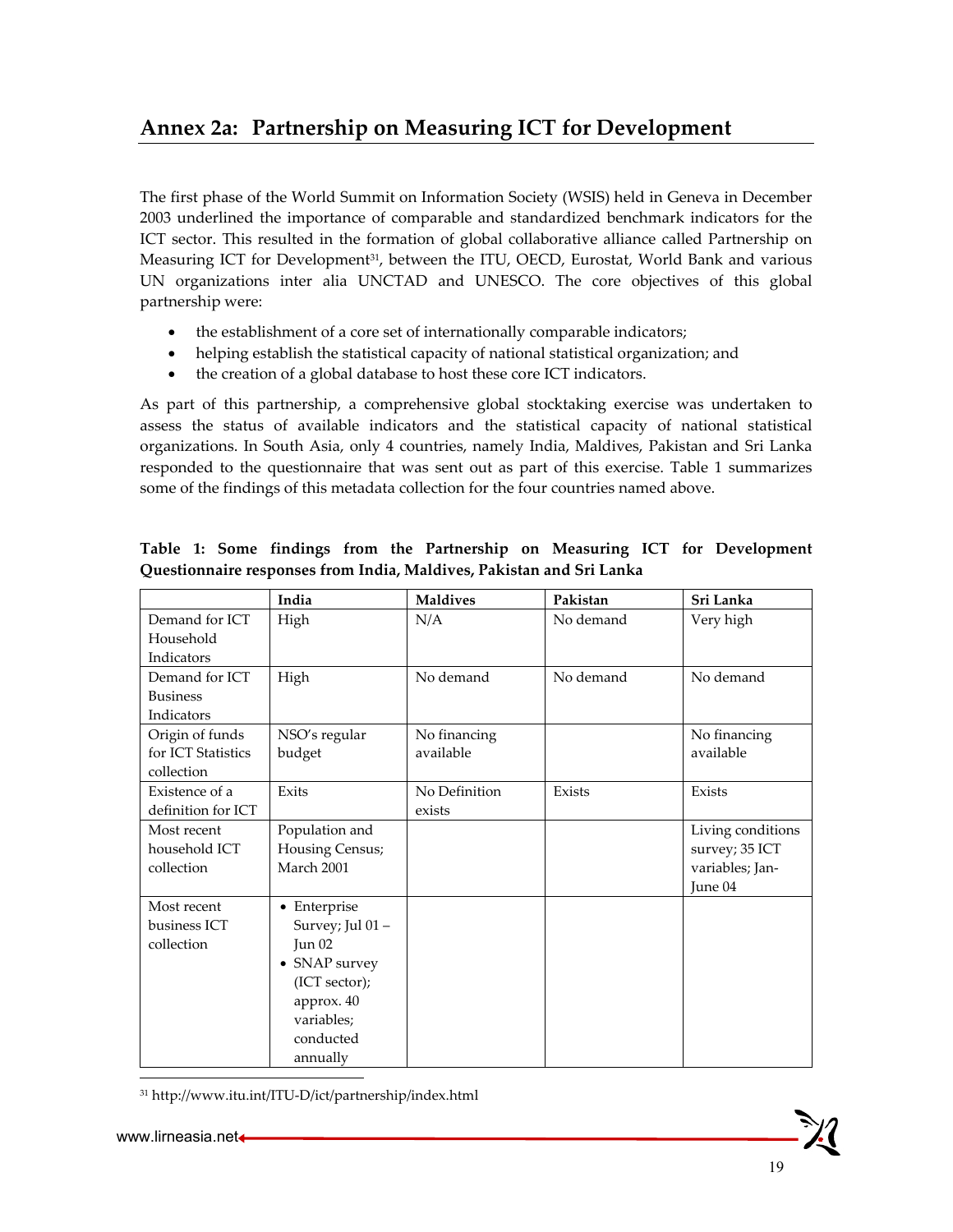| $\bullet$ Survey on<br>Software |  |  |
|---------------------------------|--|--|
| exports; approx                 |  |  |
| 50 variables; Jan               |  |  |
| - June 04                       |  |  |

This work of the partnership culminated in the presentation of a core list of ICT indicators<sup>32</sup> which was adopted by the participants at the WSIS thematic meeting on Measuring the Information Society in Geneva in February 2005.

1



<sup>32</sup> Refer to Annex 2b: Core ICT Indicators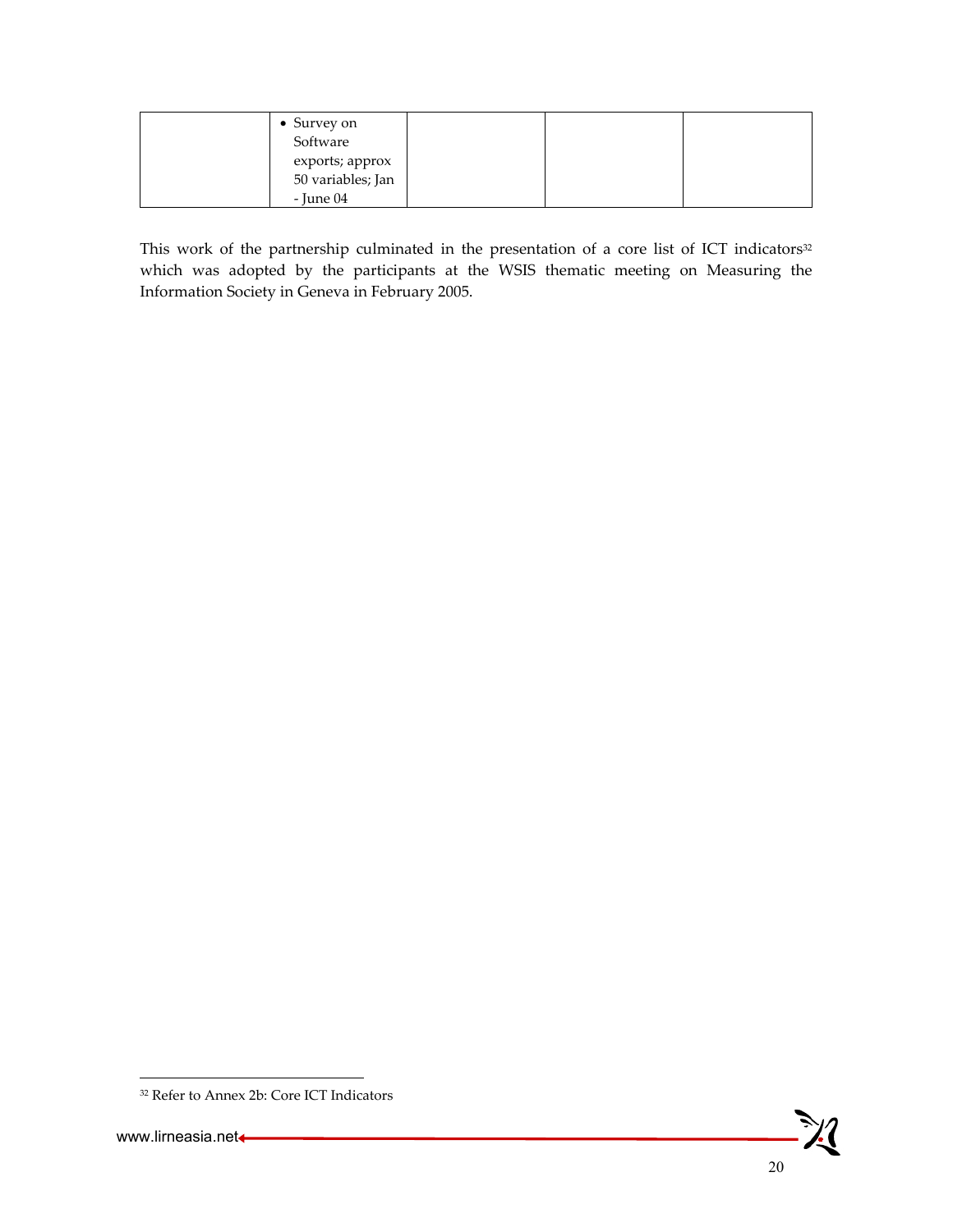## **Annex 2b: Core ICT Indicators**

The Core ICT Indicators document $33$  that arose out of this partnership, establishes a set of 41 indicators under 4 categories namely: indicators on ICT infrastructure and access, indicators on access to and use of ICT by households and individuals; indicators on use of ICT by businesses and indicators on the ICT sector and trade in ICT goods.

The list of indicators presented in the Core ICT Indicators document are listed below:

### **Core Indicators on ICT Infrastructure and access**

#### **Basic Core:**

- A1 Fixed telephone lines per 100 inhabitants
- A2 Mobile cellular subscribers per 100 inhabitants
- A3 Computers per 100 inhabitants
- A4 Internet subscribers per 100 inhabitants
- A5 Broadband Internet subscribers per 100 inhabitants
- A6 International Internet bandwidth per inhabitant
- A7 Percentage of population covered by mobile cellular telephony
- A8 Internet access tariffs (20 hours per month), in US\$ and as a percentage of per capita income.
- A9 Mobile cellular tariffs (100 minutes of use per month), in US\$, and as a percentage of per capita income
- A10 Percentage of localities with public Internet access centres (PIACs) by number of inhabitants (rural/urban)

#### **Extended Core:**

- A11 Radio sets per 100 inhabitants
- A12 Television sets per 100 inhabitants

#### **Core indicators on access to, and use of, ICT by households and individuals**

#### **Basic Core:**

- HH1 Proportion of households with a radio
- HH2 Proportion of households with a TV
- HH3 Proportion of households with a fixed line telephone
- HH4 Proportion of households with a mobile cellular telephone
- HH5 Proportion of households with a computer
- HH6 Proportion of individuals who used a computer (from any location) in the last 12 months
- HH7 Proportion of households with Internet access at home
- HH8 Proportion of individuals who used the Internet (from any location) in the last 12 months

 $\overline{\phantom{a}}$ 

<sup>&</sup>lt;sup>33</sup> The complete document on the core indicators and their corresponding methodological notes can be found at: http://www.itu.int/ITU-D/ict/partnership/material/CoreICTIndicators.pdf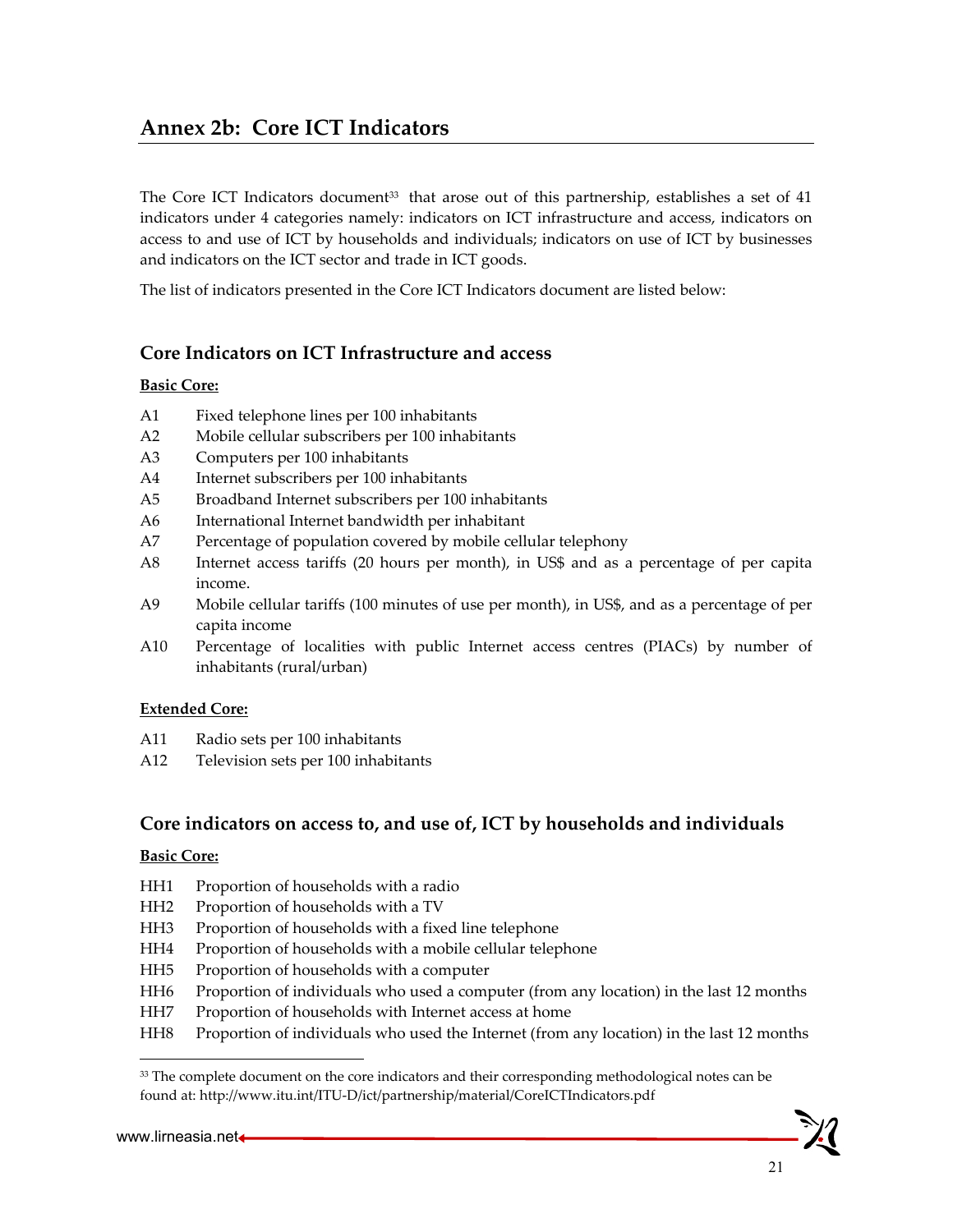- HH9 Location of individual use of the Internet in the last 12 months: (a) at home; (b) at work; (c) place of education; (d) at another person's home; (e) community Internet access facility (specific denomination depends on national practices)4; (f) commercial Internet access facility (specific denomination depends on national practices)5; and (g) others
- HH10 Internet activities undertaken by individuals in the last 12 months·
	- Getting information: (a) about goods or services; (b) related to health or health services; (c) from government organisations/public authorities via websites or email; and (d) other information or general Web browsing
	- Communicating
	- Purchasing or ordering goods or services
	- Internet banking
	- Education or learning activities
	- Dealing with government organisations/public authorities
	- Leisure activities: (a) playing/downloading video or computer games; (b) downloading movies, music or software; (c) reading/downloading electronic books, newspapers or magazines; and (d) other leisure activities

#### **Extended Core:**

- HH11 Proportion of individuals with use of a mobile telephone
- HH12 Proportion of households with access to the Internet by type of access: Categories should allow an aggregation to narrowband and broadband, where broadband excludes slower speed technologies, such as dial-up modem, ISDN and most 2G mobile phone access. Broadband will usually have an advertised download speed of at least 256 kbit/s.
- HH13 Frequency of individual access to the Internet in the last 12 months (from any location): (a) at least once a day; (b) at least once a week but not every day; (c) at least once a month but not every week; and (d) less than once a month.

#### **Reference Indicator:**

HHR1 Proportion of households with electricity

#### **Core indicators on use of ICT by businesses**

#### **Basic Core:**

- B1 Proportion of businesses using computers
- B2 Proportion of employees using computers
- B3 Proportion of businesses using the Internet
- B4 Proportion of employees using the Internet
- B5 Proportion of businesses with a Web presence
- B6 Proportion of businesses with an intranet
- B7 Proportion of businesses receiving orders over the Internet
- B8 Proportion of businesses placing orders over the Internet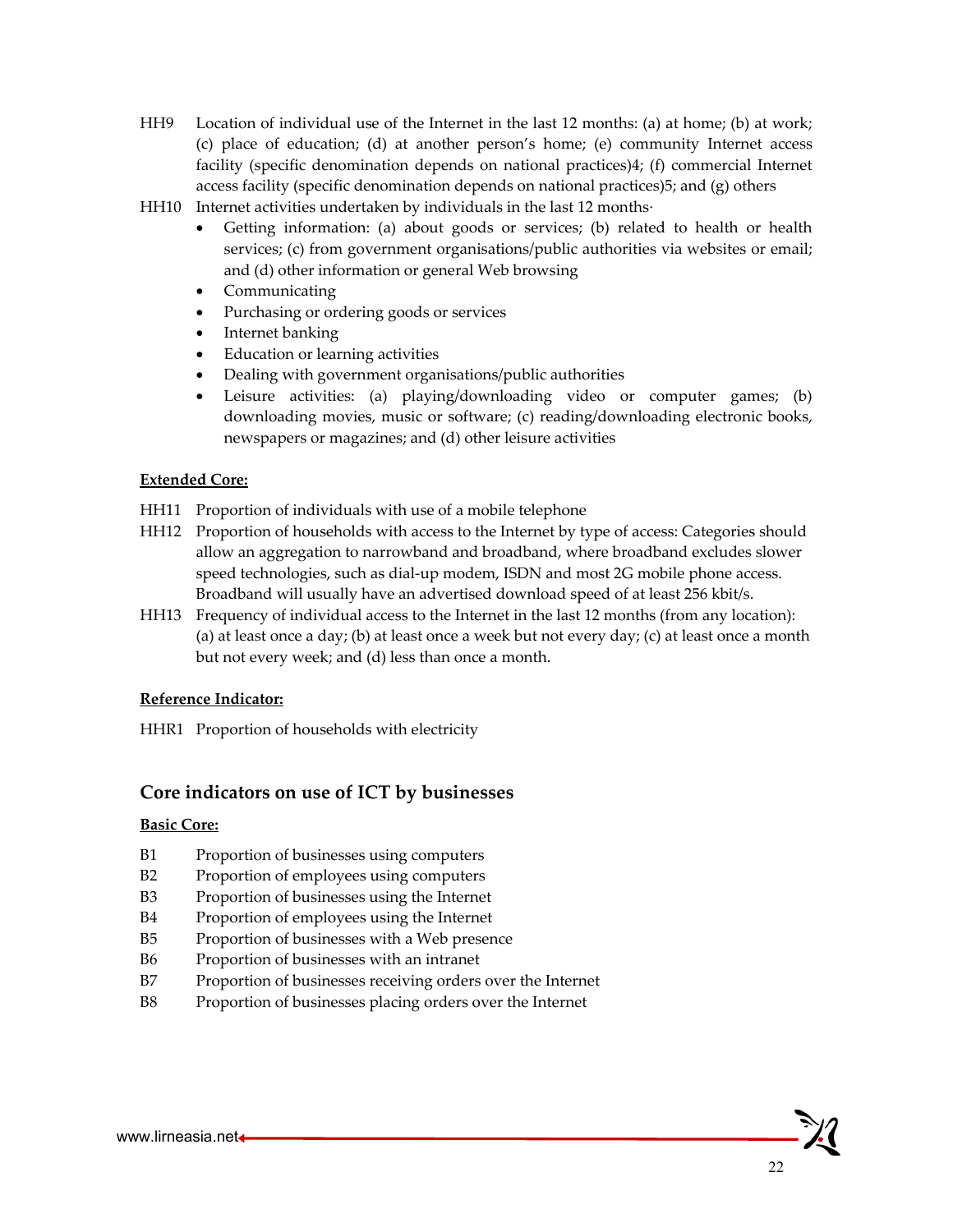#### **Extended Core:**

- B9 Proportion of businesses using the Internet by type of access: Categories should allow an aggregation to narrowband and broadband, where broadband excludes slower speed technologies, such as dial-up modem, ISDN and most 2G mobile phone access. Broadband will usually have an advertised download speed of at least 256 kbit/s.
- B10 Proportion of businesses with a Local Area Network (LAN)
- B11 Proportion of businesses with an extranet
- B12 Proportion of businesses using the Internet by type of activity
	- Sending and receiving email
	- Getting information: (a) about goods or services; (b) from government organisations/public authorities via websites or email; and (c) other information searches or research activities
	- Performing Internet banking or accessing other financial services
	- Dealing with government organisations/public authorities
	- Providing customer services
	- Delivering products online

#### **Core indicators on the ICT sector and trade in ICT goods**

#### **Basic Core:**

- ICT1 Proportion of total business sector workforce involved in the ICT sector
- ICT2 Value added in the ICT sector (as a percentage of total business sector value added)
- ICT3 ICT goods imports as a percentage of total imports
- ICT4 ICT goods exports as a percentage of total exports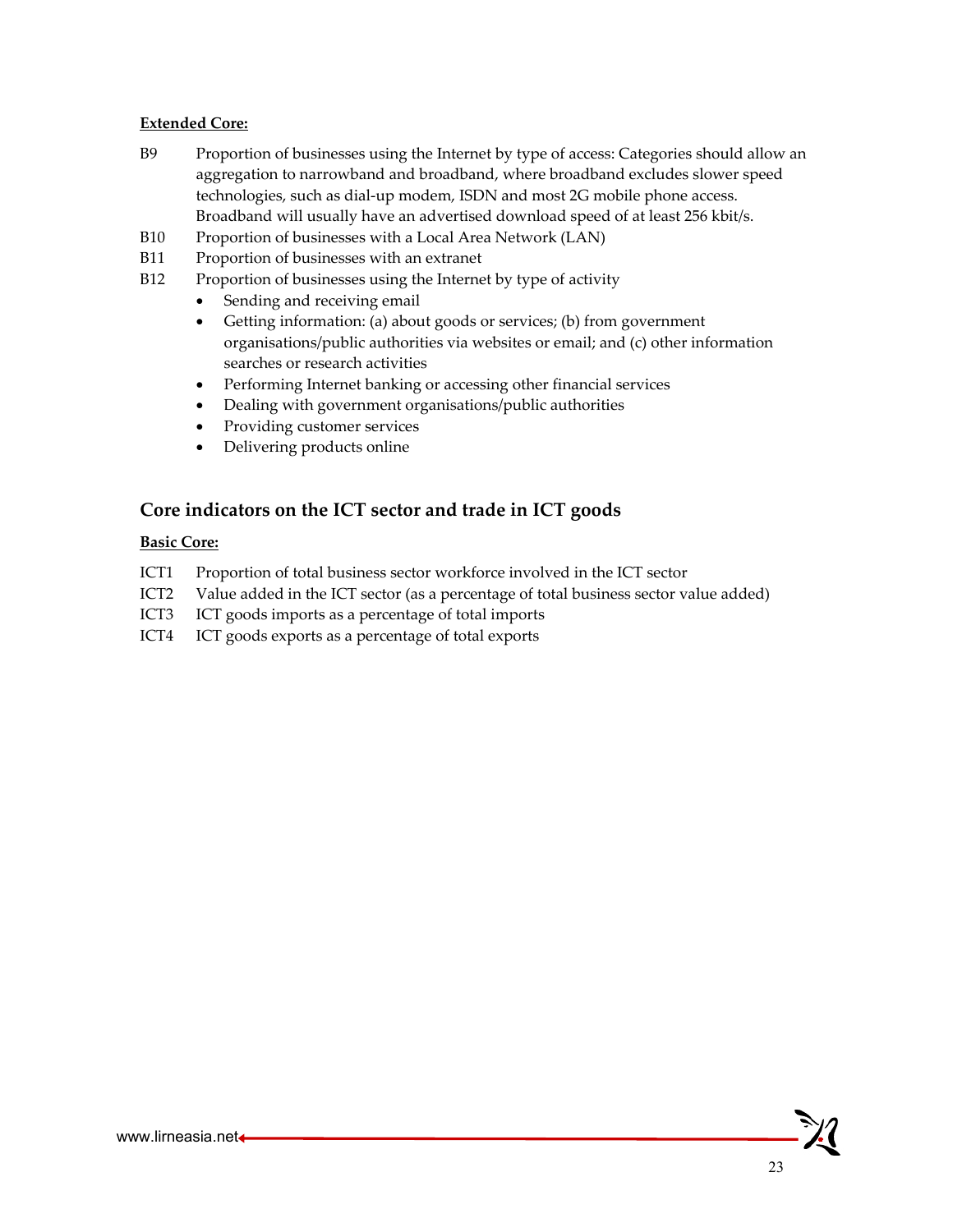The first phase of the World Summit on the Information Society (WSIS) in December 2003, established a mandate, as part of the WSIS Plan of Action<sup>34</sup> to create a composite index called the Digital Opportunity Index (DOI), grounded on internationally recognized indicators, to measure the extent of the digital divide and the global progress of ICT integration and adoption. The DOI aims to rank countries based on a composite weighted index based on 3 sub-indexes which measure the ICT infrastructure, opportunity for access to ICTs, and the level of utilization of ICTs. These 3 sub-indexes are derived from a set of indicators from the list of Core Indicators identified by the Partnership on Measuring ICT for development (refer to BOX XXX for more information about this partnership). By utilizing internationally recognized indicators to construct the index, the DOI is unique from other popular e-indices like ITU's Digital Access Index (DAI)35, the IDC Information Society Index (ISI)36, the World Economic Forum Networked Readiness Index (NRI) $^{37}$  and the Orbicom Monitoring the Digital Divide  $^{38}$ . Table 2 below summarizes the components of the DOI.

| Sub-Index      | <b>Variables</b>                                                              |
|----------------|-------------------------------------------------------------------------------|
|                | Proportion of households with a fixed telephone line<br>1.                    |
|                | Mobile cellular subscribers per 100 inhabitants<br>2.                         |
| Infrastructure | Proportion of households with Internet access at home<br>3.                   |
|                | Mobile internet subscribers per 100 inhabitants<br>4.                         |
|                | Proportion of households with a computer<br>5.                                |
|                | Percentage of population covered by mobile cellular telephony<br>6.           |
|                | Internet access tariffs (20 hours per month), in US\$, and as a<br>7.         |
| Opportunity    | percentage of per capita income                                               |
|                | Mobile cellular tariffs (100 minutes of use per month), in US\$, and as<br>8. |
|                | a percentage of per capita income                                             |
|                | Proportion of Individuals that used the Internet<br>9.                        |
| Utilization    | 10. Ratio of Broadband Internet subscribers per 100 inhabitants among         |
|                | Internet subscribers per 100 inhabitants                                      |

#### **Table 2: DOI Components**

The DOI was officially launched during the second phase of the WSIS held in Tunis in November 2005 and a sample DOI ranking was submitted at Tunis for 40 leading economies around the world. South Asia was represented only by India in this preliminary ranking and was ranked the last. The United Nations Conference on Trade and Development (UNCTAD) agreed in Tunis to collaborate with ITU in applying the DOI to the rest of economies.

For more information on the DOI please refer to http://www.itu.int/DOI

-

<sup>34</sup> http://web/dms\_pub/itu-s/md/03/wsis/doc/S03-WSIS-DOC-0005!!PDF-E.pdf

<sup>35</sup> http://www.itu.int/ITU-D/ict/dai/index.html

<sup>36</sup> http://www.idc.com/groups/isi/main.html

<sup>37</sup>http://www.weforum.org/site/homepublic.nsf/Content/Global+Competitiveness+Programme%5CGlobal+I nformation+Technology+Report

<sup>38</sup> http://www.orbicom.uqam.ca/projects/ddi2002/ddi2002.pdf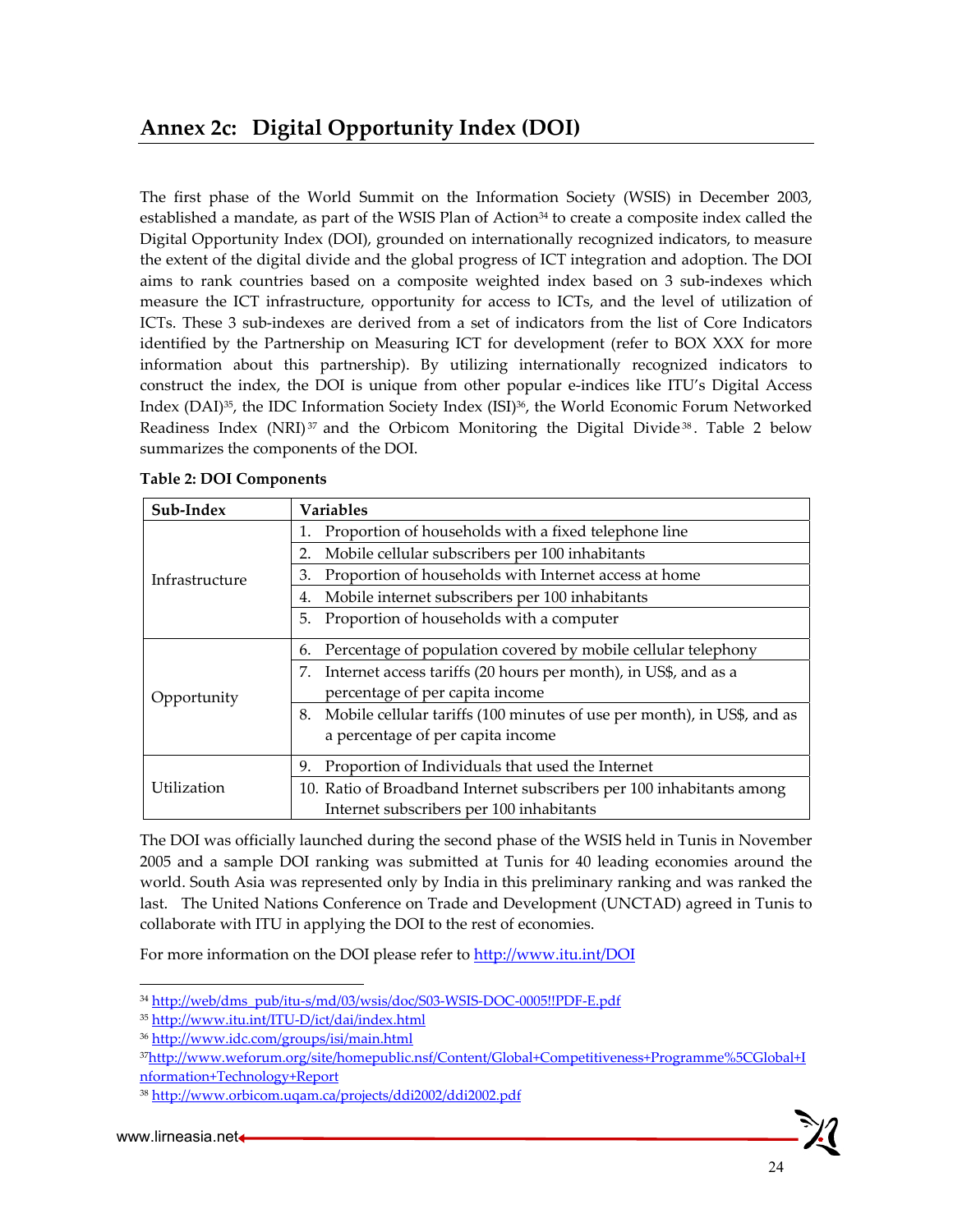## **Annex 3: ITU Key Indicators of the Telecommunications/ICT sector39**

The fourth World Telecommunication/ICT indicators meeting (Geneva, February 2005) discussed the following key indicators. Please address any questions or comments to *indicators@itu.int*.

|                | <b>ITU</b><br>code40           | Indicator                                                  | <b>Definition</b>                                                                                                                                                                                                                                                                                                                                                                                                                                                                                                                                                    |
|----------------|--------------------------------|------------------------------------------------------------|----------------------------------------------------------------------------------------------------------------------------------------------------------------------------------------------------------------------------------------------------------------------------------------------------------------------------------------------------------------------------------------------------------------------------------------------------------------------------------------------------------------------------------------------------------------------|
|                | <b>Fixed Telephone network</b> |                                                            |                                                                                                                                                                                                                                                                                                                                                                                                                                                                                                                                                                      |
| $\mathbf{1}$   | 112                            | Main (fixed)<br>telephone lines in<br>operation            | A main line is a telephone line connecting the<br>subscriber's terminal equipment to the public switched<br>network and which has a dedicated port in the<br>telephone exchange equipment. This term is<br>synonymous with the term main station or Direct<br>Exchange Line (DEL) that are commonly used in<br>telecommunication documents. It may not be the same<br>as an access line or a subscriber. Some countries include<br>the number of ISDN channels; if so, this should be<br>specified in a note. Fixed wireless subscribers should<br>also be included. |
| $\overline{2}$ | 117                            | Total capacity of<br>local public<br>switching exchanges   | The total capacity of public switching exchanges<br>corresponds to the maximum number of main lines that<br>can be connected. This number includes, therefore,<br>main lines already connected and main lines available<br>for future connection, including those used for the<br>technical operation of the exchange (test numbers). The<br>measure should be the actual capacity of the system<br>rather than the theoretical potential when the system is<br>upgraded or if compression technology is employed.                                                   |
| $\overline{3}$ | 1142                           | Percent of main lines<br>connected to digital<br>exchanges | This percentage is obtained by dividing the number of<br>main lines connected to digital telephone exchanges by<br>the total number of main lines. This indicator does not<br>measure the percentage of exchanges which are digital,<br>the percentage of inter-exchange lines which are digital<br>or the percentage of digital network termination points.<br>Respondents should indicate whether the main lines<br>included in the definition represent only those in<br>operation or the total capacity.                                                         |

 $\overline{\phantom{a}}$ 

<sup>&</sup>lt;sup>39</sup> Available at: http://www.itu.int/ITU-D/ict/material/IndDef\_e\_v2005.doc

<sup>&</sup>lt;sup>40</sup> Code used by the International Telecommunication Union (ITU) to identify the indicator. This code appears in ITU questionnaires.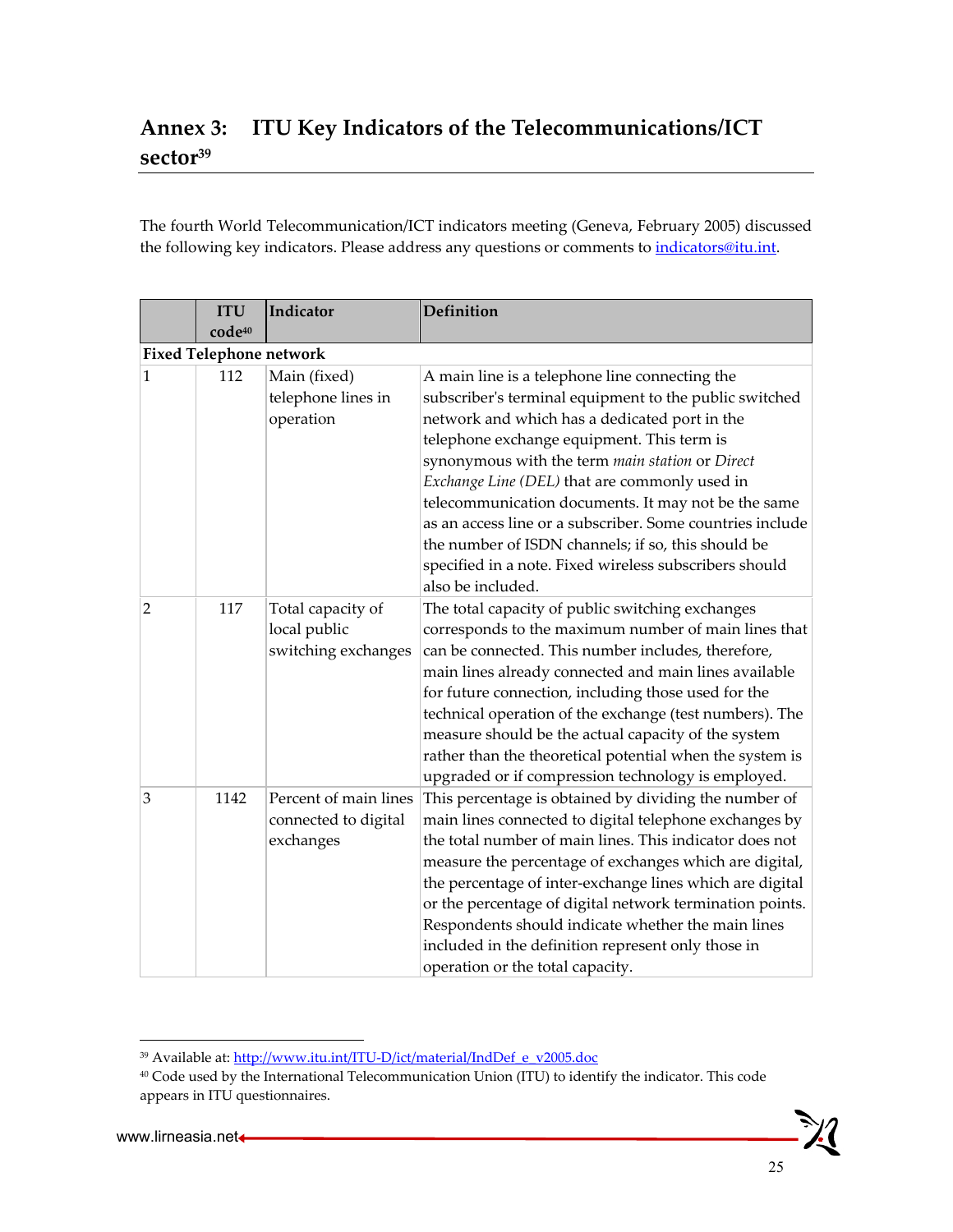|                | <b>ITU</b>     | Indicator                                                             | <b>Definition</b>                                                                                                                                                                                                                                                                                                                                                                                                                                                                                                                                      |
|----------------|----------------|-----------------------------------------------------------------------|--------------------------------------------------------------------------------------------------------------------------------------------------------------------------------------------------------------------------------------------------------------------------------------------------------------------------------------------------------------------------------------------------------------------------------------------------------------------------------------------------------------------------------------------------------|
|                | code40         |                                                                       |                                                                                                                                                                                                                                                                                                                                                                                                                                                                                                                                                        |
| 4              | 116            | Percent of main lines<br>which are residential                        | This percentage is obtained by dividing the number of<br>main lines serving households (i.e., lines which are not<br>used for business, government or other professional<br>purposes or as public telephone stations) by the total<br>number of main lines. Respondents should indicate the<br>definition of households that is being applied.                                                                                                                                                                                                         |
| 5              | 1162           | Percent of main lines<br>in urban areas                               | This percentage is obtained by dividing the number of<br>main lines in urban areas by the total number of main<br>lines in the country. The definition of urban used by the<br>country should be supplied.                                                                                                                                                                                                                                                                                                                                             |
| 6              | 1163           | Number of localities<br>with telephone<br>service                     | Localities are cities, towns and villages in a country.<br>This indicator reflects the number of localities that have<br>telephone service. To enhance usefulness, the total<br>number of localities should be provided as well as the<br>population of localities covered by telephone service.                                                                                                                                                                                                                                                       |
| $\overline{7}$ | 1112           | Public payphones                                                      | Total number of all types of public telephones,<br>including coin and card operated and public telephones<br>in call offices. Publicly available phones installed in<br>private places should also be included, as should<br>mobile public telephones. All public telephones<br>regardless of capability (e.g., local calls or national only)<br>should be counted. If the national definition of<br>"payphone" differs from that above (e.g., by excluding<br>pay phones in private places) then respondents should<br>indicate their own definition. |
|                | Mobile network |                                                                       |                                                                                                                                                                                                                                                                                                                                                                                                                                                                                                                                                        |
| 8              | 271            | Mobile cellular<br>telephone<br>subscribers (post-<br>paid + prepaid) | Refers to users of portable telephones subscribing to an<br>automatic public mobile telephone service that<br>provides access to the Public Switched Telephone<br>Network (PSTN) using cellular technology. This can<br>include analogue and digital cellular systems but<br>should not include non-cellular systems. Subscribers to<br>public mobile data services or radio paging services<br>should not be included. If this service has a name,<br>please indicate in a note as well as the year the service<br>commenced operation.               |
| 8.1            | 271p           | Mobile cellular<br>subscribers: prepaid                               | Total number of mobile cellular subscribers using<br>prepaid cards. These are subscribers that rather than<br>paying a fixed monthly subscription fee, choose to<br>purchase blocks of usage time. Only active prepaid<br>subscribers that have used the system within a<br>reasonable period of time should be included. This<br>period (e.g., 3 months) should be indicated in a note.                                                                                                                                                               |

 $-\lambda$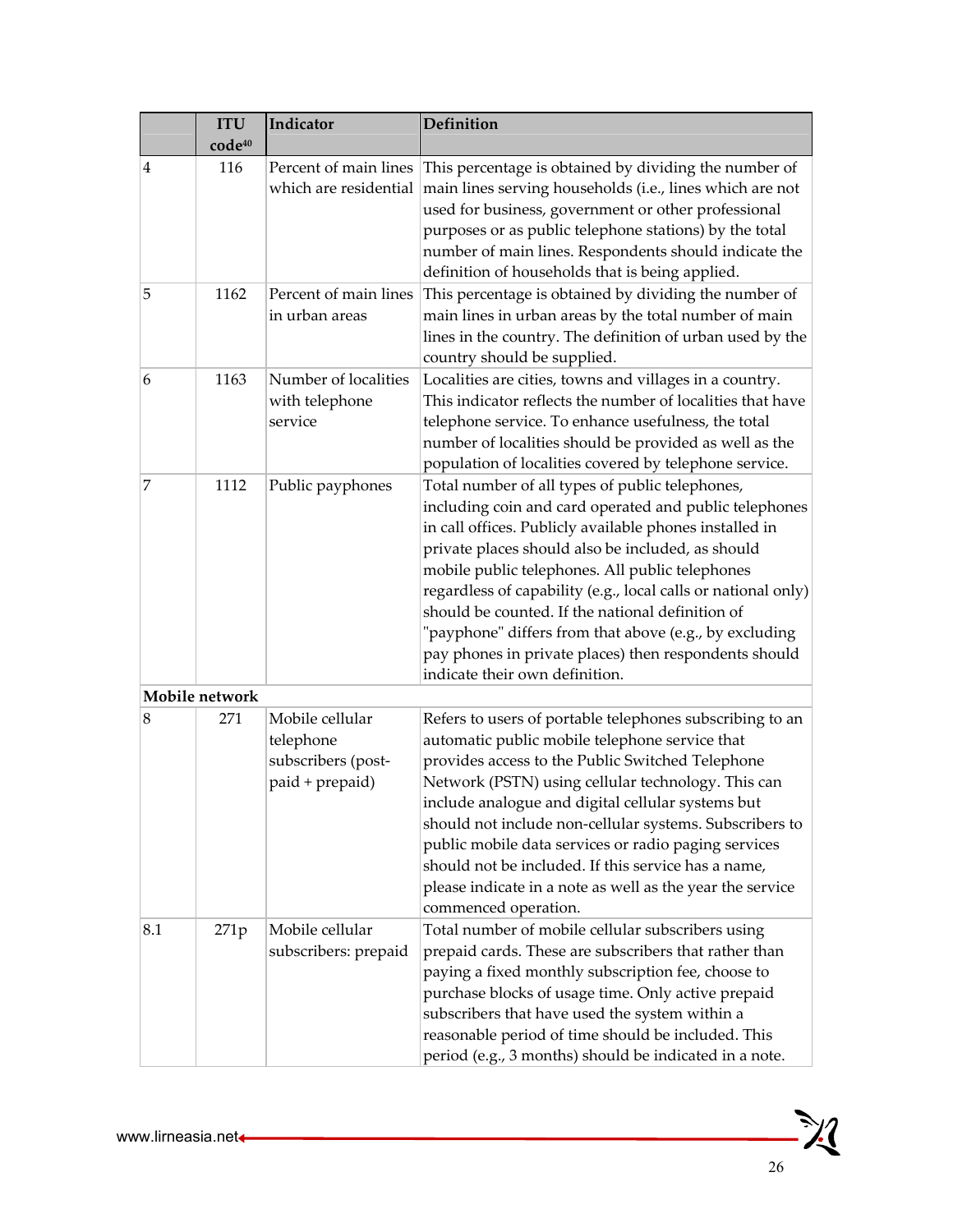|       | <b>ITU</b> | Indicator                                                              | Definition                                                                                                                                                                                                                                                                                                                                                                                                                                                                                                                                                                                                                                                                                                                                                                                                                                                                                                                                                                                                                    |
|-------|------------|------------------------------------------------------------------------|-------------------------------------------------------------------------------------------------------------------------------------------------------------------------------------------------------------------------------------------------------------------------------------------------------------------------------------------------------------------------------------------------------------------------------------------------------------------------------------------------------------------------------------------------------------------------------------------------------------------------------------------------------------------------------------------------------------------------------------------------------------------------------------------------------------------------------------------------------------------------------------------------------------------------------------------------------------------------------------------------------------------------------|
|       | code40     |                                                                        |                                                                                                                                                                                                                                                                                                                                                                                                                                                                                                                                                                                                                                                                                                                                                                                                                                                                                                                                                                                                                               |
| 9     | 2712       | Digital mobile<br>cellular subscribers                                 | Total number of subscribers to digital cellular systems<br>(e.g., GSM, D/AMPS (TDMA), CDMA). Should include<br>both post-paid and pre-paid subscribers.                                                                                                                                                                                                                                                                                                                                                                                                                                                                                                                                                                                                                                                                                                                                                                                                                                                                       |
| 9.1   | 271h       | Total number of<br>networks                                            | 271h=271L+271G.<br>subscribers to mobile Sum of low and medium speed mobile subscribers and<br>IMT-2000 (3G) subscribers. If data communications are<br>available to voice subscribers without payment of an<br>additional subscription charge, subscriber numbers<br>would be those that have suitably equipped terminals<br>AND have used the service at least once in a given<br>period (e.g., the last three months).                                                                                                                                                                                                                                                                                                                                                                                                                                                                                                                                                                                                     |
| 9.1.1 | 271L       | Number of<br>subscribers to low<br>and medium speed<br>mobile networks | Number of subscribers to low and medium speed<br>mobile networks (e.g., GPRS, WAP, iMode etc),<br>regardless of whether they are using multimedia<br>services, though with a capacity for data<br>communications, via Internet. In this context, "low and<br>medium-speed mobile" implies a speed that is less than<br>144 kbit/s in both directions.<br>-General Packet Radio Service (GPRS) is a 2.5G mobile<br>standard typically adopted by GSM operators as a<br>migration step towards 3G (W-CDMA).<br>-Wireless Application Protocol (WAP) is a free, unlicensed<br>protocol for wireless communications that makes it<br>possible to create advanced telecommunications<br>services and to access Internet pages from a mobile<br>telephone.<br>-iMode is a packet-based means of wireless data transfer<br>and uses Compact Wireless Markup Language(CWML)<br>instead of WAP's WML for data display. i-Mode was<br>introduced in 1999 and was the first method available<br>to browse the Web from a cellular phone. |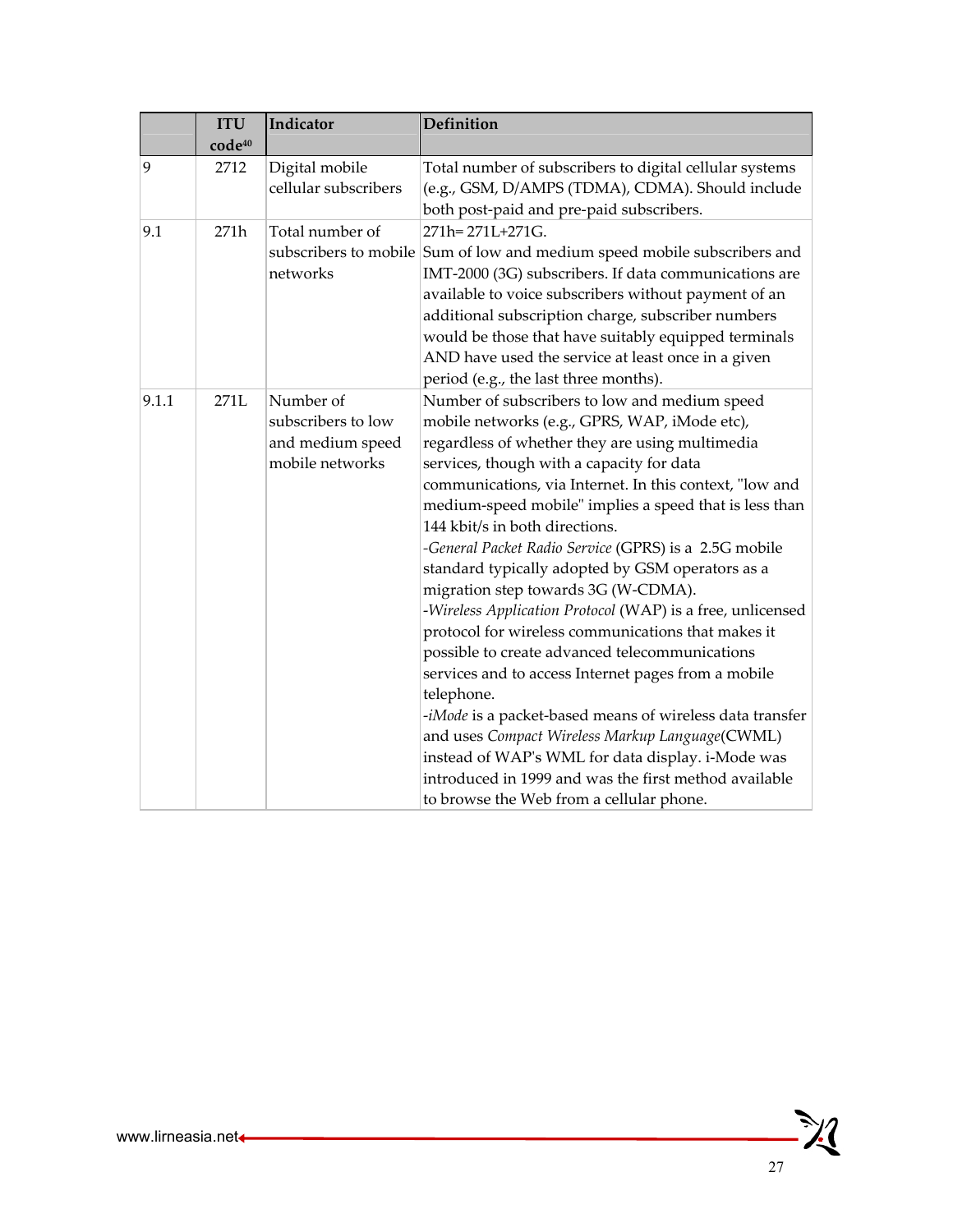|       | <b>ITU</b><br>code40 | Indicator                                                                   | <b>Definition</b>                                                                                                                                                                                                                                                                                                                                                                                                                                                                                                                                                                                                                                                                                                                                                                                                                                                                                                                                                                                                                                                                                                                                                                                                                                                             |
|-------|----------------------|-----------------------------------------------------------------------------|-------------------------------------------------------------------------------------------------------------------------------------------------------------------------------------------------------------------------------------------------------------------------------------------------------------------------------------------------------------------------------------------------------------------------------------------------------------------------------------------------------------------------------------------------------------------------------------------------------------------------------------------------------------------------------------------------------------------------------------------------------------------------------------------------------------------------------------------------------------------------------------------------------------------------------------------------------------------------------------------------------------------------------------------------------------------------------------------------------------------------------------------------------------------------------------------------------------------------------------------------------------------------------|
| 9.1.2 | 271G                 | Number of<br>subscribers to IMT-<br>2000 (3G) high-speed<br>mobile networks | Number of subscribers to IMT-2000 (3G) high-speed<br>mobile networks (e.g., CDMA2000 1X, WCDMA,<br>CDMA2000 1xEV-DO, etc.) regardless of whether they<br>are using multimedia services, though with capacity for<br>data communications, via Internet. In this context,<br>"high-speed mobile" implies a speed that is equal to, or<br>greater than, 144 kbit/s in at least one direction.<br>-Code Division Multiple Access (CDMA) 2000 1x is an<br>IMT-2000 3G mobile network technology, based on<br>CDMA, that delivers packet switched data transmission<br>speeds of up to 144 kbps.<br>-Wideband CDMA (W-CDMA) is an IMT-2000 3G<br>mobile network technology, based on CDMA, that<br>presently delivers packet switched data transmission<br>speeds up to 384 kbps and up to 2 Mbps when fully<br>implemented. Known as Universal Mobile<br>Telecommunications System (UMTS) in Europe.<br>-CDMA2000 1xEV-DO is an IMT-2000 3G mobile<br>network technology, based on CDMA, that delivers<br>packet switched data transmission speeds of up to 2.4<br>Mbps.<br>-Enhanced Data rates for GSM Evolution (EDGE) is an<br>intermediate technology that brings second-generation<br>GSM closer to third-generation capacity for handling<br>data speeds up to 384 kbits/s. |
| 10    | $271$ land           | Percent coverage of<br>mobile cellular<br>network (land area)               | Mobile cellular coverage of the land area in percent.<br>This is calculated by dividing the land area covered by<br>a mobile cellular signal by the total land area.                                                                                                                                                                                                                                                                                                                                                                                                                                                                                                                                                                                                                                                                                                                                                                                                                                                                                                                                                                                                                                                                                                          |
| 11    | 271pop               | Percent coverage of<br>mobile cellular<br>network<br>(population)           | Mobile cellular coverage of population in percent. Note<br>that this is not the same as the mobile subscription<br>density or penetration. The mobile population coverage<br>measures the percentage of inhabitants that are within<br>range of a mobile cellular signal whether or not they are<br>subscribers. This is calculated by dividing the number<br>of inhabitants within range of a mobile cellular signal<br>by the total population.                                                                                                                                                                                                                                                                                                                                                                                                                                                                                                                                                                                                                                                                                                                                                                                                                             |
|       | Text/data network    |                                                                             |                                                                                                                                                                                                                                                                                                                                                                                                                                                                                                                                                                                                                                                                                                                                                                                                                                                                                                                                                                                                                                                                                                                                                                                                                                                                               |
| 12    | 311                  | Telex subscriber<br>lines                                                   | A telex subscriber line is a line connecting the<br>subscriber's terminal equipment to the public telex<br>network and which has a dedicated port in the telex<br>exchange equipment.                                                                                                                                                                                                                                                                                                                                                                                                                                                                                                                                                                                                                                                                                                                                                                                                                                                                                                                                                                                                                                                                                         |

<u> XI</u>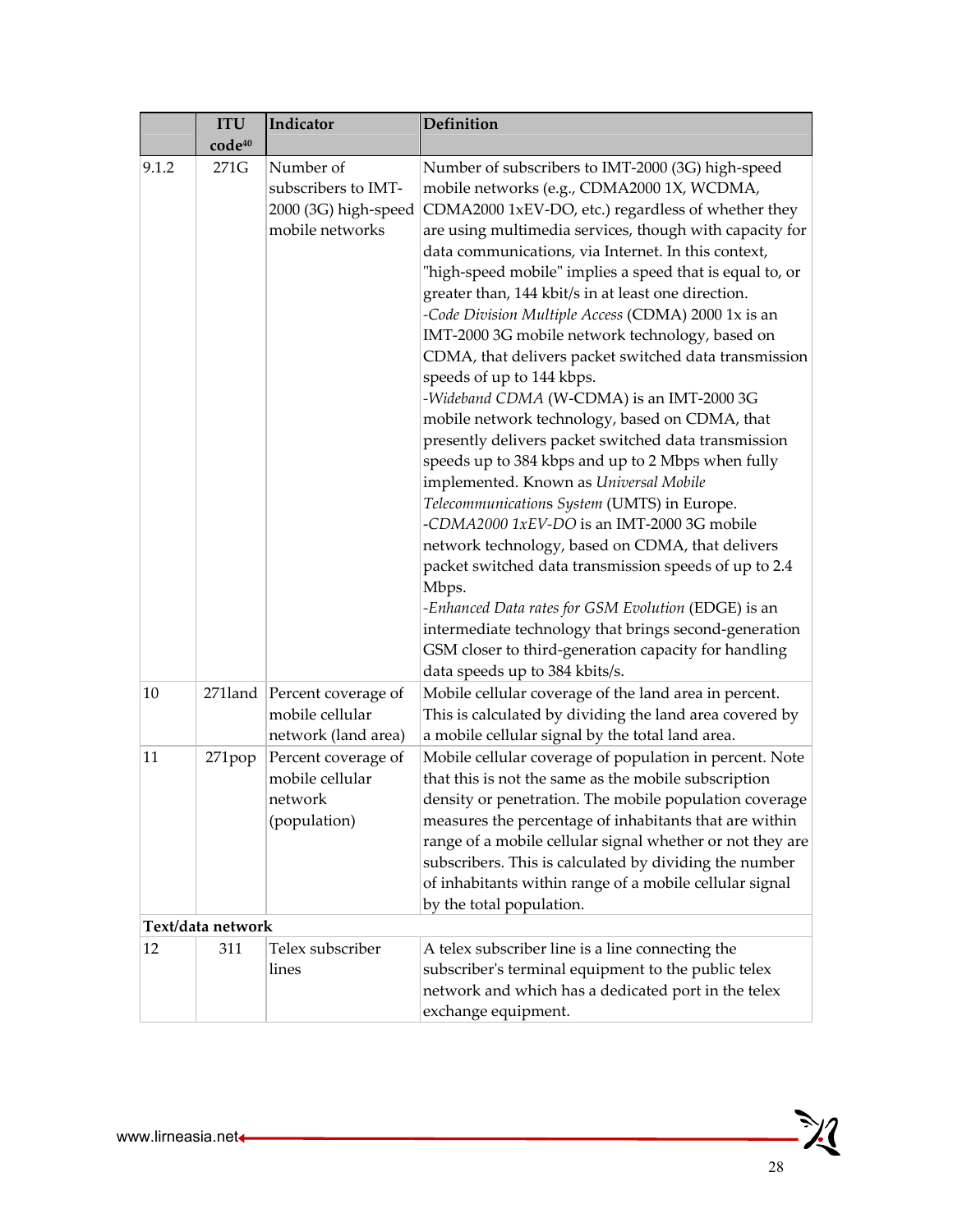|        | <b>ITU</b><br>code40 | Indicator                                    | <b>Definition</b>                                                                                                                                                                                                                                                                                                                                                                                                                  |
|--------|----------------------|----------------------------------------------|------------------------------------------------------------------------------------------------------------------------------------------------------------------------------------------------------------------------------------------------------------------------------------------------------------------------------------------------------------------------------------------------------------------------------------|
| 13     | 412                  | Private leased<br>circuits                   | Refer to a two-way link for the exclusive use of a<br>subscriber regardless of the way it is used by the<br>subscriber (e.g., switched subscriber or non-switched,<br>or voice or data). Private circuits (also referred to as<br>leased lines) can be either national or international in<br>scope. In reporting this indicator, only the number of<br>lines should be included, not the number of network<br>termination points. |
| 14     | 413                  | Total subscribers to<br>public data networks | The number of subscribers to public data networks<br>such as packet-switched networks, circuit-switched<br>networks and dial-up data networks. Countries should<br>specify in a note which networks they are including.                                                                                                                                                                                                            |
| 15     | 4213                 | Internet subscribers                         | The number of Internet subscribers including dial-up,<br>leased lines and broadband. A distinction should be<br>made between paying and free subscribers in countries<br>where there are no Internet access subscription charges.<br>It would also be useful to list only active subscribers.                                                                                                                                      |
| 15.1   | 4213d                | Dial-up Internet<br>subscribers              | Number of Dial-up Internet subscribers. Dial-up is a<br>connection to the Internet via a modem and telephone<br>line, which requires that the modem dial a phone<br>number when Internet access is needed. Dial-up<br>modem speeds are generally limited to speeds of 28<br>kbit/s to 56 kbit/s.                                                                                                                                   |
| 15.2   | 4213tb               | <b>Broadband Internet</b><br>subscribers     | Broadband Internet subscriber refers to someone who<br>pays for high-speed access to the public Internet (a<br>TCP/IP connection). High-speed access is defined as<br>being equal to, or greater than 256 kbit/s, as the sum of<br>the capacity in both directions. The statistic is measured<br>irrespective of the type of access, or the type of device<br>used to access the Internet, or the method of payment.               |
| 15.2.1 |                      | 4213cab Cable modem<br>Internet subscribers  | Internet subscribers using modems attached to cable<br>television networks. Speed should be equal to, or<br>greater than 256 kbits, as the sum of the capacity in<br>both directions.                                                                                                                                                                                                                                              |
| 15.2.2 | 4213dsl              | <b>DSL</b> Internet<br>subscribers           | Internet subscribers using Digital Subscriber Line (DSL)<br>technology. DSL is a technology for bringing high-<br>bandwidth information to homes and small businesses<br>over ordinary copper telephone lines. Speed should be<br>equal to, or greater than 256 kbit/s, as the sum of the<br>capacity in both directions.                                                                                                          |

 $\mathbb{X}$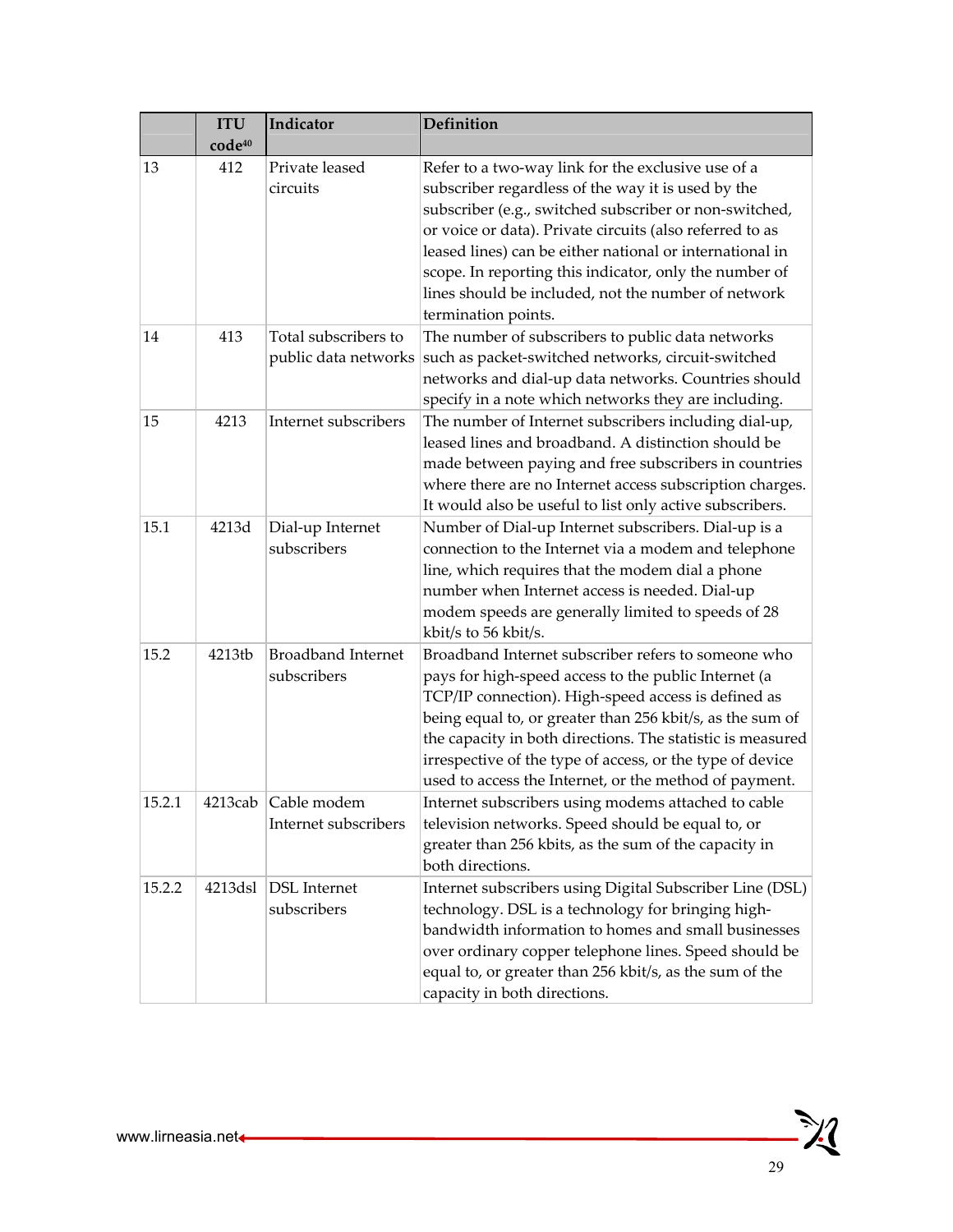|        | <b>ITU</b>       | Indicator                                                           | <b>Definition</b>                                                                                                                                                                                                                                                                                                                                                                                                                                                                                                                                                                                                                                                 |
|--------|------------------|---------------------------------------------------------------------|-------------------------------------------------------------------------------------------------------------------------------------------------------------------------------------------------------------------------------------------------------------------------------------------------------------------------------------------------------------------------------------------------------------------------------------------------------------------------------------------------------------------------------------------------------------------------------------------------------------------------------------------------------------------|
| 15.2.3 | code40<br>4213ob | Other broadband                                                     | Internet subscribers using high-speed technology other                                                                                                                                                                                                                                                                                                                                                                                                                                                                                                                                                                                                            |
|        |                  | Internet subscribers                                                | than DSL and cable modem. This includes technologies<br>such as Satellite broadband Internet, Fibre-to-the-home<br>Internet access, Ethernet LANs etc. Speed should be<br>equal to, or greater than 256 kbit/s, as the sum of the<br>capacity in both directions.                                                                                                                                                                                                                                                                                                                                                                                                 |
| 16     | 4212             | <b>Estimated Internet</b><br>users                                  | The estimated number of Internet users. A growing<br>number of countries are measuring this through regular<br>surveys. Surveys usually indicate a percentage of the<br>population for a certain age group (e.g., 15-74 years<br>old). The total number of Internet users in this age<br>group should be supplied and not the percentage of<br>Internet users in this age group multiplied by the entire<br>population. In situations where surveys are not<br>available, an estimate can be derived based on the<br>number of subscribers. The methodology used should<br>be supplied, including reference to the frequency of use<br>(e.g., in the last month). |
| 16.1   | 4212f            | Percent female<br>Internet users                                    | Share of females in the total number of Internet users.<br>This is calculated by dividing the number of female<br>Internet users by the total number of Internet users and<br>multiplied by 100.                                                                                                                                                                                                                                                                                                                                                                                                                                                                  |
| 16.2   |                  | 4212f%f Female Internet<br>users as percent of<br>female population | Share of female Internet users in the total number of<br>females. This is calculated by dividing the number of<br>female Internet users by the total number of females<br>and multiplied by 100.                                                                                                                                                                                                                                                                                                                                                                                                                                                                  |
| 17     | 424              | <b>PWLAN</b> locations                                              | The number of Public Wireless Local Area Network<br>(PWLAN) locations (i.e., hotspots). PWLANs are based<br>on the IEEE 802.1b standard, commonly referred to as<br>WiFi.                                                                                                                                                                                                                                                                                                                                                                                                                                                                                         |
| 18     | 28               | ISDN subscribers                                                    | The number of subscribers to the Integrated Services<br>Digital Network (ISDN). This can be separated by basic<br>rate interface service (i.e., 2B+D, ITU-T Rec. I.420) and<br>primary rate.                                                                                                                                                                                                                                                                                                                                                                                                                                                                      |
| 18.1   | 281              | Basic rate ISDN<br>subscribers                                      | The number of subscribers to the basic rate interface<br>service.                                                                                                                                                                                                                                                                                                                                                                                                                                                                                                                                                                                                 |
| 18.2   | 282              | Primary rate ISDN<br>subscribers                                    | The number of subscribers to the primary rate interface<br>service.                                                                                                                                                                                                                                                                                                                                                                                                                                                                                                                                                                                               |

<u> XI</u>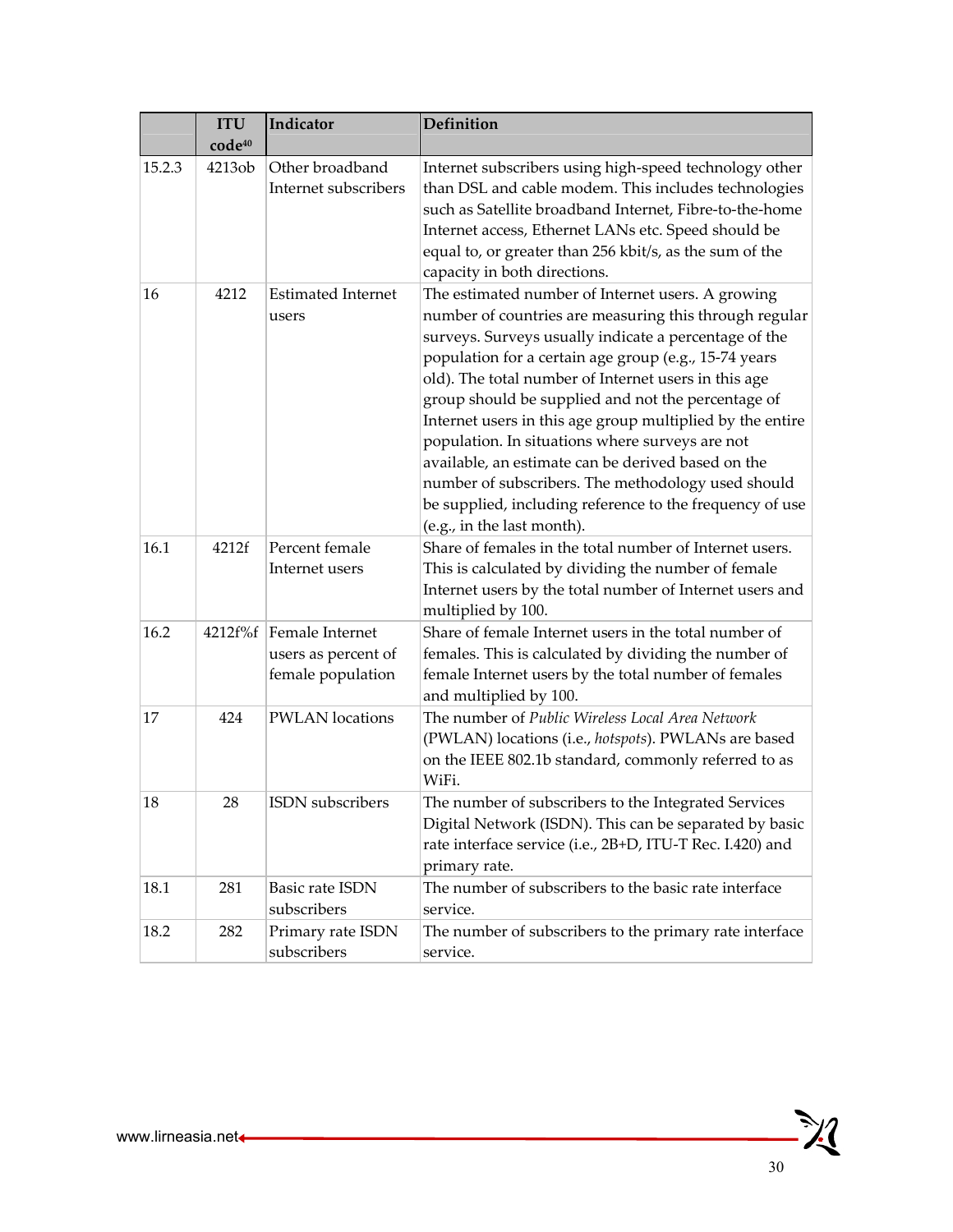|      | <b>ITU</b><br>code <sup>40</sup> | Indicator                                                     | <b>Definition</b>                                                                                                                                                                                                                                                                                                                                                                                                                                                                                                                                                                                                              |
|------|----------------------------------|---------------------------------------------------------------|--------------------------------------------------------------------------------------------------------------------------------------------------------------------------------------------------------------------------------------------------------------------------------------------------------------------------------------------------------------------------------------------------------------------------------------------------------------------------------------------------------------------------------------------------------------------------------------------------------------------------------|
| 18.3 | 28c                              | ISDN voice channel<br>equivalents                             | B-channel equivalents converts the number of ISDN<br>subscriber lines into their equivalent voice channels,<br>and is the sum of basic and primary rate equivalents.<br>The number of basic rate subscribers is multiplied by<br>two and the number of primary rate subscribers is<br>multiplied by 23 or 30 depending on the standard<br>implemented.                                                                                                                                                                                                                                                                         |
| 19   | 4214                             | bandwidth                                                     | International Internet Total capacity of international Internet bandwidth in<br>Mega Bits Per Second (Mbps). If capacity is asymmetric<br>(i.e., more incoming that outgoing), provide incoming<br>capacity.                                                                                                                                                                                                                                                                                                                                                                                                                   |
| 19.1 | 4214og                           | Outgoing                                                      | Total outgoing capacity of international Internet<br>bandwidth in Mega Bits Per Second.                                                                                                                                                                                                                                                                                                                                                                                                                                                                                                                                        |
| 19.2 | 4214ic                           | Incoming                                                      | Total incoming capacity of international Internet<br>bandwidth in Mega Bits Per Second.                                                                                                                                                                                                                                                                                                                                                                                                                                                                                                                                        |
|      | Quality of service               |                                                               |                                                                                                                                                                                                                                                                                                                                                                                                                                                                                                                                                                                                                                |
| 20   | 123                              | Waiting list for main<br>lines                                | Un-met applications for connection to the Public<br>Switched Telephone Network (PSTN) that have had to<br>be held over owing to a lack of technical facilities<br>(equipment, lines, etc.). It should be specified what is<br>the normal period for responding to requests for a new<br>line (for instance, no more than two weeks from the<br>date of the request). If necessary, use the data of the<br>largest operator measured by number of main lines.                                                                                                                                                                   |
| 21   | 143                              | Faults per 100 main<br>lines per year                         | The total number of reported faults to main telephone<br>lines for the year. Countries should specify whether<br>faults due to faulty terminal equipment on the<br>customer's premises are included in the indicator or<br>not. Faults, which are not the direct responsibility of the<br>public telecommunications operator, should probably<br>be excluded. This is calculated by dividing the total<br>number of reported telephone faults for the year by the<br>total number of main lines in operation and multiplied<br>by 100. If necessary, use the data of the largest operator<br>measured by number of main lines. |
| 22   | 141                              | Percent of telephone<br>faults cleared by next<br>working day | Percentage of PSTN faults reported that have been<br>corrected by the end of the next working day. (i.e., not<br>including non-working days (e.g., weekends,<br>holidays)). If necessary, use the data of the largest<br>operator measured by number of main lines.                                                                                                                                                                                                                                                                                                                                                            |

<u> 汉</u>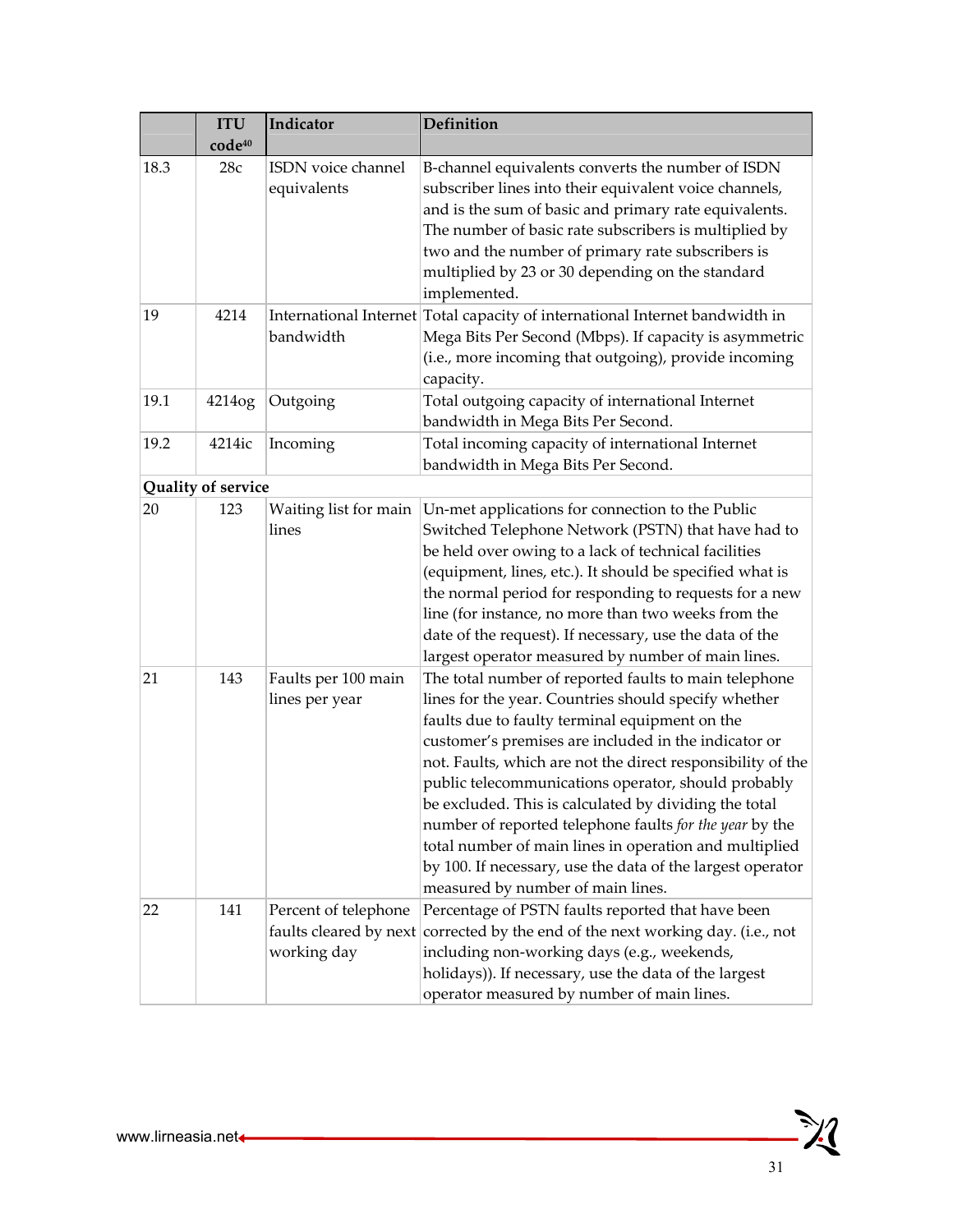|         | <b>ITU</b>         | Indicator                                                                  | <b>Definition</b>                                                                                                                                                                                                                                                                                                                                                                                                                                                                                                          |
|---------|--------------------|----------------------------------------------------------------------------|----------------------------------------------------------------------------------------------------------------------------------------------------------------------------------------------------------------------------------------------------------------------------------------------------------------------------------------------------------------------------------------------------------------------------------------------------------------------------------------------------------------------------|
|         | code <sup>40</sup> |                                                                            |                                                                                                                                                                                                                                                                                                                                                                                                                                                                                                                            |
| Traffic |                    |                                                                            |                                                                                                                                                                                                                                                                                                                                                                                                                                                                                                                            |
| 23      | 1311m              | Local telephone<br>traffic (minutes)                                       | Local telephone traffic consists of effective (completed)<br>fixed telephone line traffic exchanged within the local<br>charging area in which the calling station is situated.<br>This is the area within which one subscriber can call<br>another on payment of the local charge (if applicable).<br>This indicator should be reported in the number of<br>minutes. If the indicator is reported in calls or meter<br>units (pulses), then an appropriate conversion figure to<br>minutes of traffic should be supplied. |
| 23.1    |                    | 1313wm Fixed to mobile<br>traffic (minutes)                                | Total incoming minutes to mobile cellular subscribers<br>from a fixed network.                                                                                                                                                                                                                                                                                                                                                                                                                                             |
| 23.2    | 1311im             | Internet Dial-up<br>traffic (minutes)                                      | The total volume in minutes of dial-up sessions over<br>the public switched telephone network to access the<br>Internet.                                                                                                                                                                                                                                                                                                                                                                                                   |
| 24      | 1312m              | National trunk<br>telephone traffic<br>(minutes)                           | National trunk (toll) traffic consists of effective<br>(completed) fixed national telephone traffic exchanged<br>with a station outside the local charging area of the<br>calling station. The indicator should be reported as the<br>number of minutes of traffic.                                                                                                                                                                                                                                                        |
| 25      | 132mb              | International<br>incoming and<br>outgoing telephone<br>traffic (minutes)   | Sum of international incoming and outgoing traffic<br>(i132m+i132mi).                                                                                                                                                                                                                                                                                                                                                                                                                                                      |
| 25.1    | 132m               | International<br>outgoing telephone<br>traffic (minutes)                   | This covers the effective (completed) traffic originating<br>in a given country to destinations outside that country.<br>The indicator should be reported in number of minutes<br>of traffic.                                                                                                                                                                                                                                                                                                                              |
| 25.2    | 132mi              | International<br>incoming telephone<br>traffic (minutes)                   | Effective (completed) traffic originating outside the<br>country with a destination inside the country. The<br>indicator should be reported in number of minutes of<br>traffic.                                                                                                                                                                                                                                                                                                                                            |
| 26      |                    | Public data traffic<br>(non-Internet)                                      | Traffic from public data services such as X.25 and<br>frame-relay (but excluding Internet) measured in<br>megabytes per second (Mbytes).                                                                                                                                                                                                                                                                                                                                                                                   |
| 27      | 133wm              | Outgoing mobile<br>minutes                                                 | Total number of minutes made by mobile subscribers<br>(including minutes to fixed and minutes to other mobile<br>subscribers).                                                                                                                                                                                                                                                                                                                                                                                             |
| 27.1.1  |                    | 1331wm Outgoing/originating<br>mobile minutes to<br>same mobile<br>network | Number of minutes made by mobile subscribers to the<br>same mobile network.                                                                                                                                                                                                                                                                                                                                                                                                                                                |

 $\mathbb{X}$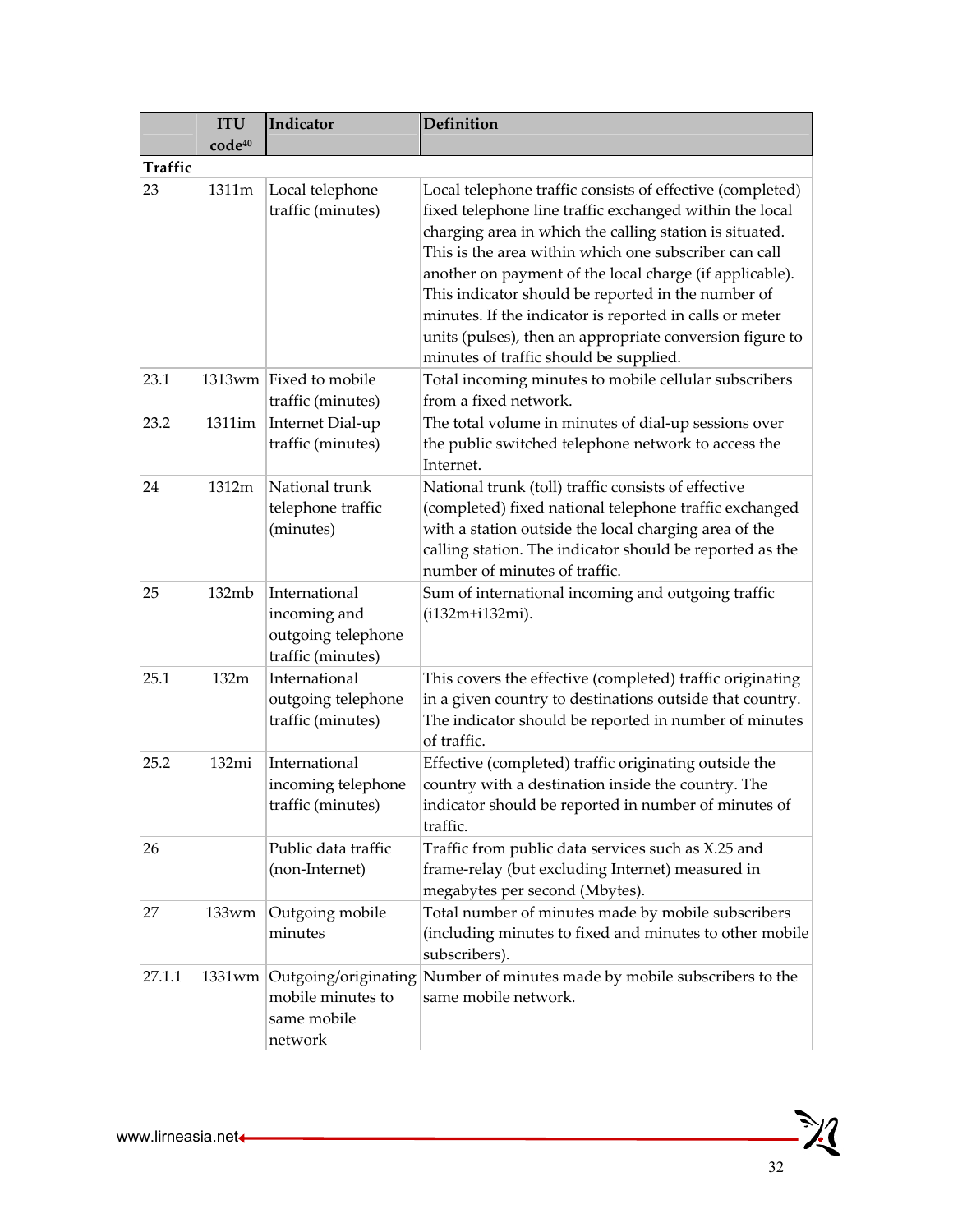|        | <b>ITU</b><br>code40 | Indicator                                                        | <b>Definition</b>                                                                                                                                                                                                 |
|--------|----------------------|------------------------------------------------------------------|-------------------------------------------------------------------------------------------------------------------------------------------------------------------------------------------------------------------|
| 27.1.2 |                      | mobile minutes to<br>other mobile<br>networks                    | 1332wm Outgoing/originating Number of minutes made by mobile subscribers to<br>other mobile networks.                                                                                                             |
| 27.1.3 |                      | mobile minutes to<br>international                               | 1333wm Outgoing/originating Number of mobile minutes originating in a given<br>country to destinations outside that country.                                                                                      |
| 27.1.4 | 1334wm               | Roaming minutes<br>out (own<br>subscribers)                      | Number of minutes made by own mobile subscribers to<br>make and receive calls when outside the service area of<br>his home network, e.g., when traveling abroad.                                                  |
| 27.1.5 |                      | 1332wmf Outgoing mobile<br>minutes to fixed<br>networks          | Number of outgoing minutes made by mobile<br>subscribers to fixed networks.                                                                                                                                       |
| 27.2.1 |                      | 1335wm Incoming<br>international<br>minutes to mobile<br>network | Number of incoming minutes (fixed and mobile)<br>received by mobile networks from another country.                                                                                                                |
| 27.2.2 |                      | 1336wm Roaming minutes in<br>(foreign subscribers)               | The number of minutes made by foreign subscribers to<br>make and receive calls when outside the service area of<br>their home network.                                                                            |
| 27.3   | 133sms               | SMS sent                                                         | Total number of mobile Short Message Service (SMS)<br>sent.                                                                                                                                                       |
| 27.4   | 133mms               | MMS sent                                                         | Total number of mobile Multimedia Messaging Service<br>(MMS) sent.                                                                                                                                                |
| 28     |                      | International<br>outgoing telegrams                              | The number of charged outgoing full rate telegrams<br>originating in a given country with a destination<br>outside the country. Should be measured as the number<br>of telegrams rather than the number of words. |

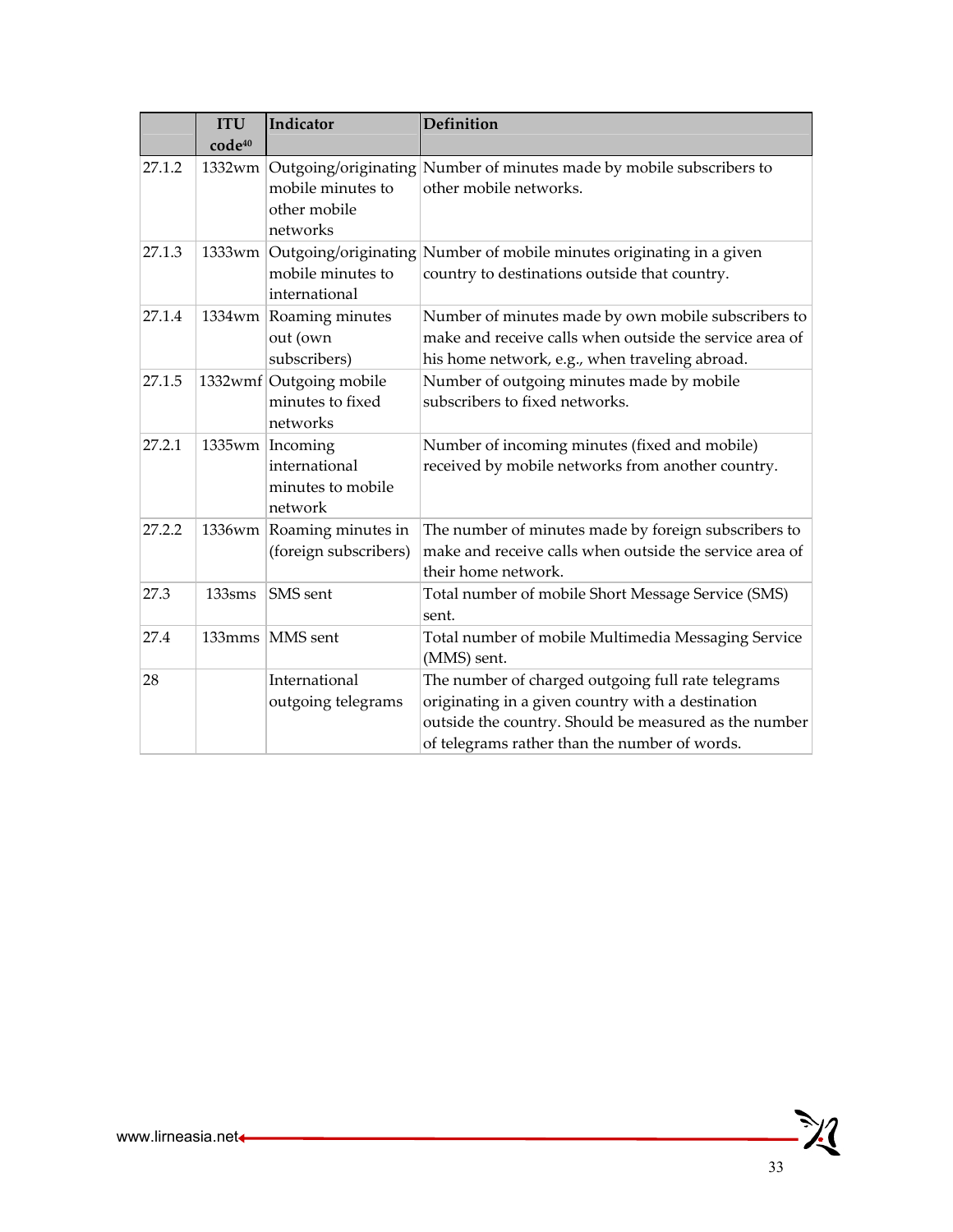#### **Tariffs**

Because most countries now have some form of competition in at least one market segment, there may not be a standard tariff. In addition, tariffs within services may not be uniform (e.g., telephone subscription charges may vary across the nation). The following guidelines may be useful. It is preferable to use the tariffs of the operator with the largest market share (measured by subscribers or minutes). It is preferable to use the tariffs that the majority of consumers pay (e.g., if most of the customers are in urban areas, use urban tariffs). It is preferable to include taxes and provide a note specifying whether taxes are included and what the rate is. It is preferable to use the same operator each year to enhance chronological comparability. It is preferable to report tariffs in national currency. If this is not the case, it should be specified in a note.

| $31.1\,$ |      |                                                                      | Fixed local telephone service tariffs-residential                                                                                                                                                                                                                                                                                                                                                                                                                                                                                                                                                                                                           |
|----------|------|----------------------------------------------------------------------|-------------------------------------------------------------------------------------------------------------------------------------------------------------------------------------------------------------------------------------------------------------------------------------------------------------------------------------------------------------------------------------------------------------------------------------------------------------------------------------------------------------------------------------------------------------------------------------------------------------------------------------------------------------|
| 31.1.1   | 151  | Installation fee for<br>residential telephone<br>service             | Installation (or connection) refers to the one-off charge<br>involved in applying for residential basic telephone<br>service. Where there are different charges for different<br>exchange areas, the charge for the largest urban area<br>should be used and specified in a note.                                                                                                                                                                                                                                                                                                                                                                           |
| 31.1.2   | 152  | Monthly<br>subscription for<br>residential telephone<br>service      | Monthly subscription refers to the recurring fixed<br>charge for subscribing to the PSTN. The charge should<br>cover the rental of the line but not the rental of the<br>terminal (e.g., telephone set) where the terminal<br>equipment market is liberalized. Separate charges<br>should be stated where appropriate, for residential and<br>business subscribers or for first and subsequent lines. If<br>the rental charge includes any allowance for free or<br>reduced rate call units, this should be indicated. If there<br>are different charges for different exchange areas, the<br>largest urban area should be used and specified in a<br>note. |
| 31.1.3   | 153  | Price of a 3-minute<br>fixed telephone local<br>call (peak rate)     | Local call refers to the cost of a peak rate 3-minute call<br>within the same exchange area using the subscriber's<br>own terminal (i.e., not from a public telephone).                                                                                                                                                                                                                                                                                                                                                                                                                                                                                     |
| 31.1.4   | 1530 | Price of a 3-minute<br>fixed telephone local<br>call (off-peak rate) | Local call refers to the cost of an off-peak rate 3-minute<br>call within the same exchange area using the<br>subscriber's own terminal (i.e., not from a public<br>telephone).                                                                                                                                                                                                                                                                                                                                                                                                                                                                             |
| 31.2     |      |                                                                      | Fixed local telephone service tariffs -business                                                                                                                                                                                                                                                                                                                                                                                                                                                                                                                                                                                                             |
| 31.2.1   | 151b | Installation fee for<br>business telephone<br>service                | Installation (or connection) refers to the one-off charge<br>involved in applying for business basic telephone<br>service. Where there are different charges for different<br>exchange areas, the charge for the largest urban area<br>should be used and specified in a note.                                                                                                                                                                                                                                                                                                                                                                              |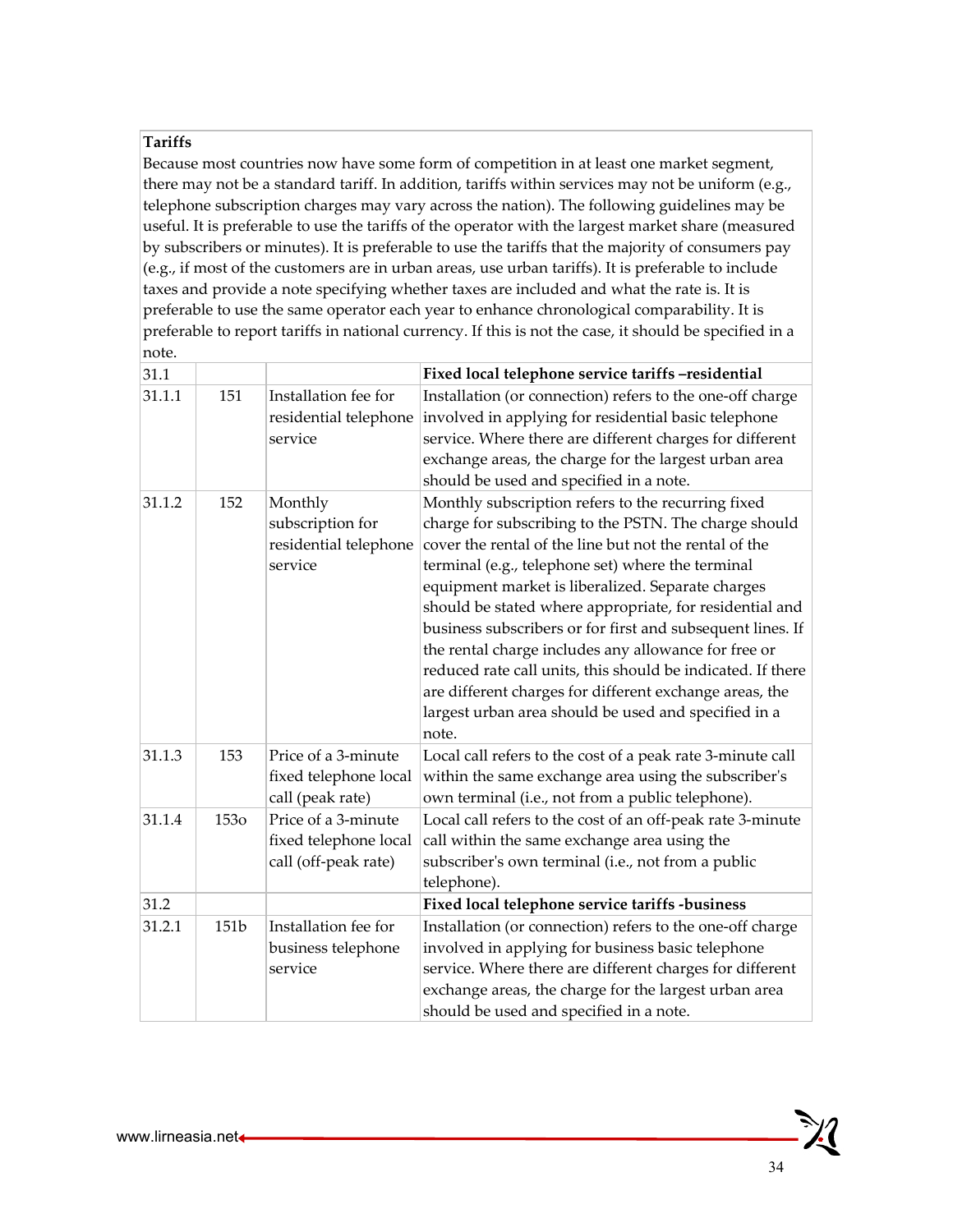| 31.2.2 | 152 <sub>b</sub> | Monthly<br>subscription for<br>business telephone<br>service | Monthly subscription refers to the recurring fixed<br>charge for subscribing to the PSTN. The charge should<br>cover the rental of the line but not the rental of the<br>terminal (e.g., telephone set) where the terminal<br>equipment market is liberalized. Separate charges<br>should be stated where appropriate, for residential and<br>business subscribers or for first and subsequent lines. If<br>the rental charge includes any allowance for free or<br>reduced rate call units, this should be indicated. If there<br>are different charges for different exchange areas, the<br>largest urban area should be used and specified in a<br>note. |
|--------|------------------|--------------------------------------------------------------|-------------------------------------------------------------------------------------------------------------------------------------------------------------------------------------------------------------------------------------------------------------------------------------------------------------------------------------------------------------------------------------------------------------------------------------------------------------------------------------------------------------------------------------------------------------------------------------------------------------------------------------------------------------|
| 32     |                  | National telephone<br>call prices                            | This is the cost of a 3-minute direct dialed (i.e., without<br>operator intervention) call within the country but<br>outside the local exchange area. The rate should be<br>supplied for peak rate time calls and off-peak<br>(discount) rate calls (if applicable). The cost should be<br>reported in national currency, with a statement on what<br>taxes are applied.                                                                                                                                                                                                                                                                                    |
| 33     |                  | International<br>telephone call prices                       | This is the cost of a 3-minute direct dialed (i.e., without<br>operator intervention) call from a destination within the<br>country to a destination outside the country. The rate<br>should be supplied for peak rate time calls and off-peak<br>(discount) rate calls (if applicable). The cost should be<br>reported in national currency, with a statement on what<br>taxes are applied. If possible, international tariffs to all<br>countries should be provided, but at a minimum, tariffs<br>should be provided for the cost of call to the USA (as<br>the largest source and origin of international traffic).                                     |
|        |                  |                                                              | Mobile cellular tariffs                                                                                                                                                                                                                                                                                                                                                                                                                                                                                                                                                                                                                                     |
| 34.1.1 | 151c             | Mobile cellular<br>connection charge                         | The initial, one-time charge for a new subscription.<br>Refundable deposits should not be counted. Although<br>some operators waive the connection charge, this does<br>not include the cost of the Subscriber Identify Module<br>(SIM) card. The price of the SIM card should be<br>included in the connection charge. It is preferable to use<br>the connection charge for pre-paid service to enhance<br>inter-country comparability. A note should indicate<br>whether taxes are included (preferred) or not.                                                                                                                                           |

 $\mathbb{X}$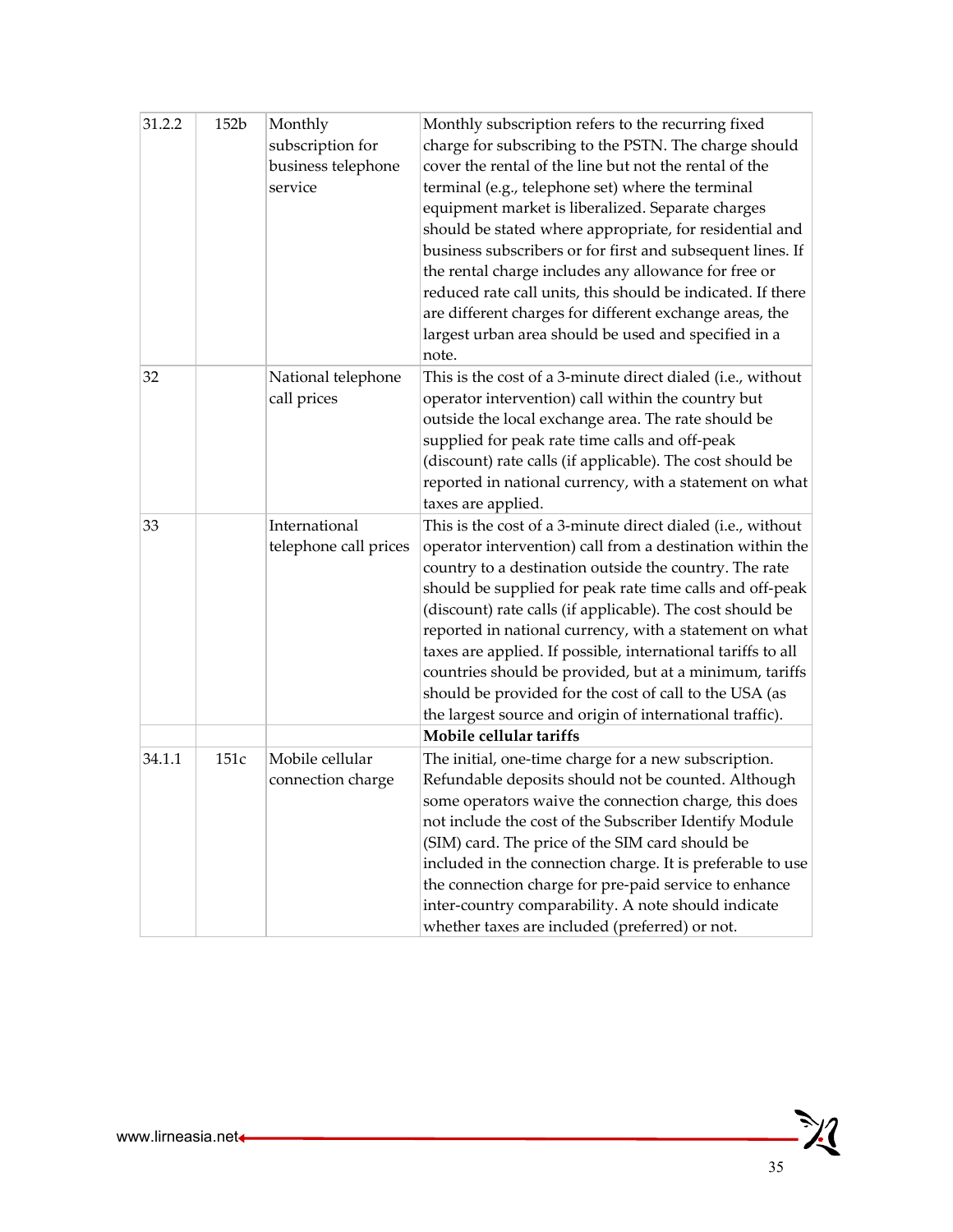| 34.1.2 | 152c               | Mobile cellular                                                 | The monthly subscription charge for mobile cellular<br>monthly subscription service. Due to the variety of plans available in many<br>countries, it is preferable to use pre-paid tariffs. In that<br>case, the monthly subscription charge would be zero.<br>However in some countries, a monthly air time charge<br>is applied even for pre-paid service. If so, that amount<br>should be used. A note should indicate whether taxes<br>are included (preferred) or not. The note should also<br>specify the amount of free monthly minutes included if<br>applicable. |
|--------|--------------------|-----------------------------------------------------------------|--------------------------------------------------------------------------------------------------------------------------------------------------------------------------------------------------------------------------------------------------------------------------------------------------------------------------------------------------------------------------------------------------------------------------------------------------------------------------------------------------------------------------------------------------------------------------|
| 34.1.3 | 153c               | Mobile cellular -<br>price of 3 minute<br>local call (peak)     | The price of a three minute peak rate local call from a<br>mobile cellular telephone. If operators charge different<br>prices depending on who is being called (e.g., same<br>mobile network, fixed network, another mobile<br>network) these should be listed separately. In order to<br>enhance inter-country comparability it is preferable to<br>use pre-paid tariffs. A note should indicate whether<br>taxes are included (preferred) or not.                                                                                                                      |
| 34.1.4 | <b>153co</b>       | Mobile cellular -<br>price of 3 minute<br>local call (off-peak) | The price of a three minute off-peak rate local call from<br>a mobile cellular telephone. If operators charge<br>different prices depending on who is being called (e.g.,<br>same mobile network, fixed network, another mobile<br>network) these should be listed separately. In order to<br>enhance inter-country comparability it is preferable to<br>use pre-paid tariffs. A note should indicate whether<br>taxes are included (preferred) or not.                                                                                                                  |
| 34.1.5 | 153sms             | Mobile cellular-<br>price of SMS                                | Price of sending a national Short Message Service (SMS)<br>message from a mobile handset.                                                                                                                                                                                                                                                                                                                                                                                                                                                                                |
| 34.2   | 153m               | Mobile termination<br>rate                                      | Many telecommunications companies outside a country<br>now impose substantial fees to complete telephone calls<br>to mobile phones and other wireless devices including<br>pagers, Personal Computers and Personal Digital<br>Assistants. In order to recover these fees, the operator<br>inside the country adds a mobile termination charge to<br>all calls completed to wireless devices in the affected<br>countries. The charge amount varies by country and<br>applies to all calls that are placed to wireless device.                                            |
|        | Other data tariffs |                                                                 |                                                                                                                                                                                                                                                                                                                                                                                                                                                                                                                                                                          |
| 35     |                    | Leased line<br>charges                                          | Connection charge and monthly rental charge. Costs<br>should be specified for different speeds (e.g., 2.4, 4.8,<br>9.6, 19.2, 56/64 kbit/s and 1.5/2.0 Mbit/s) and different<br>distances                                                                                                                                                                                                                                                                                                                                                                                |
| 36     |                    | Data<br>communication<br>charges                                | Connection, monthly rental charge and call set-up<br>charges for packet-switched data communication.                                                                                                                                                                                                                                                                                                                                                                                                                                                                     |

<u> XI</u>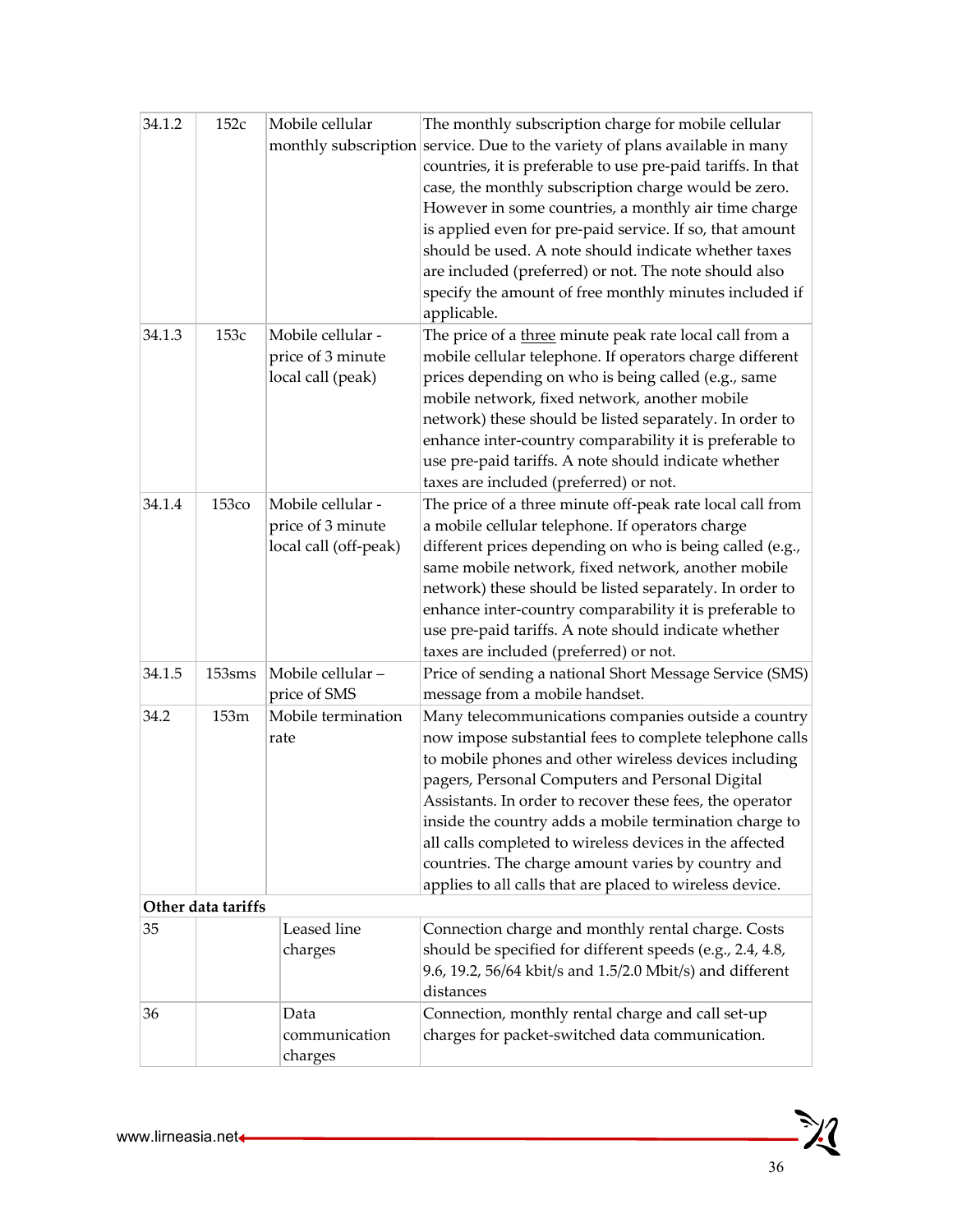| 37   | <b>Internet tariffs</b> |                                                             | Connection, monthly rental and usage charges for<br>Internet access service. The tariff chosen for a particular<br>country would be the package that is the cheapest, that<br>is widely available (or, in the case of regional service<br>providers, is available in the capital city) and is<br>available to the general public without restriction (e.g.,<br>excluding in-company or limited time offers, and<br>excluding offers that are bundled with some other<br>service). If additional charges are payable for telephone<br>usage for dial-up use, this and the amount should be<br>specified in a note. A note should indicate whether the<br>subscription includes free hours and/or is flat-rate.                                  |
|------|-------------------------|-------------------------------------------------------------|------------------------------------------------------------------------------------------------------------------------------------------------------------------------------------------------------------------------------------------------------------------------------------------------------------------------------------------------------------------------------------------------------------------------------------------------------------------------------------------------------------------------------------------------------------------------------------------------------------------------------------------------------------------------------------------------------------------------------------------------|
| 37.1 | 4213c                   | charge                                                      | Internet connection The initial, one-time charge for a new subscription.<br>Refundable deposits should not be counted. A note<br>should indicate whether taxes are included (preferred)<br>or not.                                                                                                                                                                                                                                                                                                                                                                                                                                                                                                                                             |
| 37.2 | 4213s                   | Internet monthly<br>subscription                            | The monthly subscription charge for Internet service. A<br>note should indicate whether taxes are included<br>(preferred) or not. The note should also specify the<br>amount of free monthly hours included if applicable.                                                                                                                                                                                                                                                                                                                                                                                                                                                                                                                     |
| 37.3 | 4213p                   | Internet - price of<br>per minute (peak)<br>connection      | Cost of per minute (peak) connection once the free<br>Internet hours included in the subscription is used up.<br>A note should indicate whether taxes are included<br>(preferred) or not.                                                                                                                                                                                                                                                                                                                                                                                                                                                                                                                                                      |
|      | 4213po                  | Internet - price of<br>per minute (off-<br>peak) connection | Cost of per minute (off-peak) connection once the free<br>Internet hours included in the subscription is used up.<br>A note should indicate whether taxes are included<br>(preferred) or not.                                                                                                                                                                                                                                                                                                                                                                                                                                                                                                                                                  |
| 37.4 | 4213 t20                | Internet access<br>tariff (20 hours per<br>month)           | This indicator refers to the lowest price for 20 hours of<br>Internet usage per month. It includes the tariff<br>components of monthly line rental, line usage charge<br>and Internet access charge, plus any tax that may be<br>levied (as this is a service used by both residential and<br>business consumers). The tariff chosen for a particular<br>country would be the package for 20 hours per month<br>that is the cheapest, that is widely available (or, in the<br>case of regional service providers, is available in the<br>capital city) and is available to the general public<br>without restriction (e.g., excluding in-company or<br>limited time offers, and excluding offers that are<br>bundled with some other service). |

 $\mathbb{X}$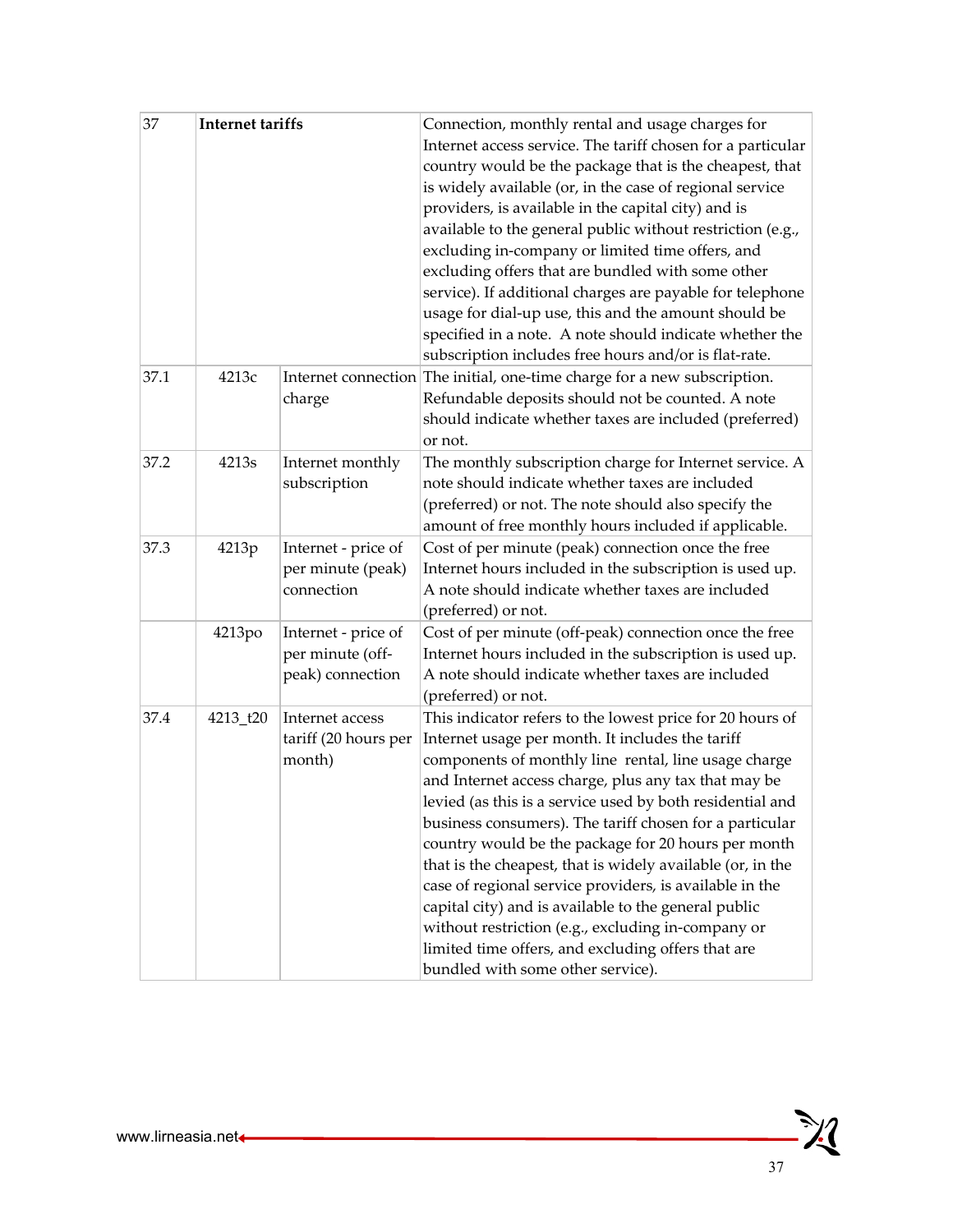| <b>STAFF</b>   |      |                                                         |            |                                                                                                                                                                                                                                                                                                                                                                                                                                                                                                                                                      |
|----------------|------|---------------------------------------------------------|------------|------------------------------------------------------------------------------------------------------------------------------------------------------------------------------------------------------------------------------------------------------------------------------------------------------------------------------------------------------------------------------------------------------------------------------------------------------------------------------------------------------------------------------------------------------|
| 38             | 51   | Total full-time<br>telecommunication<br>staff           | excluded.  | Full-time staff employed by telecommunication<br>network operators in the country for the provision of<br>public telecommunication services, including mobile<br>services. Part-time staff should be expressed in terms of<br>full-time staff equivalents. As far as possible, staff not<br>working principally for the provision of<br>telecommunications services (e.g., those working in<br>postal services or broadcast operations) should be                                                                                                    |
| 38.1           | 51f  | Female<br>telecommunication<br>staff                    |            | The number of full time telecommunication staff that<br>are female.                                                                                                                                                                                                                                                                                                                                                                                                                                                                                  |
| 38.2           | 51w  | Mobile<br>communications<br>staff                       | resellers. | Total number of staff employed by mobile cellular<br>network operator. This refers to mobile operators<br>building infrastructure and not staff employed by                                                                                                                                                                                                                                                                                                                                                                                          |
| <b>REVENUE</b> |      |                                                         |            |                                                                                                                                                                                                                                                                                                                                                                                                                                                                                                                                                      |
| 39             | 75   | Total revenue from all<br>telecommunication<br>services |            | This is the total telecommunication revenue<br>earned. This should exclude revenues from non-<br>telecommunications services. Revenue (turnover)<br>consists of telecommunication service earnings<br>during the financial year under review. Revenue<br>should not include monies received in respect of<br>revenue earned during previous financial years,<br>neither does it include monies received by way of<br>loans from governments, or external investors,<br>nor monies received from repayable subscribers'<br>contributions or deposits. |
| 40             | 71   | Revenue from telephone<br>service                       |            | Revenue received from fixed telephone<br>connection, subscription and calls.                                                                                                                                                                                                                                                                                                                                                                                                                                                                         |
| 40.1           | 711  | Income from telephone<br>connection charges             |            | Revenue received for connection (installation) of<br>telephone service. This may include charges for<br>transfer or cessation of service.                                                                                                                                                                                                                                                                                                                                                                                                            |
| 40.2           | 712  | Income from telephone<br>subscription charges           |            | Revenues from recurring charges for subscription<br>to the PSTN including equipment rentals where<br>relevant.                                                                                                                                                                                                                                                                                                                                                                                                                                       |
| 40.3           | 7131 | Income from local calls                                 |            | Revenue from local calls.                                                                                                                                                                                                                                                                                                                                                                                                                                                                                                                            |
| 40.4           | 7132 | Income from national long<br>distance calls             |            | Revenue from national long distance calls.                                                                                                                                                                                                                                                                                                                                                                                                                                                                                                           |

<u>- XI</u>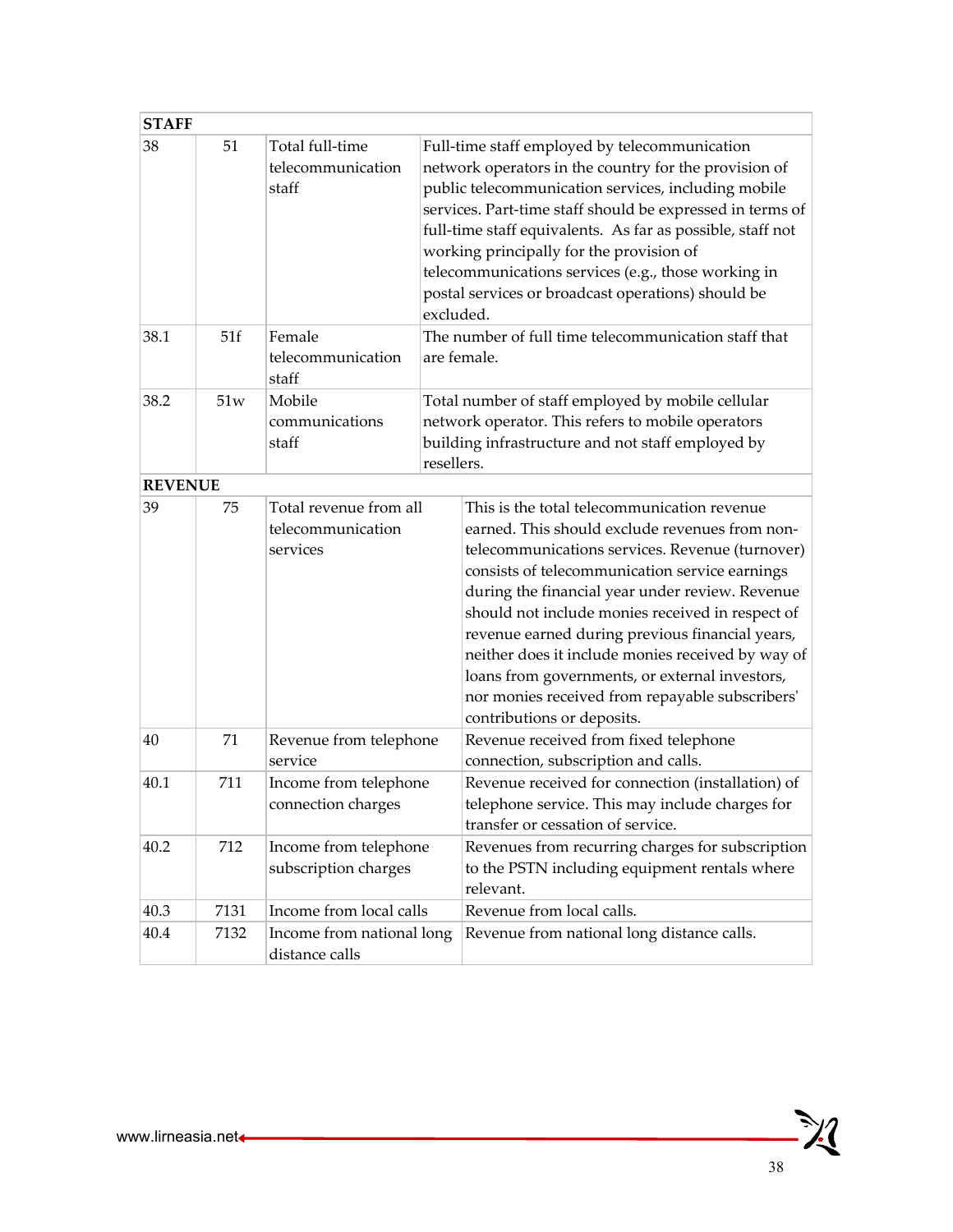| 40.5   | 7133 | Income from international<br>calls            | This should include charges received from<br>subscribers for placing outgoing calls, after<br>deduction of the share of this income to be paid<br>to other organizations for outgoing<br>telecommunication traffic (operators of the<br>incoming and possibility transit countries) and<br>after inclusion of income received from foreign<br>telephone operators for completing calls<br>originating in a foreign country. Payments from<br>and to foreign telecommunication operators<br>should be listed separately. |
|--------|------|-----------------------------------------------|-------------------------------------------------------------------------------------------------------------------------------------------------------------------------------------------------------------------------------------------------------------------------------------------------------------------------------------------------------------------------------------------------------------------------------------------------------------------------------------------------------------------------|
| 41     | 731  | Revenue from data<br>transmission             | Revenues from data services such as data<br>communications (e.g., packet switching) and<br>Internet access but not telegram or telex.                                                                                                                                                                                                                                                                                                                                                                                   |
| 42     | 732  | Revenue from leased<br>circuits               | Revenue from the provision of leased lines<br>(circuits).                                                                                                                                                                                                                                                                                                                                                                                                                                                               |
| 43     | 741  | Revenue from mobile<br>communications         | Revenues from the provision of all types of<br>mobile communications services such cellular,<br>private trunked radio and radio paging.                                                                                                                                                                                                                                                                                                                                                                                 |
| 43.1   | 741d | Mobile data revenues                          | Revenues from mobile data services such as text<br>messaging, high-speed network access, WAP use,<br>etc.                                                                                                                                                                                                                                                                                                                                                                                                               |
| 43.1.1 | 741m | Text and multimedia<br>messaging revenues     | Revenues from text messaging (e.g., SMS) and<br>from non-text messaging based mobile data<br>services such as high-speed access charges and<br>WAP use.                                                                                                                                                                                                                                                                                                                                                                 |
| 44     | 74   | Other revenues                                | Any other revenues not accounted for elsewhere<br>for the provision of public telecommunication<br>services. Responders should indicate in a note<br>what are the main sources of "other"<br>telecommunications revenues.                                                                                                                                                                                                                                                                                               |
| 45     |      | Value-added from<br>telecommunications sector | Represents the revenue generated by<br>telecommunication service sector out of which is<br>paid wages and salaries, the cost of capital<br>investment and financial charges, before arriving<br>at a figure for profit.                                                                                                                                                                                                                                                                                                 |

 $\mathbb{X}$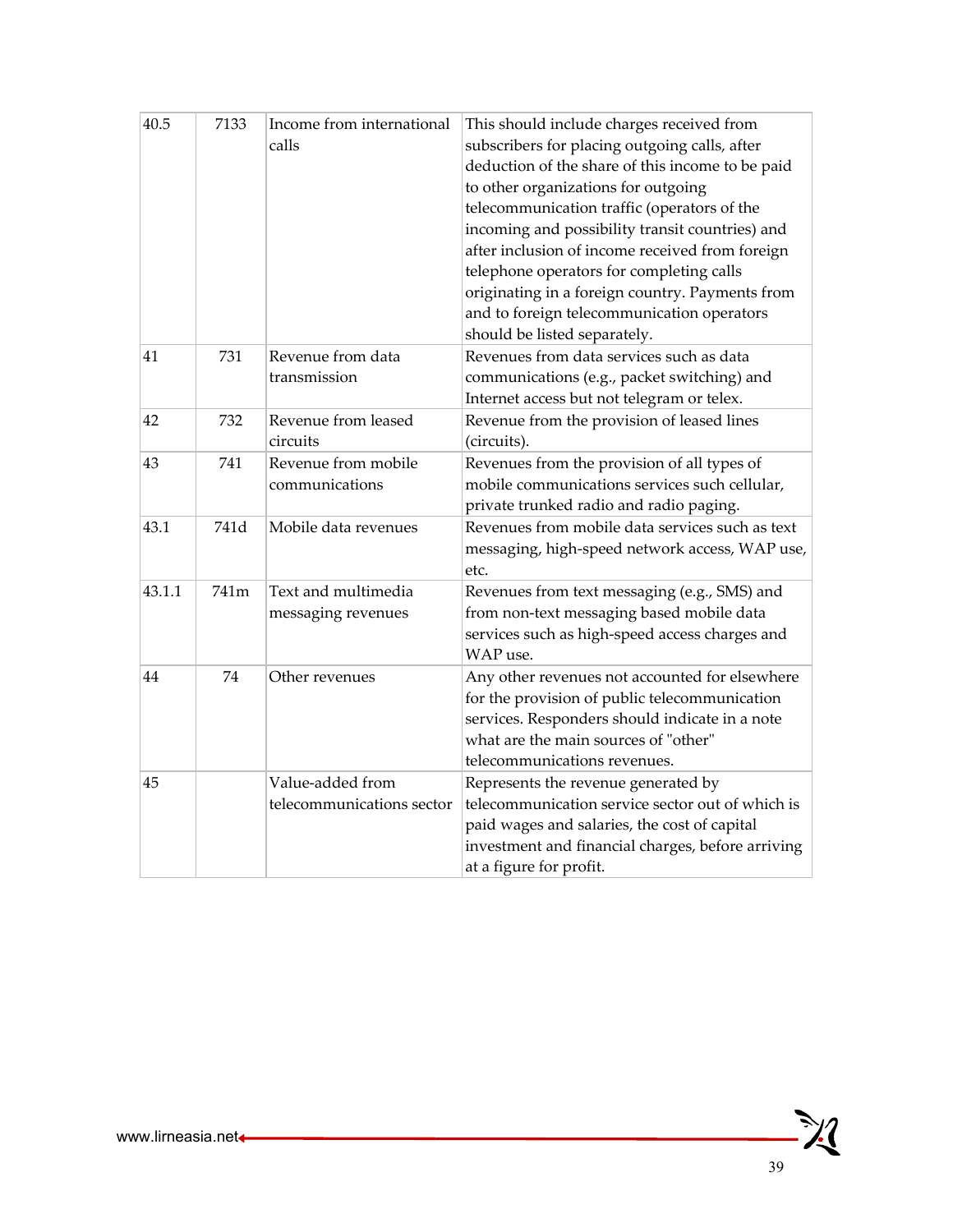## **INVESTMENT**

| 46   | 81                | Total annual<br>investment in<br>telecom                                                                                                                                                                                                                                                                                                                                                                                                                                                                                                                                                                                                                                                                                                                                                                                                                                                                   | The annual investment in telecom (including mobile<br>service) for acquiring property and plant. The term<br>investment means the expenditure associated with<br>acquiring the ownership of property (including<br>intellectual and non-tangible property such as<br>computer software) and plant. These include<br>expenditure on initial installations and on additions to<br>existing installations where the usage is expected to be<br>over an extended period of time. Note that this applies<br>to telecom services which are available to the public,<br>and excludes investment in telecom software or<br>equipment for private use. Also referred to as capital<br>expenditure. |
|------|-------------------|------------------------------------------------------------------------------------------------------------------------------------------------------------------------------------------------------------------------------------------------------------------------------------------------------------------------------------------------------------------------------------------------------------------------------------------------------------------------------------------------------------------------------------------------------------------------------------------------------------------------------------------------------------------------------------------------------------------------------------------------------------------------------------------------------------------------------------------------------------------------------------------------------------|-------------------------------------------------------------------------------------------------------------------------------------------------------------------------------------------------------------------------------------------------------------------------------------------------------------------------------------------------------------------------------------------------------------------------------------------------------------------------------------------------------------------------------------------------------------------------------------------------------------------------------------------------------------------------------------------|
| 46.1 | 83                | Fixed telephone<br>service investment                                                                                                                                                                                                                                                                                                                                                                                                                                                                                                                                                                                                                                                                                                                                                                                                                                                                      | Annual investment on equipment for fixed telephone<br>service.                                                                                                                                                                                                                                                                                                                                                                                                                                                                                                                                                                                                                            |
| 46.2 | 841m              | Mobile<br>communication<br>investment                                                                                                                                                                                                                                                                                                                                                                                                                                                                                                                                                                                                                                                                                                                                                                                                                                                                      | Annual capital investment on equipment for mobile<br>communication networks.                                                                                                                                                                                                                                                                                                                                                                                                                                                                                                                                                                                                              |
| 46.3 | 841f              | Foreign investment                                                                                                                                                                                                                                                                                                                                                                                                                                                                                                                                                                                                                                                                                                                                                                                                                                                                                         | Annual investment in telecom coming from foreign<br>sources.                                                                                                                                                                                                                                                                                                                                                                                                                                                                                                                                                                                                                              |
|      |                   | <b>COMMUNITY ACCESS INDICATORS</b>                                                                                                                                                                                                                                                                                                                                                                                                                                                                                                                                                                                                                                                                                                                                                                                                                                                                         |                                                                                                                                                                                                                                                                                                                                                                                                                                                                                                                                                                                                                                                                                           |
| 47   | PIAC1             | A public Internet access centre (PIAC) is a site,<br>Percentage of localities<br>with PIACs<br>location, centre of instruction at which Internet access<br>is made available to the public, on a full-time or part-<br>time basis. This may include telecentres, digital<br>community centres, Internet cafés, libraries,<br>education centres and other similar establishments,<br>whenever they offer Internet access to the general<br>public. All such centres should have at least one<br>public computer for Internet access. Localities refer to<br>a country's villages, towns and cities. The percentage<br>of localities with public Internet access centres<br>(PIACs) is computed by dividing the number of<br>localities with at least one PIAC by the total number<br>of the country's localities and multiplying by 100. The<br>indicator should be broken down by range of<br>inhabitants. |                                                                                                                                                                                                                                                                                                                                                                                                                                                                                                                                                                                                                                                                                           |
| 48   | PIAC <sub>2</sub> | Percentage of the<br>population with access<br>to a PIAC                                                                                                                                                                                                                                                                                                                                                                                                                                                                                                                                                                                                                                                                                                                                                                                                                                                   | Measures the number of inhabitants enjoying PIAC<br>coverage as a proportion of the country's total<br>population. When a locality (village, town, city) has<br>at least one PIAC then the entire population living in<br>this locality is considered to be served by that PIAC                                                                                                                                                                                                                                                                                                                                                                                                           |

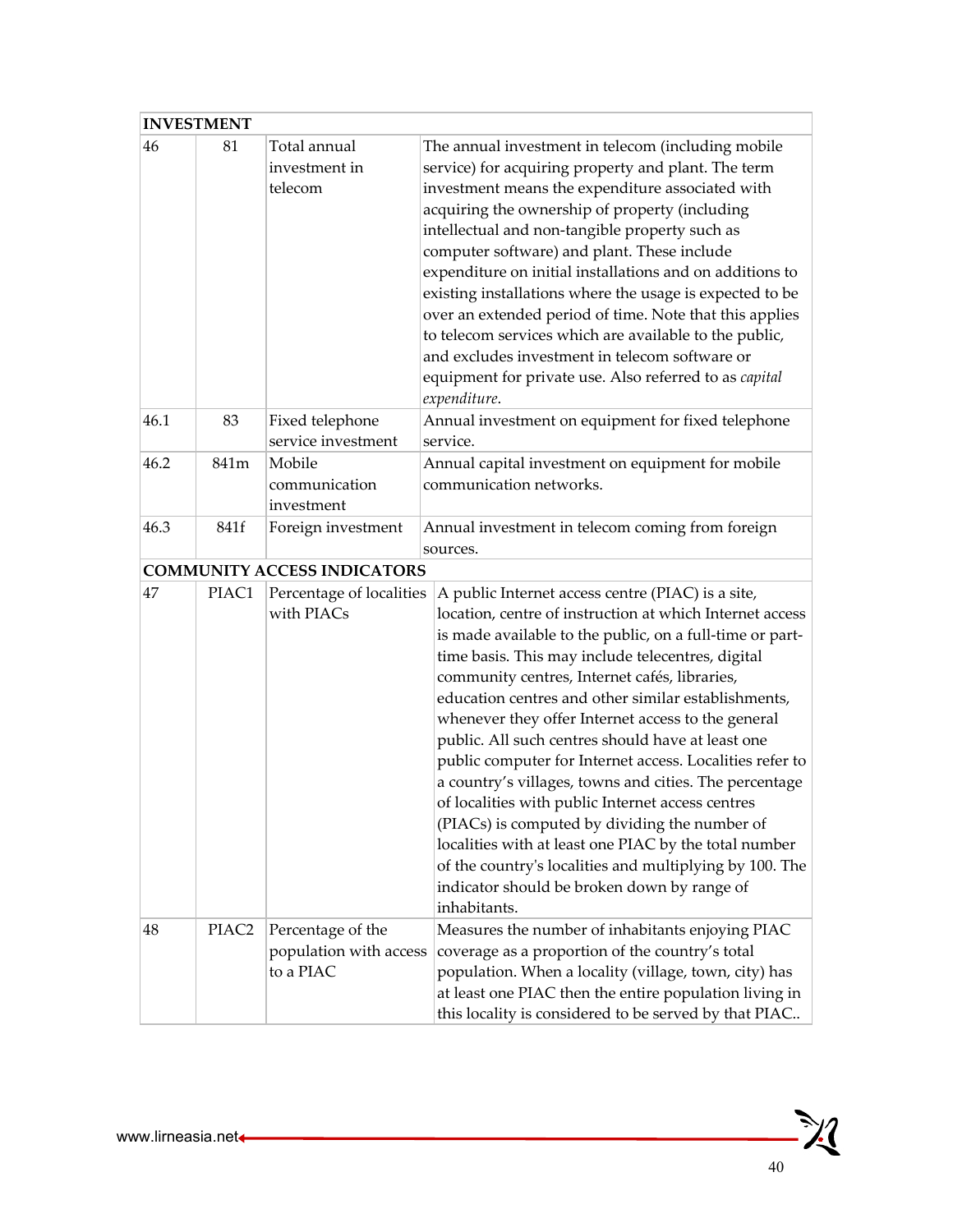| 49   | PIAC <sub>3</sub> | Number of localities<br>with PIAC     | Refers to all localities (a nation's villages, towns, and<br>cities) that have at least one Public Internet Access<br>Centre (PIAC). A PIAC is a site, location, or centre of<br>instruction at which Internet access is made available<br>to the public, on a full-time or part-time basis.                                                                                                                                                                                                                                                                                                                                                                                                                                                                            |
|------|-------------------|---------------------------------------|-------------------------------------------------------------------------------------------------------------------------------------------------------------------------------------------------------------------------------------------------------------------------------------------------------------------------------------------------------------------------------------------------------------------------------------------------------------------------------------------------------------------------------------------------------------------------------------------------------------------------------------------------------------------------------------------------------------------------------------------------------------------------|
| 50   | PIAC4             | Target population for<br>DCC services | Refers to the potential population (the potential<br>population refers to anyone of age 6 years or more)<br>minus the number of non-community Internet users<br>(non-community Internet users are those citizens that<br>have Internet access from a point different from a<br>PIAC, for example at home).                                                                                                                                                                                                                                                                                                                                                                                                                                                              |
| 51   | PIAC <sub>5</sub> |                                       | Total number of PIACs Refers to the total number of Public Internet Access<br>Centres (PIAC). A PIAC is a site, location, or centre of<br>instruction at which Internet access is made available<br>to the public, on a full-time or part-time basis. This<br>may include telecentres, digital community centres,<br>Internet cafés, libraries, education centres and other<br>similar establishments, whenever they offer Internet<br>access to the general public. All such centres should<br>have at least one public computer for Internet access.                                                                                                                                                                                                                  |
| 51.1 | PIAC <sub>6</sub> | Total number of DCCs                  | Refers to the total number of a nation's Digital<br>Community Centres (DCC). A DCC is a place where<br>the public can access Internet services from terminal<br>facilities placed at their disposal. A DCC is an<br>undertaking based on a government framework for<br>universal access. It should offer equitable, universal<br>and affordable access. There are some minimum<br>requirements for a Public Internet Access Centre<br>(PIAC) to be considered a DCC Every DCC should<br>have at least one computer and one printer and a<br>minimum connection speed of 64 kbit/s per centre to<br>the Internet Service Provider (ISP). DCC users should<br>also be provided with support and maintenance and<br>it should be opened a minimum of 20 hours per<br>week. |
| 51.2 | PIAC7             | Total number of other<br><b>PIACs</b> | Refers to the total number of other Public Internet<br>Access Centres (not PIACs and not DCCs). Other<br>PIACs include cybercafés. Education Centres may be<br>classified as a DCC or a PIAC, depending on the<br>conditions they satify (see indicator 51 and 51.1)                                                                                                                                                                                                                                                                                                                                                                                                                                                                                                    |
| 52   | PIAC8             | Total number of<br>computers in DCCs  | Refers to the total number of computers available in<br>all Digital Community Centres. A DCC is a place<br>where the public can access Internet services from<br>terminal facilities placed at their disposal. See<br>Indicator 51.1 for the definition of a DCC.                                                                                                                                                                                                                                                                                                                                                                                                                                                                                                       |

 $\mathbb{X}$